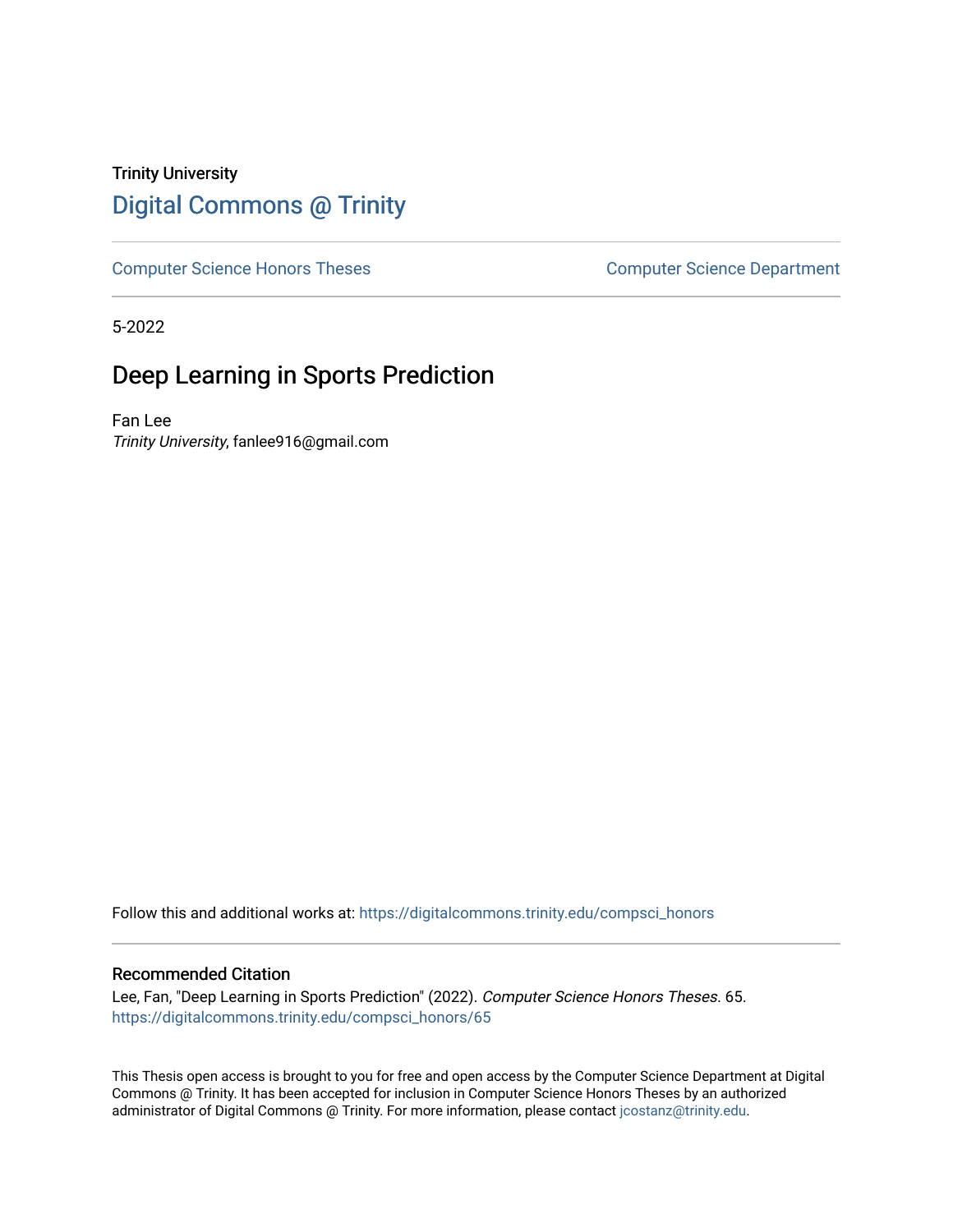## Deep Learning in Sports Prediction

Fan Lee

#### Abstract

Sports prediction has always been an interesting problem in the entertainment industry. Many data scientists have come out different methods on this problem. We hope to see how well a neural network model can predict an individual game outcome and the final ranking on NBA data. We examined the possibility of different unbiased deep learning models can perform as well as other mathematics methods. We were also looking for what types of data are more influential for the models. Then, we can make some assumptions on our models and the other sports prediction methods.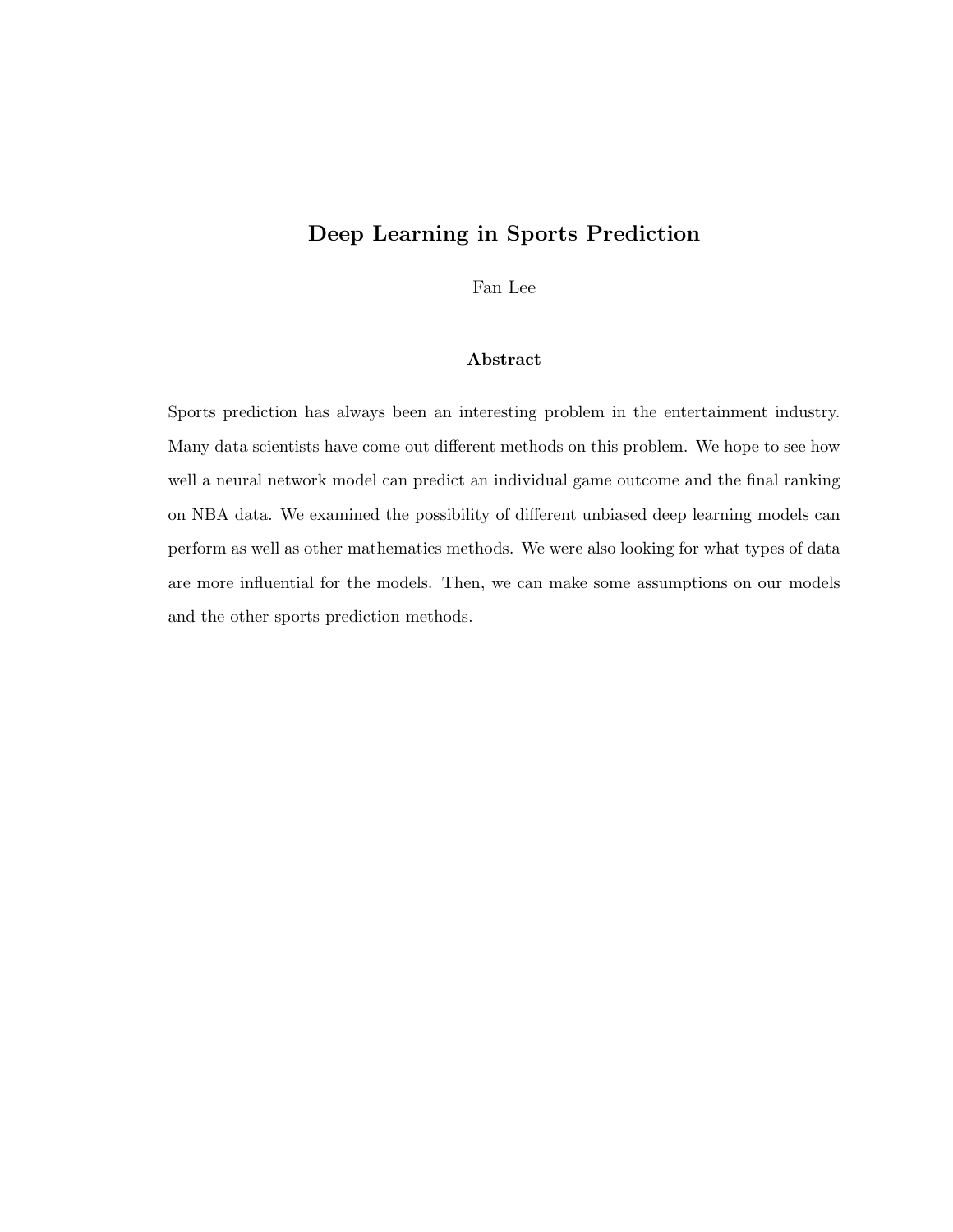## Acknowledgments

First, this thesis cannot be completed without my parents, Dr. Chia-Yen Lee and Hsun-Yu Chang who financially support me from Taiwan.

Second, I would like to thank Dr. Hibbs who has guided me throughout the entire thesis. Dr. Balreira also inspired me a lot and helped me on the mathematics part of the research. Also, I want to thank Dr. Lewis and Dr. Jiang who helped me on building the fundamental understanding on machine learning at Trinity University.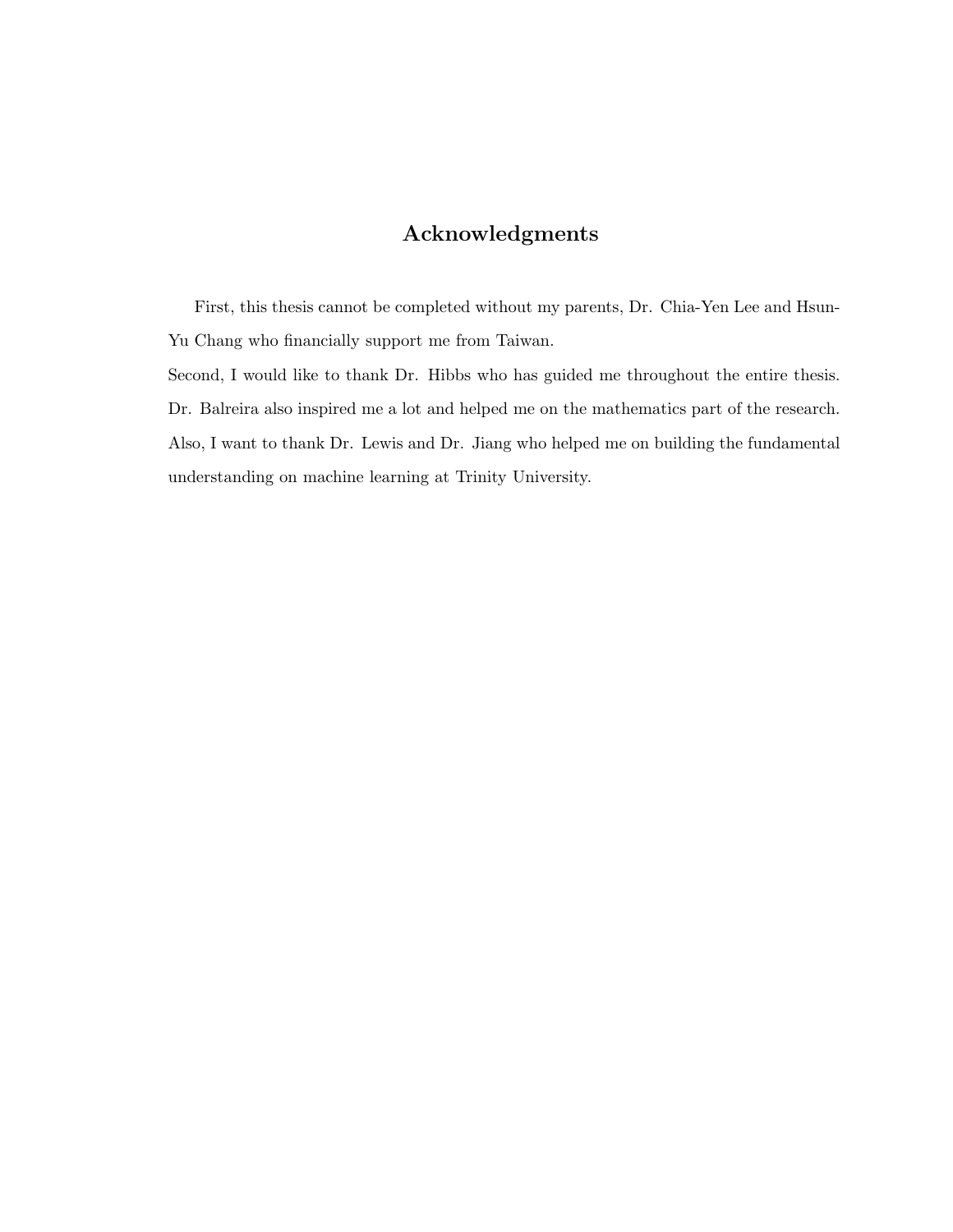#### Deep Learning in Sports Prediction

Fan Lee

A departmental senior thesis submitted to the Department of Computer Science at Trinity University in partial fulfillment of the requirements for graduation with departmental honors.

April 19, 2022

Thesis Advisor Department Chair

Associate Vice President for Academic Affairs

Student Copyright Declaration: the author has selected the following copyright provision:

[X] This thesis is licensed under the Creative Commons Attribution-NonCommercial-NoDerivs License, which allows some noncommercial copying and distribution of the thesis, given proper attribution. To view a copy of this license, visit http://creativecommons.org/licenses/ or send a letter to Creative Commons, 559 Nathan Abbott Way, Stanford, California 94305, USA.

[ ] This thesis is protected under the provisions of U.S. Code Title 17. Any copying of this work other than "fair use" (17 USC 107) is prohibited without the copyright holder's permission.

[ ] Other:

Distribution options for digital thesis:

[X] Open Access (full-text discoverable via search engines)

[ ] Restricted to campus viewing only (allow access only on the Trinity University campus via digitalcommons.trinity.edu)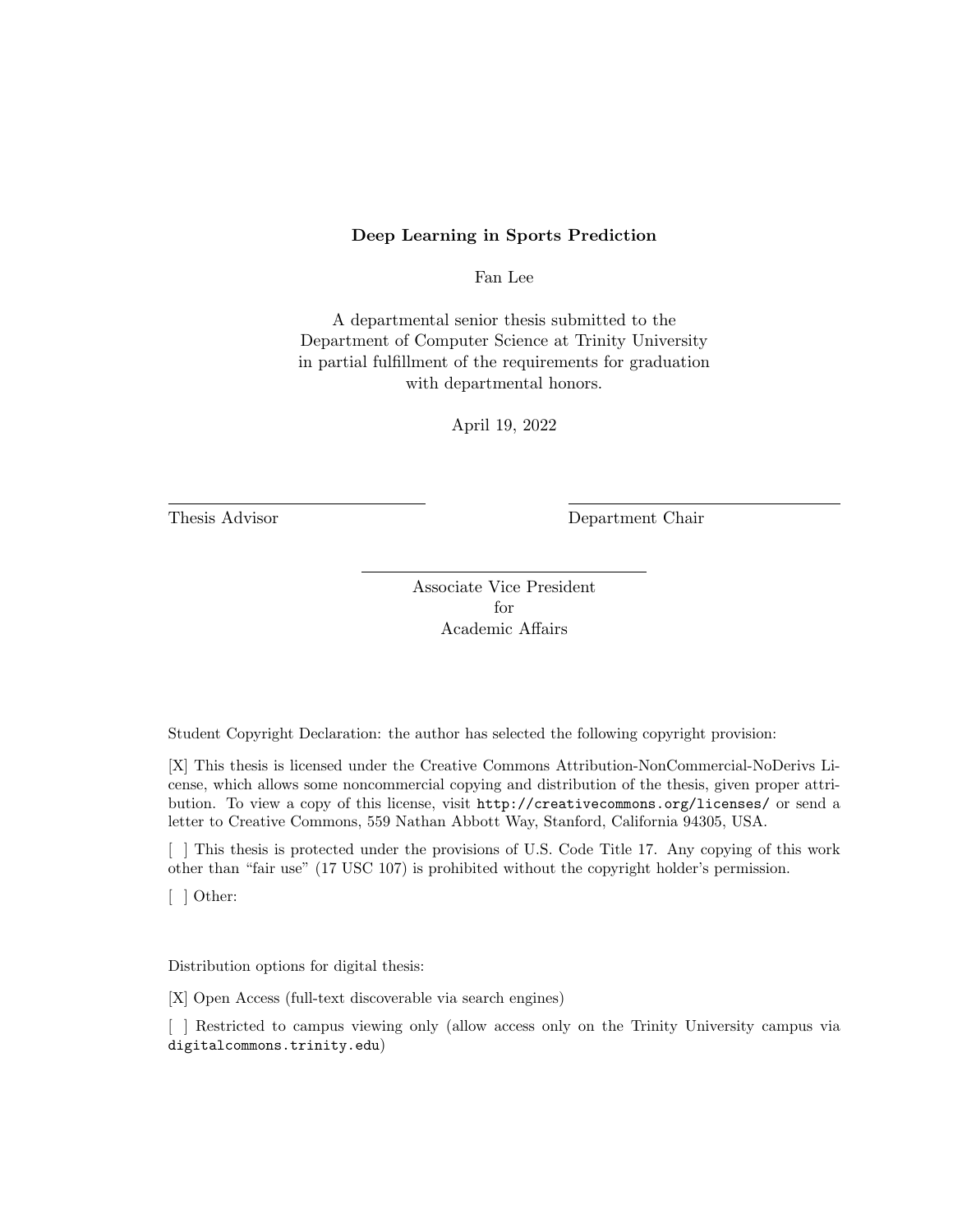# Deep Learning in Sports Prediction

Fan Lee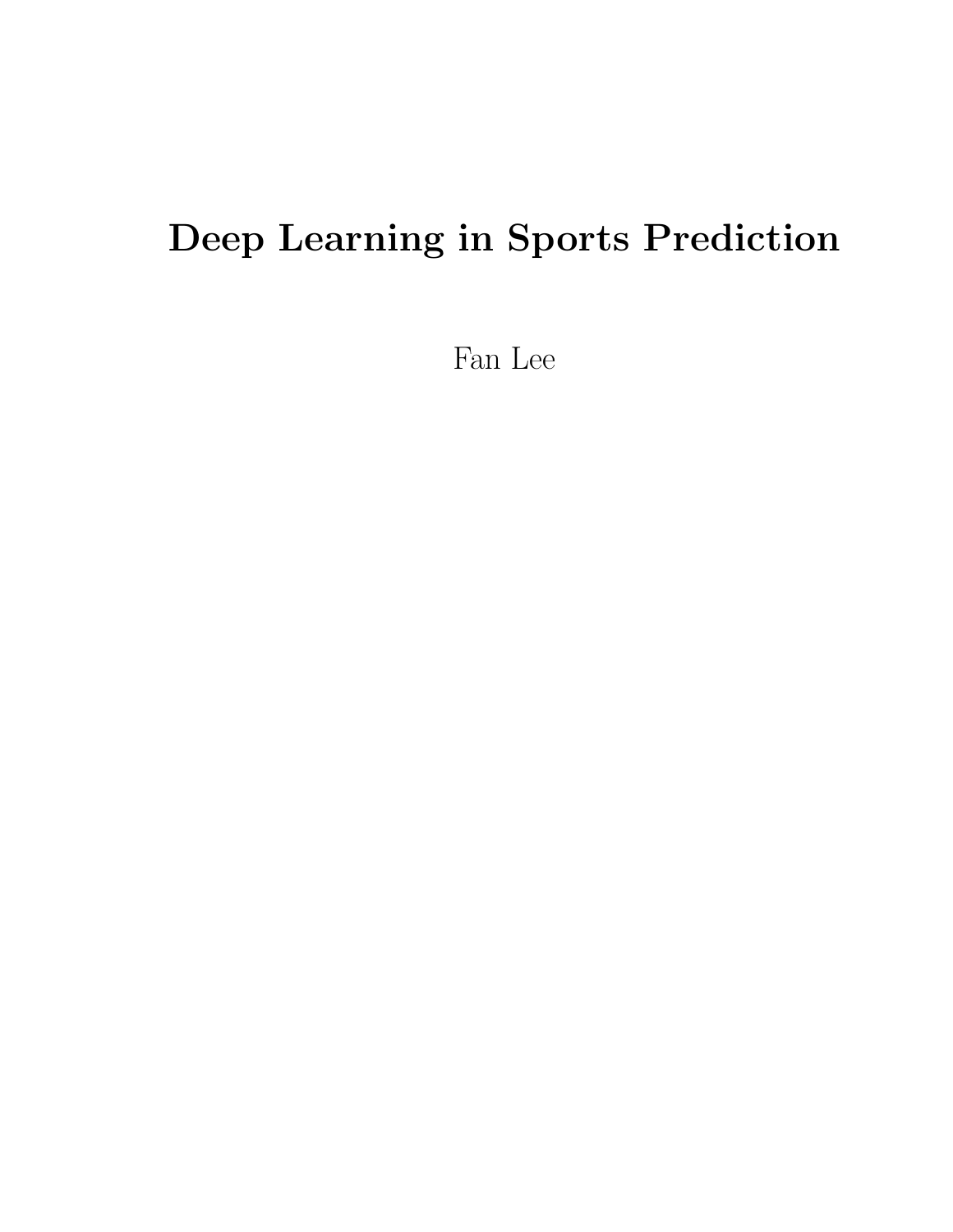# **Contents**

| $\mathbf{1}$ |     |                      | Introduction and Foundational Information | $\mathbf{1}$            |
|--------------|-----|----------------------|-------------------------------------------|-------------------------|
|              | 1.1 |                      |                                           | $\mathbf{1}$            |
|              | 1.2 |                      |                                           | $\boldsymbol{2}$        |
|              | 1.3 |                      |                                           | $\overline{2}$          |
| $\bf{2}$     |     | <b>Related Works</b> |                                           | $\overline{\mathbf{4}}$ |
|              | 2.1 |                      |                                           | $\overline{4}$          |
|              |     | 2.1.1                |                                           | $\overline{4}$          |
|              |     | 2.1.2                |                                           | $\overline{5}$          |
|              |     | 2.1.3                |                                           | 6                       |
|              |     | 2.1.4                |                                           | 8                       |
|              |     | 2.1.5                |                                           | 9                       |
|              |     | 2.1.6                |                                           | 9                       |
|              |     | 2.1.7                |                                           | 9                       |
|              | 2.2 |                      |                                           | 10                      |
|              |     | 2.2.1                |                                           | 10                      |
|              |     | 2.2.2                |                                           | 11                      |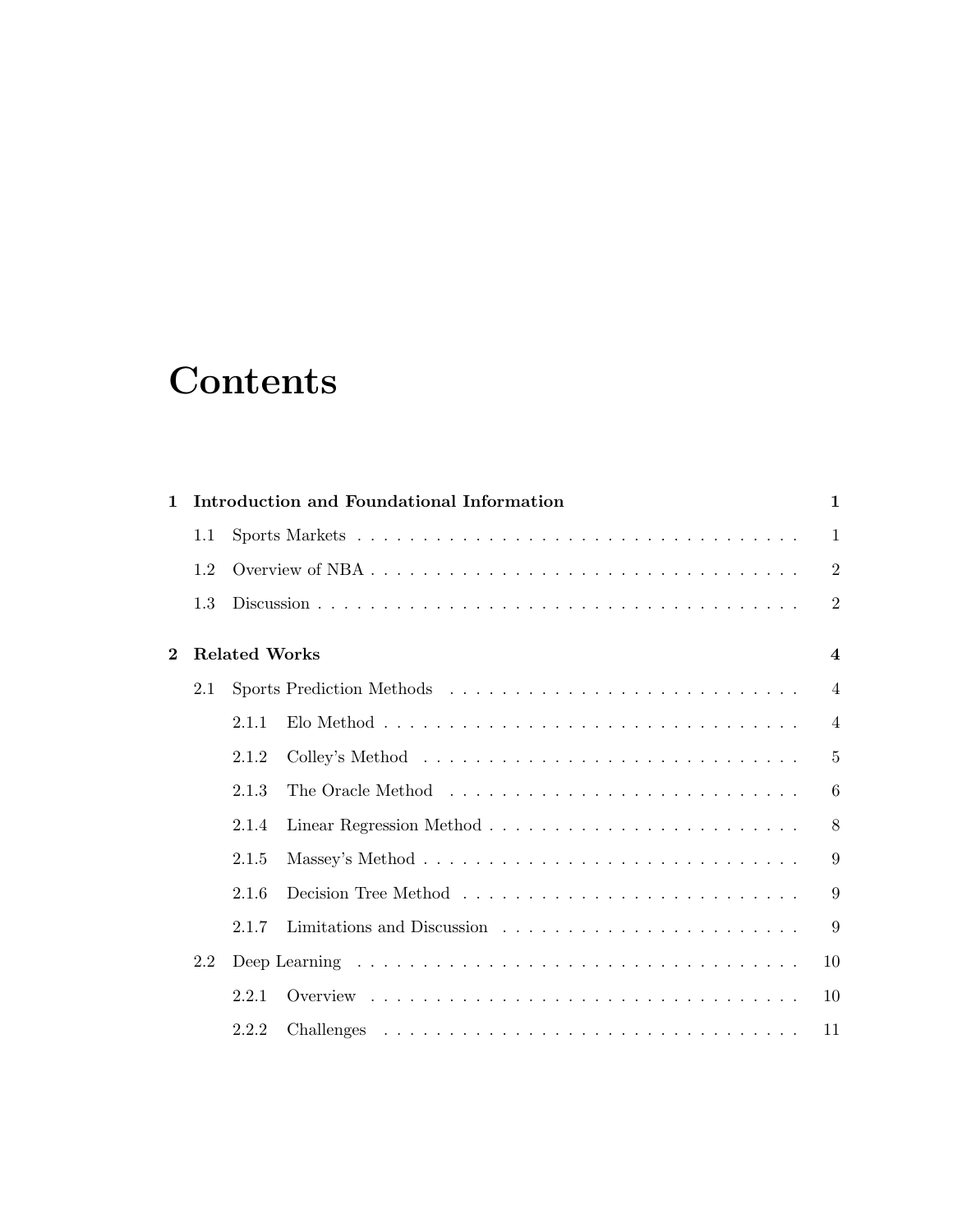| 3 |     | Methods<br>12 |                                                                                                      |        |  |  |  |
|---|-----|---------------|------------------------------------------------------------------------------------------------------|--------|--|--|--|
|   | 3.1 |               |                                                                                                      | 12     |  |  |  |
|   | 3.2 |               |                                                                                                      | 12     |  |  |  |
|   |     | 3.2.1         |                                                                                                      | 13     |  |  |  |
|   |     | 3.2.2         |                                                                                                      | 13     |  |  |  |
|   |     | 3.2.3         |                                                                                                      | 14     |  |  |  |
|   |     | 3.2.4         |                                                                                                      | 14     |  |  |  |
|   |     | 3.2.5         |                                                                                                      | 15     |  |  |  |
|   | 3.3 |               | Predicting Individual Game Outcome a priori                                                          | 15     |  |  |  |
|   |     | 3.3.1         |                                                                                                      | 16     |  |  |  |
|   |     | 3.3.2         | NN with Winning Record, and the Unique Team ID $\dots \dots$                                         | 16     |  |  |  |
|   |     | 3.3.3         | NN Predicting Win Loss with Team ID $\ldots \ldots \ldots \ldots \ldots$                             | 19     |  |  |  |
|   |     | 3.3.4         | NN Predicting Point Spread with all Data                                                             | 19     |  |  |  |
|   |     | 3.3.5         | NN Predicting Point Spread with Team ID $\ldots \ldots \ldots \ldots$                                | 19     |  |  |  |
|   |     | 3.3.6         | RNN Predicting Win Loss with all Data                                                                | 19     |  |  |  |
|   | 3.4 |               | Prediction during Individual Games by Using Play-by-Play Data                                        | 21     |  |  |  |
|   | 3.5 |               | Prediction of the Season Outcome                                                                     | 21     |  |  |  |
|   |     | 3.5.1         |                                                                                                      | 21     |  |  |  |
|   |     | 3.5.2         | NN with Average Stats, Winning Rate, and the Unique Team ID.                                         | 22     |  |  |  |
|   |     | 3.5.3         |                                                                                                      | $22\,$ |  |  |  |
|   |     | 3.5.4         | NN with Team ID and Previous Season Data                                                             | 23     |  |  |  |
| 4 |     |               | <b>Result and Discussion</b>                                                                         | 24     |  |  |  |
|   | 4.1 |               | Predicting Individual Game Outcome a priori                                                          | 24     |  |  |  |
|   |     | 4.1.1         | All-WL with different average windows size $\;\ldots\; \ldots\; \ldots\; \ldots\; \ldots\; \ldots\;$ | 25     |  |  |  |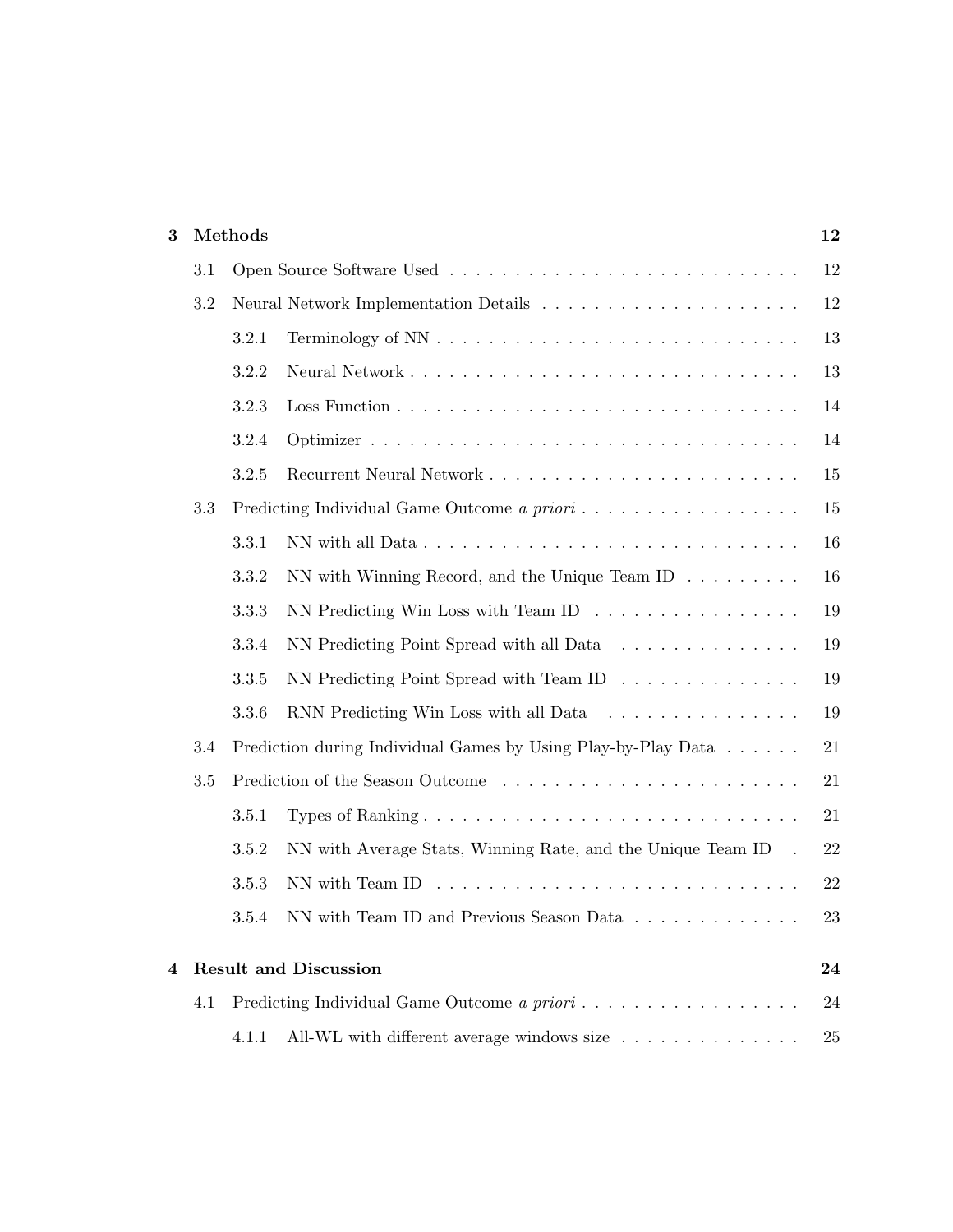|                |     |       | A Additional Figures                                                              | 48 |
|----------------|-----|-------|-----------------------------------------------------------------------------------|----|
|                | 5.3 |       |                                                                                   | 43 |
|                | 5.2 |       |                                                                                   | 43 |
|                | 5.1 |       |                                                                                   | 42 |
| $\overline{5}$ |     |       | <b>Conclusion and Future Work</b>                                                 | 42 |
|                |     | 4.3.4 |                                                                                   | 41 |
|                |     | 4.3.3 | TID-Rank-Pre and ELO for Season 2012-2018                                         | 38 |
|                |     | 4.3.2 | TID-Rank and TID-Rank-Pre $\dots \dots \dots \dots \dots \dots \dots \dots \dots$ | 35 |
|                |     | 4.3.1 |                                                                                   | 35 |
|                | 4.3 |       |                                                                                   | 35 |
|                |     | 4.2.1 |                                                                                   | 33 |
|                | 4.2 |       |                                                                                   | 33 |
|                |     | 4.1.6 |                                                                                   | 30 |
|                |     | 4.1.5 | TID-WL for 5 seasons $(2014-2018) \ldots \ldots \ldots \ldots \ldots \ldots$      | 30 |
|                |     | 4.1.4 | TID-WL, All-Spread and TID-Spread                                                 | 29 |
|                |     | 4.1.3 |                                                                                   | 25 |
|                |     | 4.1.2 |                                                                                   | 25 |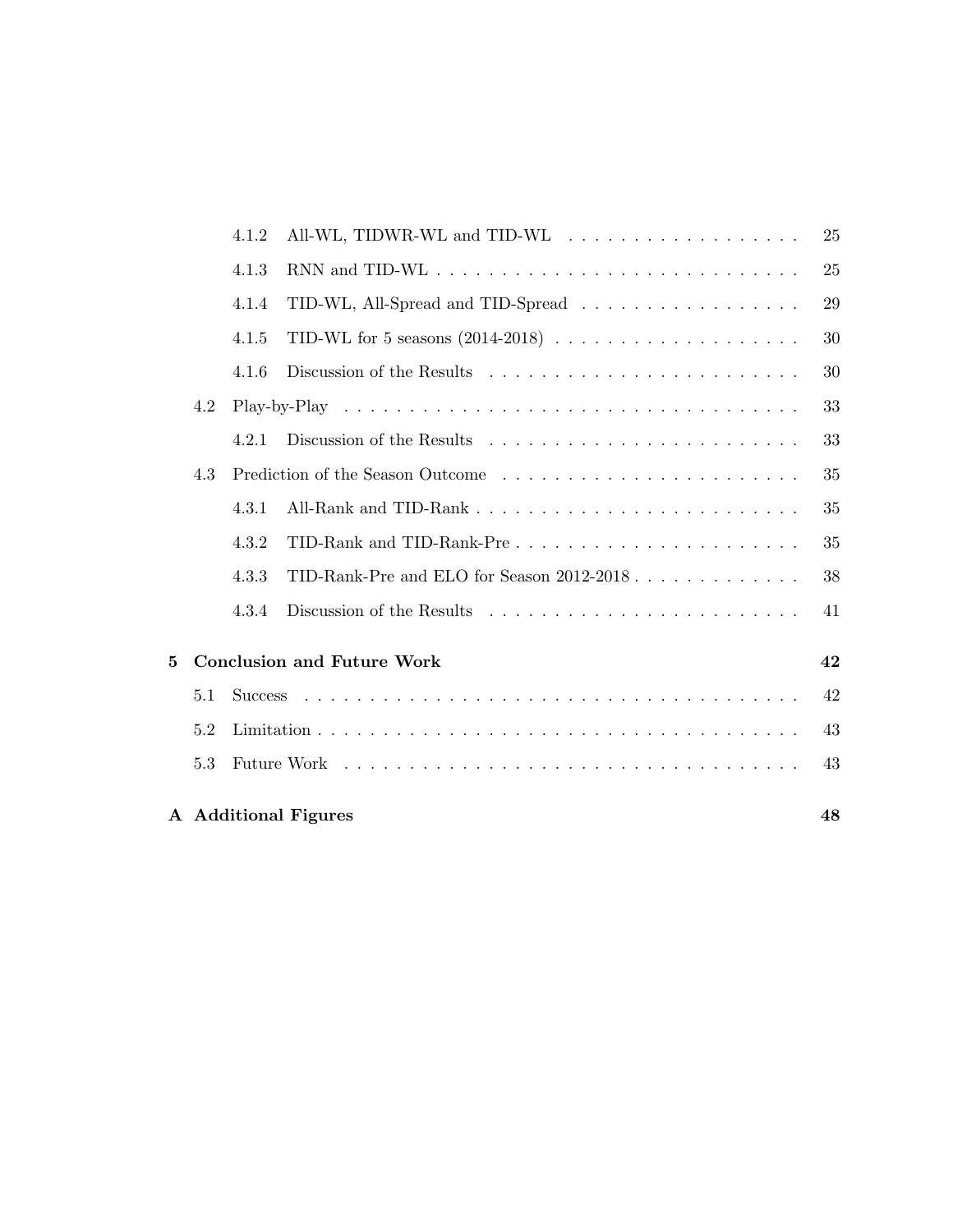# List of Tables

| 3.4 Comparison of data for All-Rank, TID-Rank and TID-Rank-Pre 23 |  |
|-------------------------------------------------------------------|--|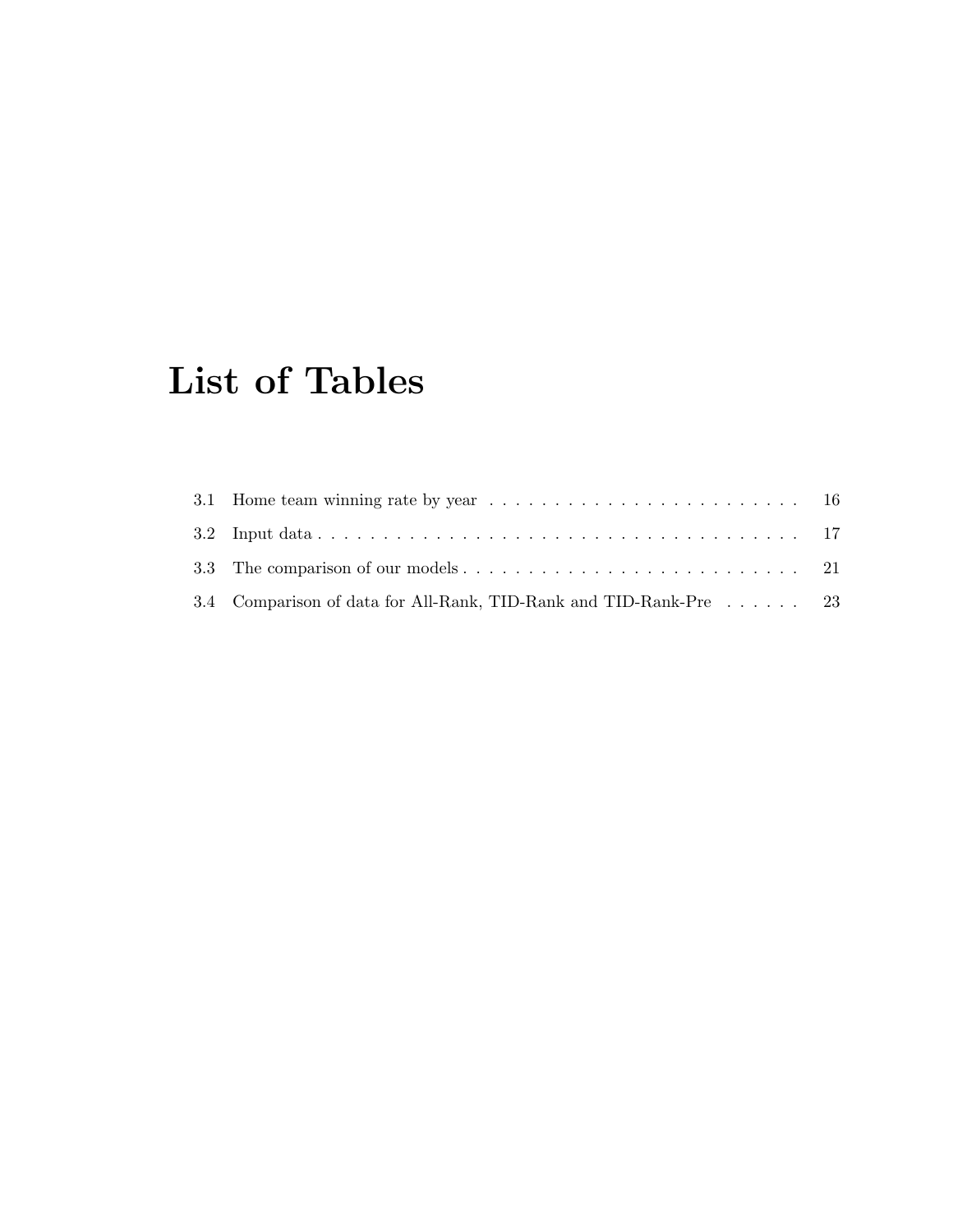# List of Figures

| 2.1 |                                                                                                         | 6  |
|-----|---------------------------------------------------------------------------------------------------------|----|
| 2.2 |                                                                                                         | 8  |
| 2.3 |                                                                                                         | 11 |
| 3.1 | NN with average stats, winning rate, and the unique team ID figure $\dots$ .                            | 18 |
| 3.2 |                                                                                                         | 20 |
| 4.1 | Boxplot of All-WL windows size prediction 1, 2 and 3 on the x-axis match                                |    |
|     | to the windows size 5, 10 and 20 y-axis is the accuracy rate $\dots \dots \dots$                        | 26 |
| 4.2 | Boxplot of All-WL, TIDWR-WL and TID-WL accuracy 1, 2 and 3 on the                                       |    |
|     | x-axis match to the models All-WL, TIDWR-WL and TID-WL y-axis is the                                    |    |
|     |                                                                                                         | 27 |
| 4.3 | Boxplot of RNN and TID-WL accuracy 1 and 2 on the x-axis match to the                                   |    |
|     | models RNN and TID-WL y-axis is the accuracy rate                                                       | 28 |
| 4.4 | Boxplot of TID-WL, All-Spread and TID-Spread accuracy 1, 2 and 3 on the                                 |    |
|     | x-axis match to the models TID-WL, All-Spread and TID-Spread y-axis is                                  |    |
|     | the accuracy rate $\ldots \ldots \ldots \ldots \ldots \ldots \ldots \ldots \ldots \ldots \ldots \ldots$ | 29 |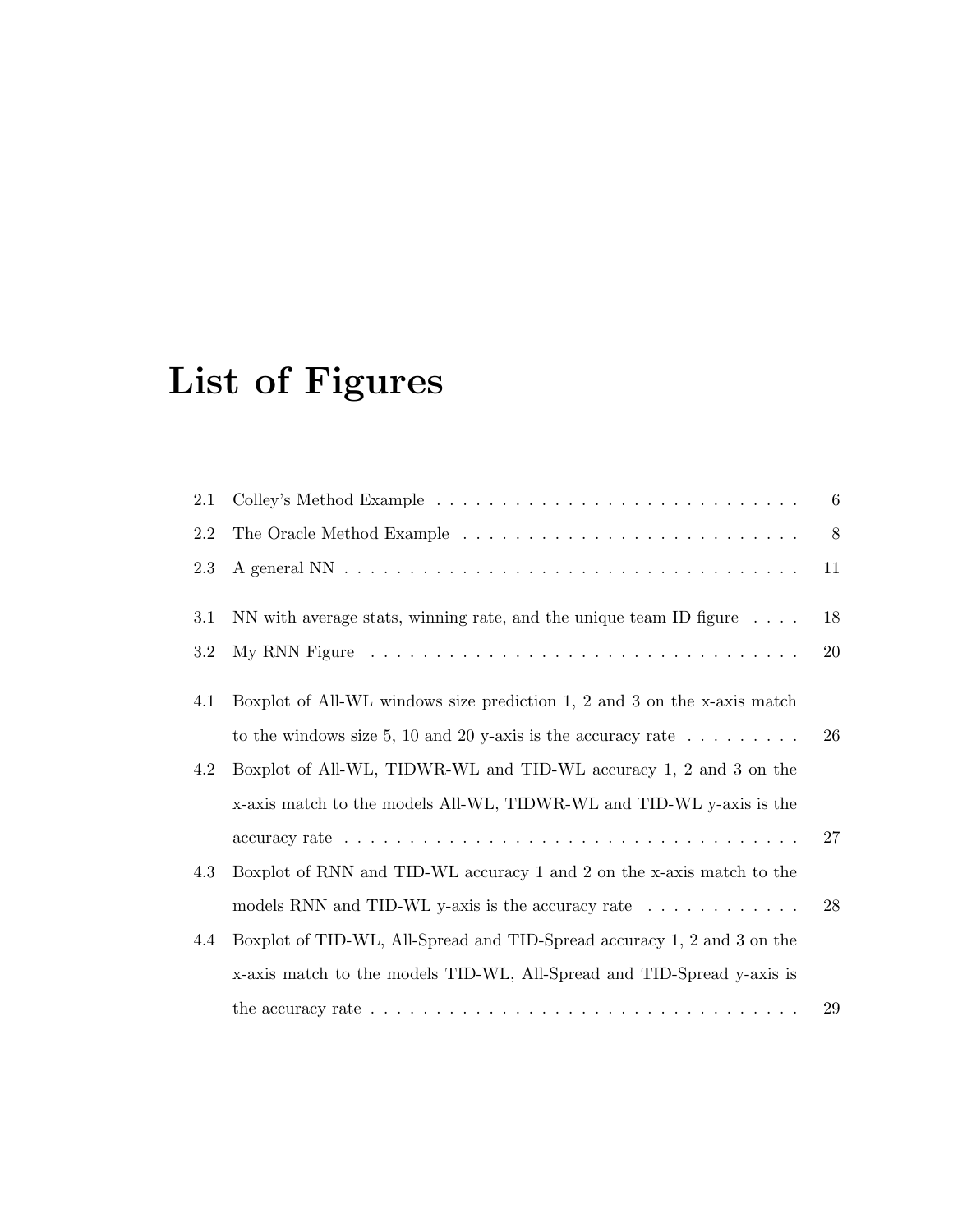| $4.5\,$ | Boxplot of TID-WL for season 2014, 2015, 2016, 2017 and 2018 1, 2, 3, 4 and                             |        |
|---------|---------------------------------------------------------------------------------------------------------|--------|
|         | 5 on the x-axis match to the models TID-WL for season 2014, 2015, 2016,                                 |        |
|         | 2017 and 2018 y-axis is the accuracy rate $\ldots \ldots \ldots \ldots \ldots \ldots$                   | $31\,$ |
| 4.6     | Line Graph of Elo Prediction Rate from season 2008 to 2018 $\ldots \ldots$                              | 32     |
| 4.7     | Line graph of Play-by-Play model in season 2018 (x-axis is 30 seconds, left                             |        |
|         | y-axis is for accuracy $) \ldots \ldots \ldots \ldots \ldots \ldots \ldots \ldots \ldots \ldots \ldots$ | 34     |
| 4.8     | Line graph of All-Rank and TID-Rank for season 2018 x-axis is the day of                                |        |
|         | the season y-axis is the Kendall Tou coefficient between the model and the                              |        |
|         |                                                                                                         | 36     |
| 4.9     | Line graph of TID-Rank and TID-Rank-Pre for season 2018 x-axis is the day                               |        |
|         | of the season y-axis is the Kendall Tou coefficient between the model and the                           |        |
|         |                                                                                                         | 37     |
|         | 4.10 Line graph of Elo and TID-Rank-Pre for season 2018 x-axis is the day of the                        |        |
|         | season y-axis is the Kendall Tou coefficient between the model and the real                             |        |
|         |                                                                                                         | 38     |
|         | 4.11 Line graph of Elo and TID-Rank-Pre for season 2017 x-axis is the day of the                        |        |
|         | season y-axis is the Kendall Tou coefficient between the model and the real                             |        |
|         |                                                                                                         | 39     |
|         | 4.12 Line graph of Differences on Kendall Tau Coefficient of TID-Rank-Pre and                           |        |
|         | Elo for season 2012-2018 x-axis is the day of the season y-axis is (the Kendall                         |        |
|         | Tou coefficient between TID-Rank-Pre and the real final ranking) - (the                                 |        |
|         | Kendall Tou coefficient between Elo and the real final ranking $\ldots \ldots$                          | 40     |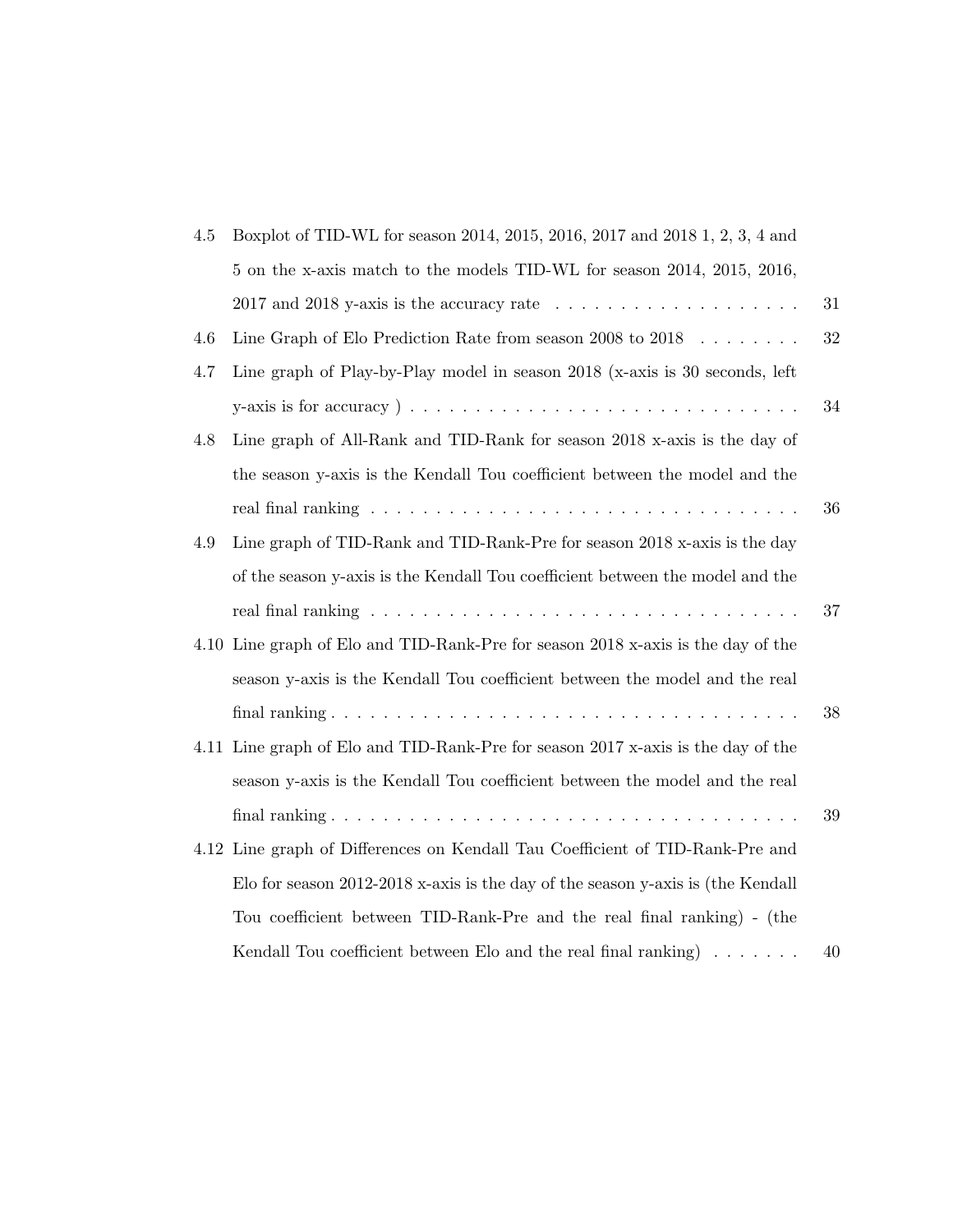| A.1 Using TID-Rank-Pre model to predict which team can make it to the playoff    |  |
|----------------------------------------------------------------------------------|--|
| by using our Sim-Final and PR-Final methods and splitting the teams into         |  |
|                                                                                  |  |
| A.2 The line plot shows the prediction accuracy of elo throughout season 2000 to |  |
|                                                                                  |  |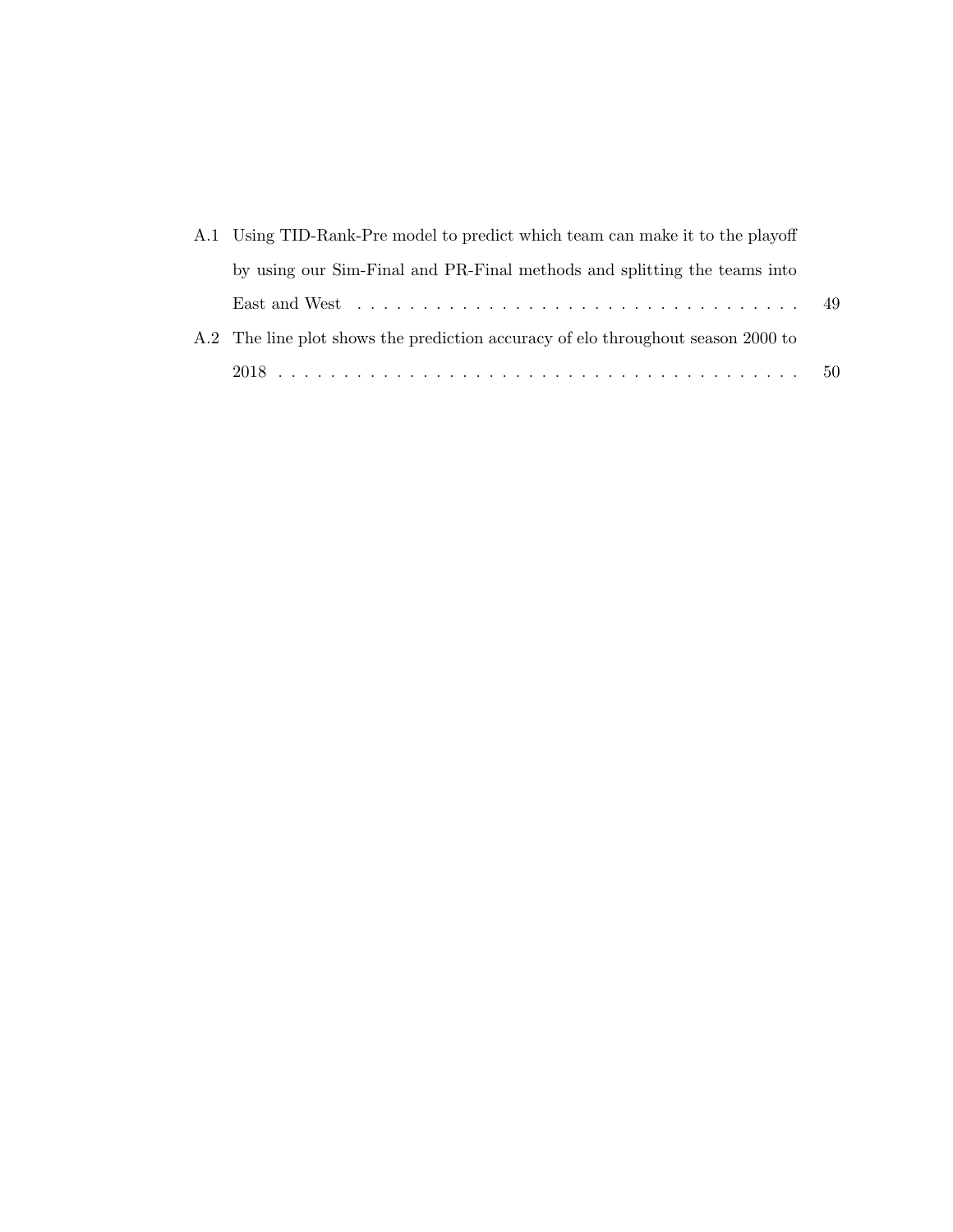# Chapter 1

# Introduction and Foundational Information

This chapter will introduce what inspired us to do this research.

### 1.1 Sports Markets

Sports markets have grown a lot in the last few decades. Some of the professional sports leagues even have billions of dollars in revenue each year, such as NBA, NFL, and MLB. Winning a match is the most important part, so being able to accurately predict the sport result is always a challenging but interesting problem. Indeed, the unpredictable outcome is one of the main reasons that people love playing and watching sports. The stakeholders who are interested in predicting sports results include bookmakers and sports betting platforms, as well as gamblers who bet on match results. According to Grand View Research[25], the global sports betting market was valued at USD 66.98 billion in 2020, and an Esports betting company, LOOT.BET, observed over 67 percent growth in online betting volumes. Sports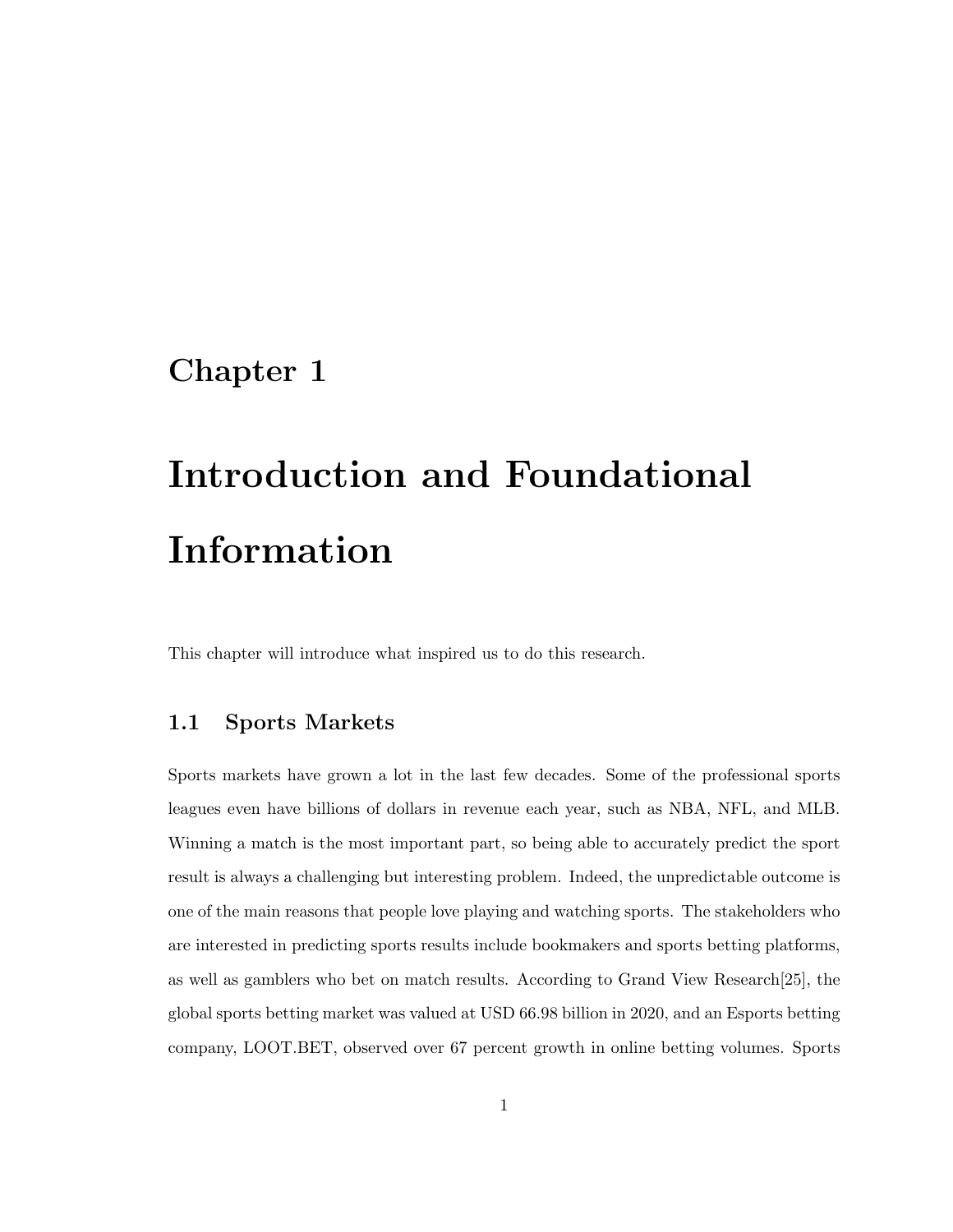result prediction is also potentially useful to players, team management and performance analysts in identifying the most important factors that help to achieve winning outcomes, upon which appropriate tactics can be identified[7].

### 1.2 Overview of NBA

Many betting companies and sports websites like ESPN predict the game outcome of National Basketball Association (NBA) because it is the second largest sports league in the world with 6.41 billion USD revenue in  $2021[15]$ . Due to the time constraint, this thesis will only focus on NBA regular season prediction which consists of 30 teams in the US and Canada. Half of the teams are in the East division and the other half are in the West division. Each team plays a total of 82 games in a regular season. There is no tied game in basketball, so if two teams are still tied after 4 quarters of 12 minutes regular time, there will be an extra 5 minutes of overtime. At the end of the season, 8 out of 15 teams with the most wins in each division can advance to the playoffs. An NBA season usually goes across two years, and we used the starting year as the season name in this thesis.

#### 1.3 Discussion

Many of the existing sports prediction methods use preset parameters which require an expert of that sport to do data analysis for setting the parameters. However, it is timeconsuming, and any human being can be biased when doing this. Many other math methods might not do so well if there is not much data to be used. So, our goal is testing out the possibility of building an unbiased deep learning model for the same topic and trying to take the advantage of this machine learning method. In addition, we want to argue that the existing ranking method may not be perfect because it sorts the team strength solely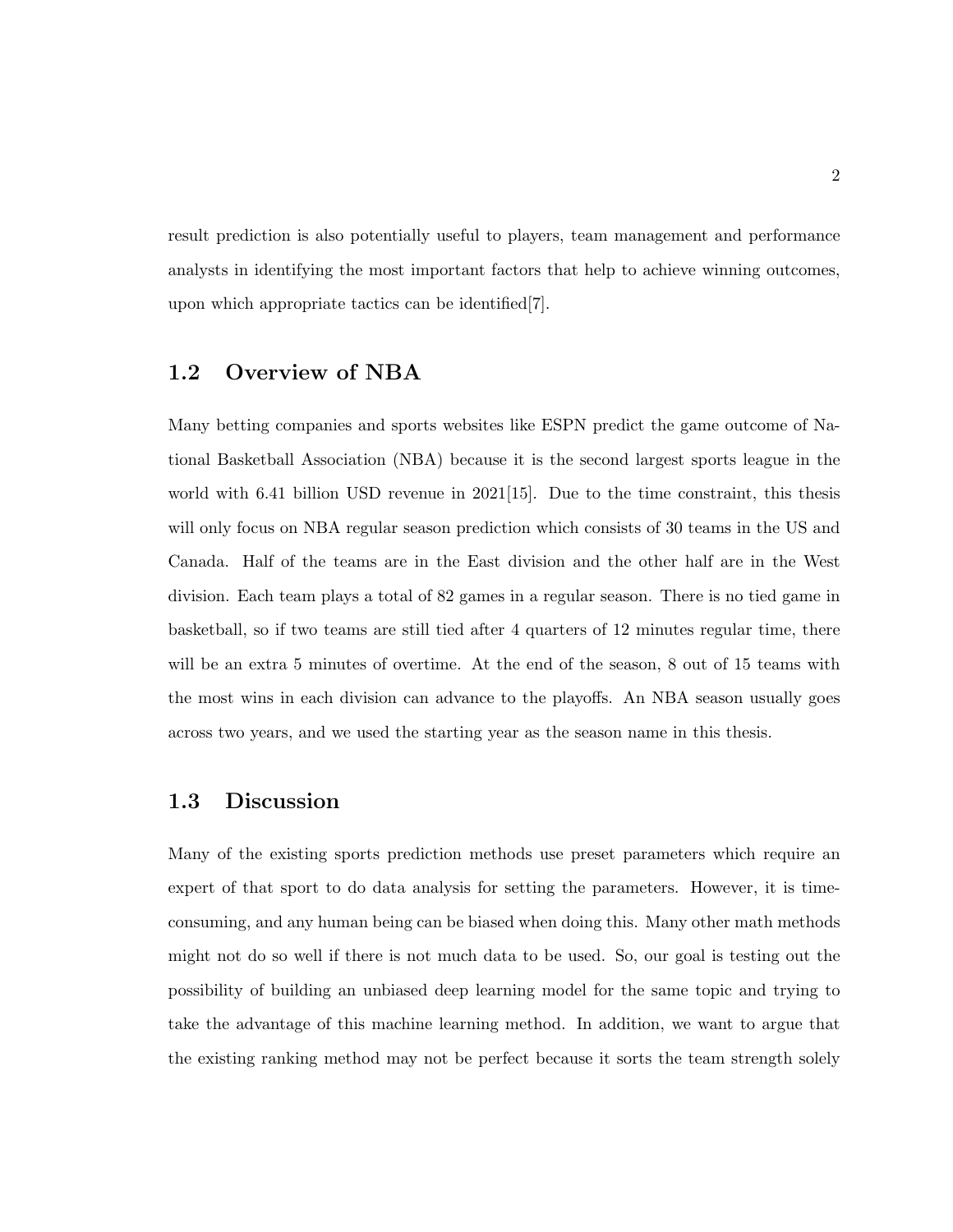based on counting their win-loss record. The higher ranking team does not always have higher odds to win the match. A fair power ranking method should be able to be used for sorting the strength of teams in a sports league.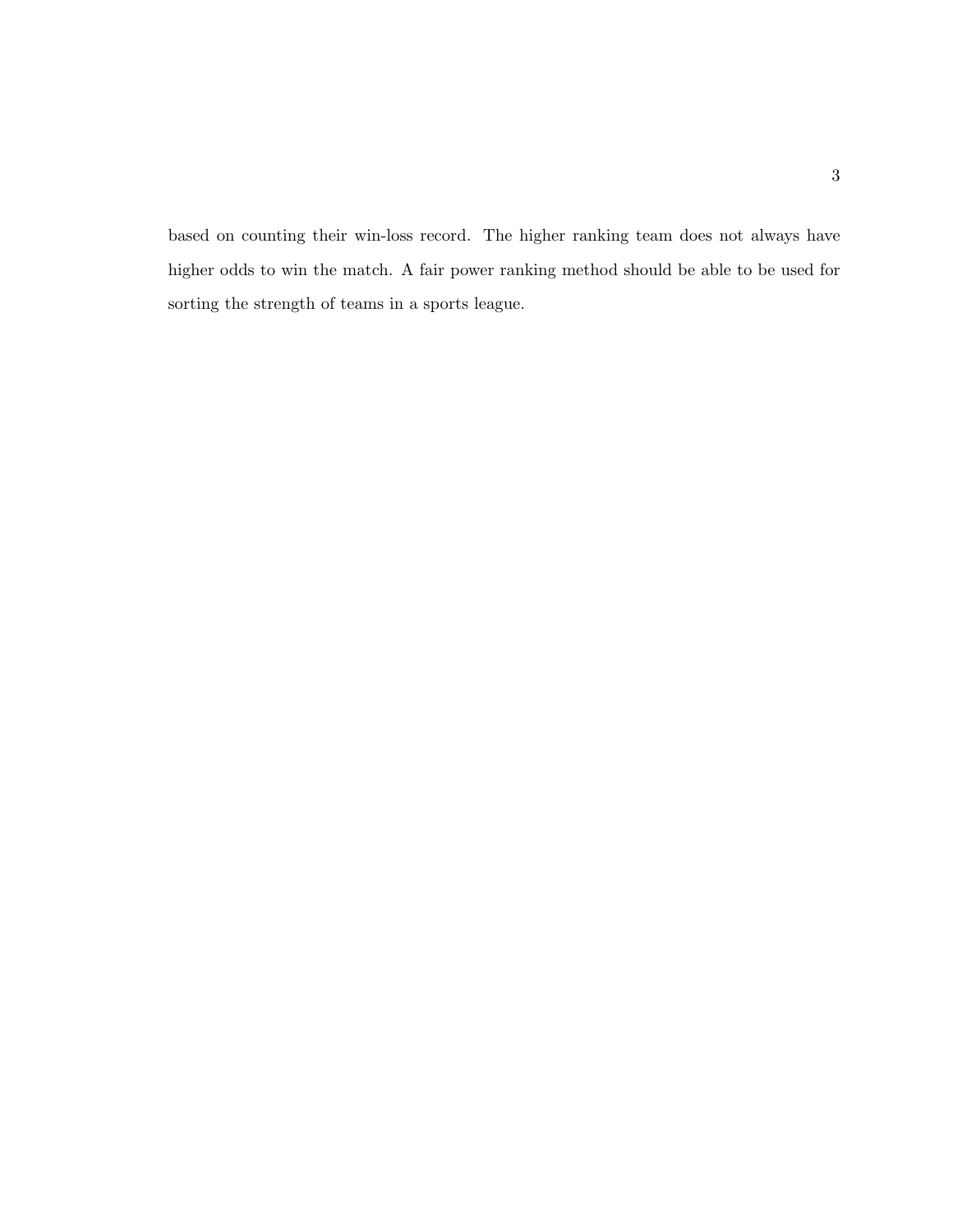# Chapter 2

# Related Works

This chapter will discuss the related work of game prediction methods and deep learning.

## 2.1 Sports Prediction Methods

Predicting the result of sports games has been a common problem for over a hundred years[14]. This section provides a few sports prediction methods made by the scientists for an individual game outcomes.

#### 2.1.1 Elo Method

The Elo system is a mathematics method which was first used for chess games to determine the strength of a player  $[3]$ . Each player is given an initial rating y. When player i plays player  $j$ , the ratings of both players are updated using a function E that depends on their match outcome  $O$  (Win, Tie or Loss). Generally the winner will gain a certain amount of points from the loser or vice versa, so the sum of all ratings remains constant and the average of the league is always the same. Equation (2.1) and (2.2) shows a general idea of Elo. The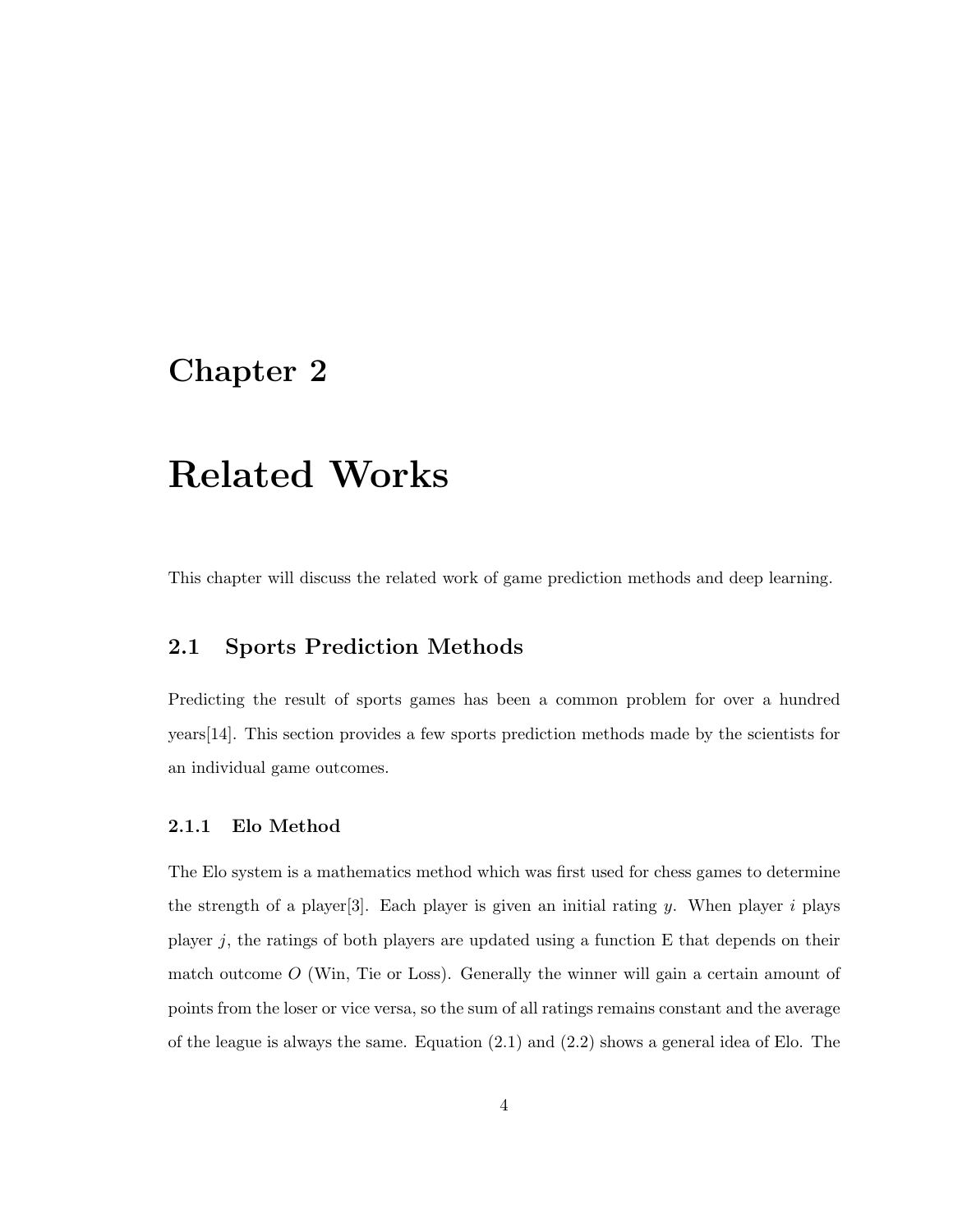parameters of function E vary from different sports and model designers. The method is quite well-known, and it is still used by some popular websites like FiveThirtyEight.

$$
y_i \leftarrow E(y_i, y_j, O_{ij}) \tag{2.1}
$$

$$
y_j \leftarrow E(y_j, y_i, O_{ji}) \tag{2.2}
$$

#### 2.1.2 Colley's Method

Wesley Colley created the Colley's Method in 2002 for computing ratings of  $n$  number of teams in competitive sports. The only information used by this model are wins and losses for each team. As seen in equation (2.3), matrix M where M is an i by j matrix and B is an i by 1 matrix. The  $(i, i)$  entry of M is two plus the number of games played by  $T_i$ for each i, and the  $(i, j)$  entry of M is the negative of the number of games played between  $T_i$  and  $T_j$  for  $i \neq j$ . The entry  $B_i$  is in equation (2.4), where  $w_i$  is the number of wins by  $T_i$  and  $l_i$  is the number of losses by  $T_i$ . We then let the *i*-th entry of the exact solution X be the rating of  $T_i$ . In Figure 2.1, team i's rating depends on the ratings  $X_i$  of all its opponents[9][22]. The concept of Colley's Method is a team should get more points when beating a stronger team than a weaker team and it is unaffected by differences in the final score[16][26].

$$
M_{nn}X = B \tag{2.3}
$$

$$
B_i = 1 + \frac{w_i - l_i}{2} \tag{2.4}
$$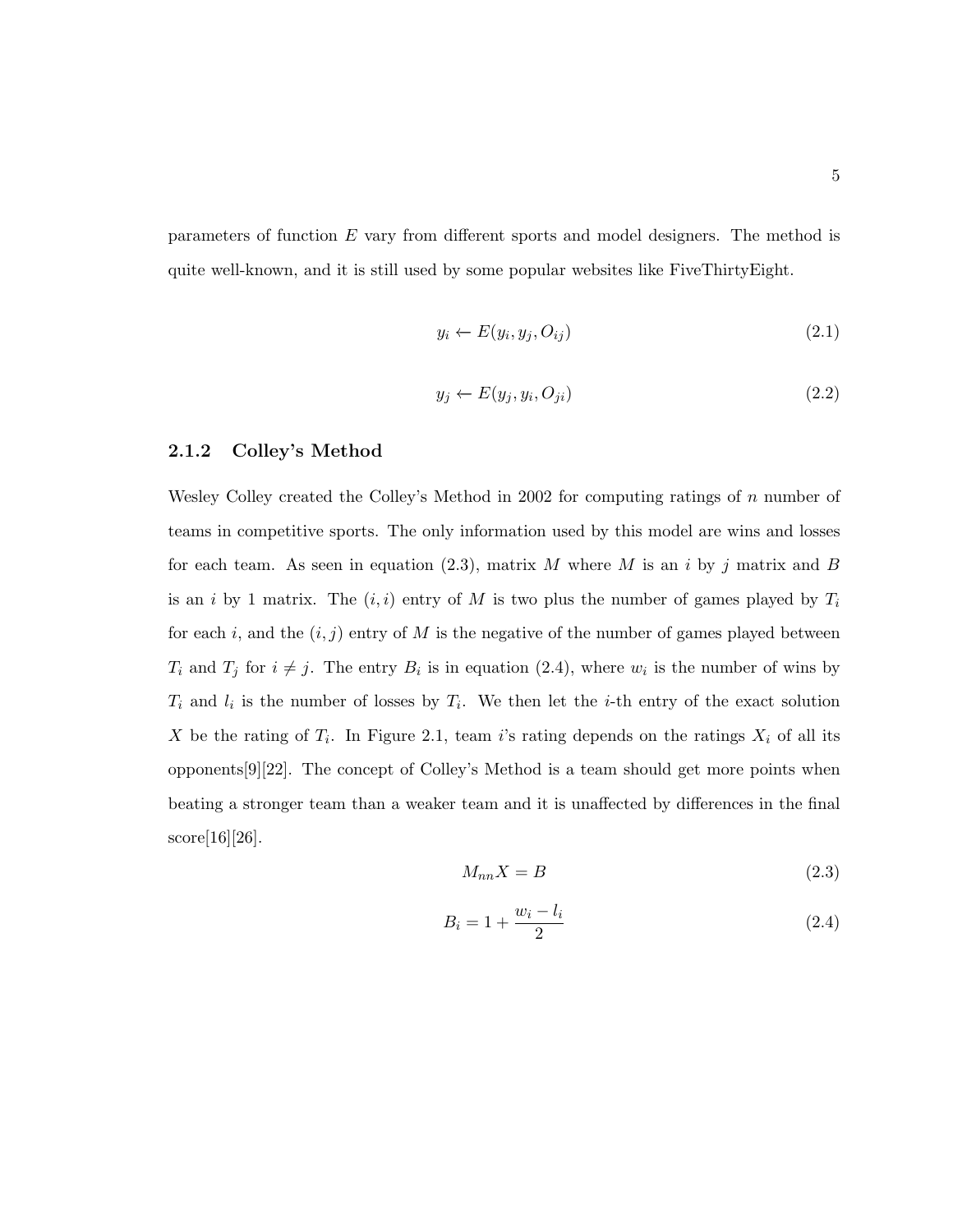

Figure 2.1: Colley's Method Example

#### 2.1.3 The Oracle Method

The Oracle Method is an advanced Markov method[10] that has the ability to consider multiple teams' traits at once. In a league of  $n$  teams, creating a matrix which has  $n$  by  $n$ matrix and each node is determined by the win loss record. This idea is a generalization of the personalization vector in the PageRank method[18] that addresses a fundamental flaw when using certain Markov methods to rank a tournament. The advantage of the method is even there were not many games have been played yet, the model can still generate the ranking. The method is have an extra row and column for the  $n$  by  $n$  matrix where  $n$  is the number of the teams, so it can be written as equation (2.5). When an undefeated team loses to a winless team, and subsequently, that previously winless team will rise up to near the top of the rankings. The Oracle will be a new,  $(n + 1)$ -st node in the network,  $N^m$ , associated to the tournament. Then, in the new network,  $N_O^m$ , to be the network  $N^m$  with a new node,  $n+1$ , that has a directed edge to and from node  $n+1$  to each node 1,2,...,n. This new node changes the associated n×n matrix  $A<sup>m</sup>$  into an  $(n + 1)$  by  $(n + 1)$  Oracle matrix,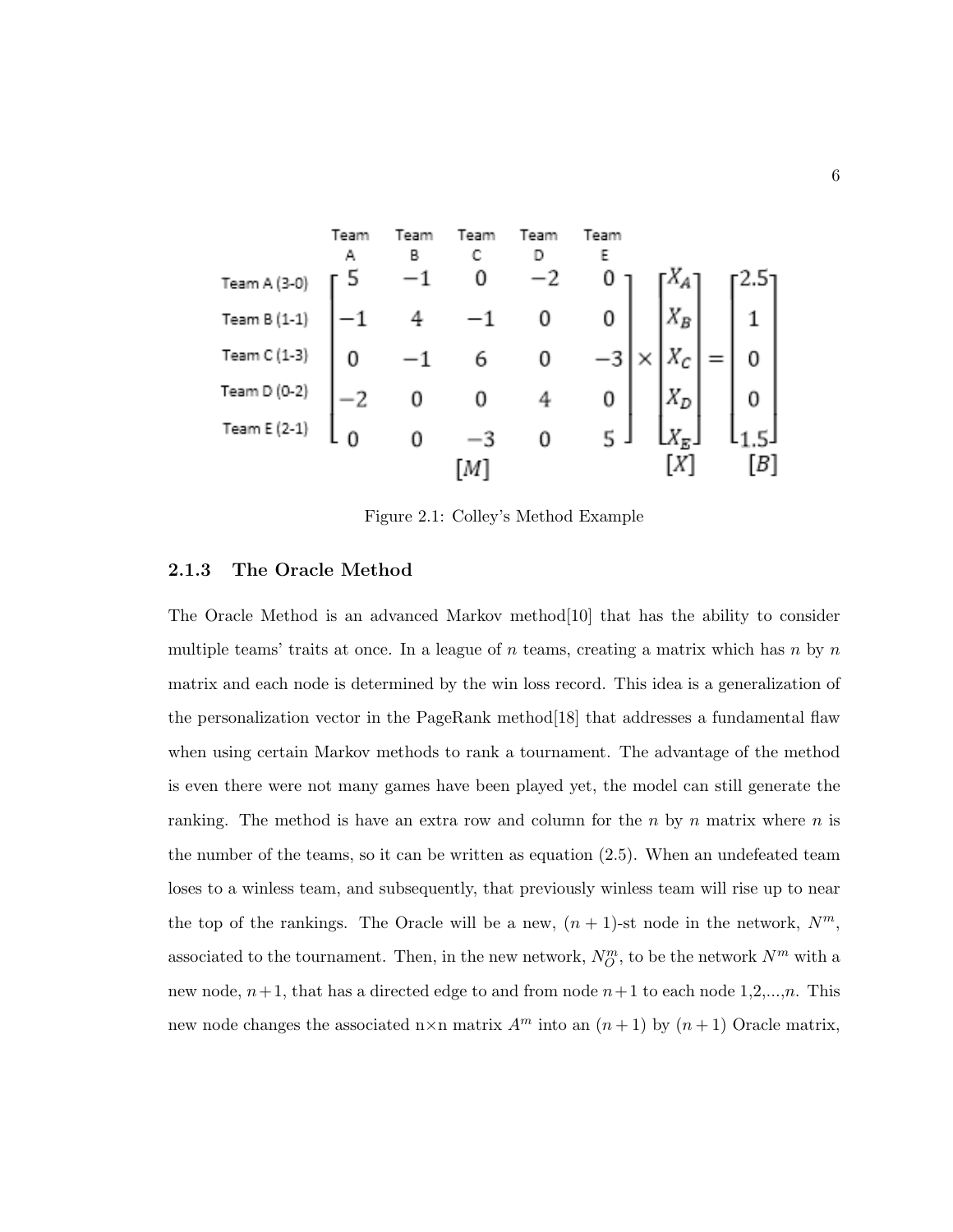$O^m$ . Using equation (2.5) to compute the transitional probabilities, we have that equation 2.6 where  $l_i$  is the number of losses by  $T_i$ . Then, the Perron-Frobenius Theorem [24] can always be applied to find an Oracle rating vector  $r^{O} \in R^{n+1}$ , and then define the rating vector  $r \in R^n$  in equation (2.7)[4]. Figure 2.2 shows a graph explanation.

$$
O_m = \begin{bmatrix} A^m & e \\ e^T & 0 \end{bmatrix}
$$
 (2.5)

$$
p_{n+1,i} = \frac{1}{l_i + 1}, p_{i,n+1} = \frac{1}{n}
$$
\n(2.6)

$$
r_i = \frac{r_i^O}{\sum_{j=i}^n r_i^O} \tag{2.7}
$$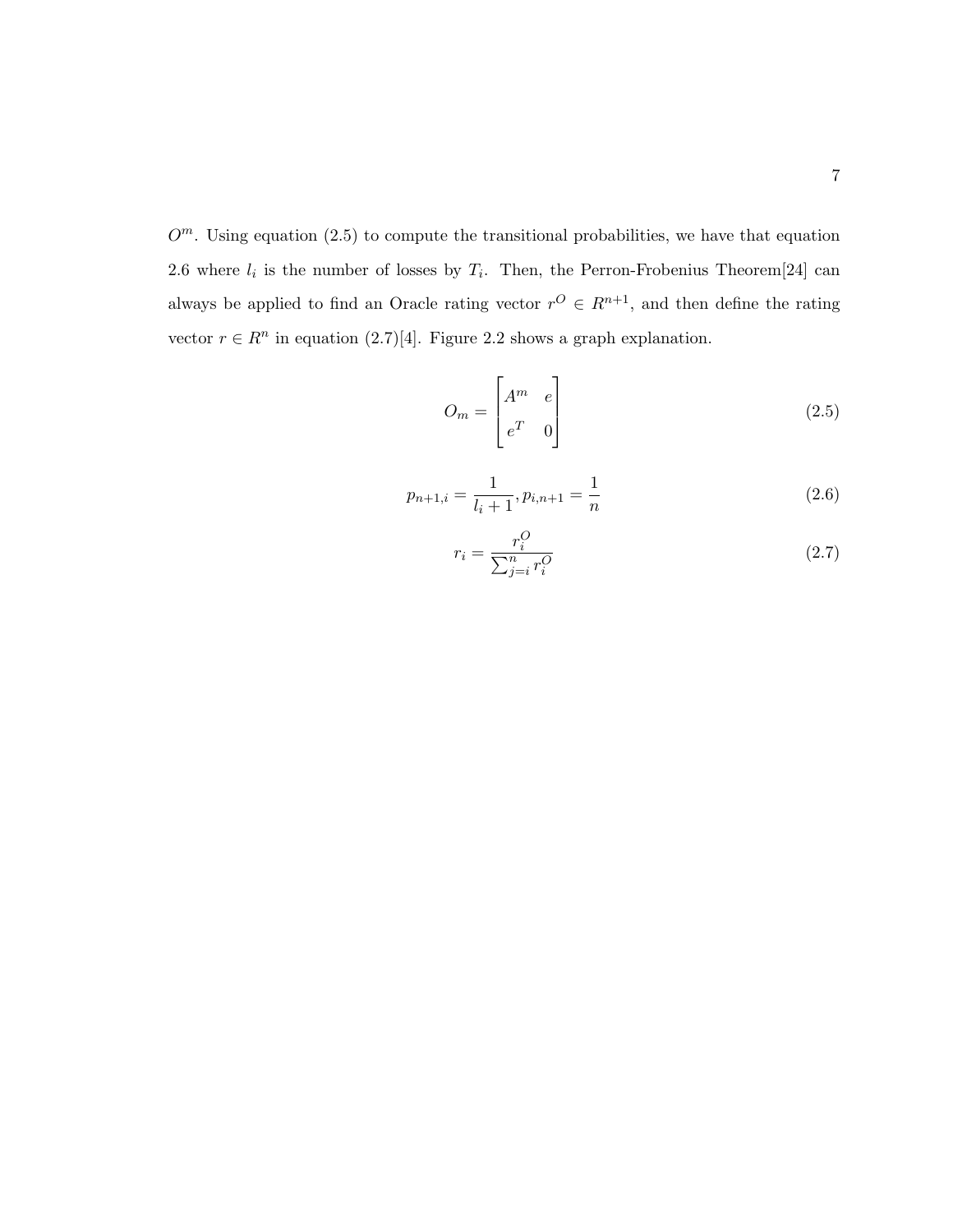

Figure 2.2: The Oracle Method Example

#### 2.1.4 Linear Regression Method

Linear regression is commonly used in many fields, including engineering, physics, and chemistry. Equation  $(2.8)$  is called a simple linear regression model. Customarily, x is called the independent variable or regressor variable and y is called the dependent variable or response variable. The difference between the observed value of the left side of the equation and the right side of equation is  $\epsilon$ . It is a random variable that accounts for the failure of the model to fit the  $data[21][21]$ . When it is used in sport predictions, it is built multiple linear regression model that takes more dimensions in the response variable for evaluating the strength of a team[23]. It can be written as a matrix equation to do the multiple linear regression<sup>[12]</sup>. In equation  $(2.9)$ , it can take *n* variables.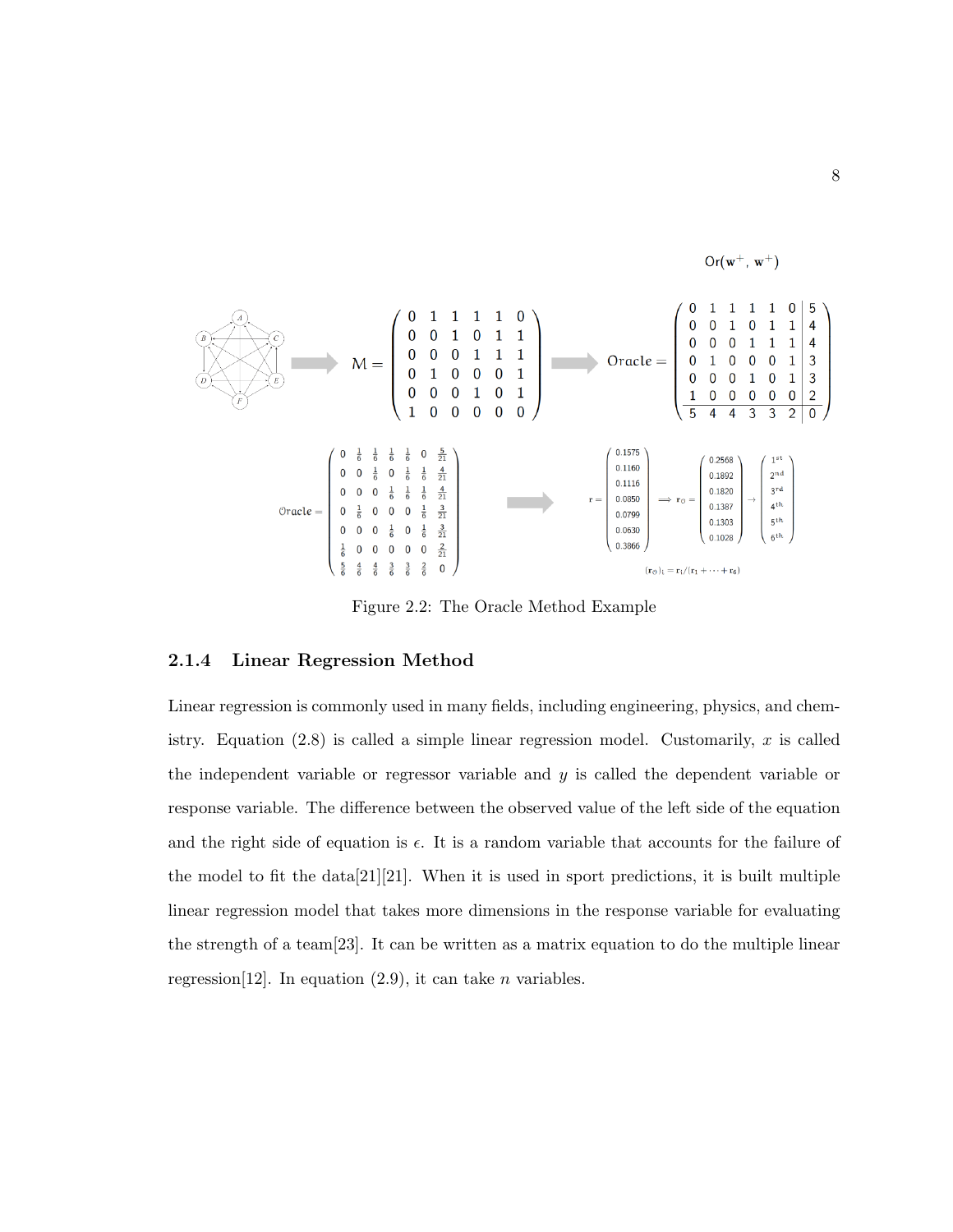$$
y = B_0 + B_1 x + \epsilon \tag{2.8}
$$

$$
y = B_0 + B_1 x_1 + B_2 x_2 + B_3 x_3 + \dots + B_n x_n + \epsilon \tag{2.9}
$$

#### 2.1.5 Massey's Method

Massey's method uses a linear least squares regression to solve a system of linear equations. It can be written as equation (2.10) where M is a i by j matrix, r is the unknown rating vector, and  $p$  is a vector of cumulative point differentials.  $M_{ij}$  is the number of games teams i and j played, multiplied by  $-1$  and  $M_{ii}$  is the total number of games team i has played. Then getting the least square solution for M where r is the rating for each team [26][17].

$$
Mr = p \tag{2.10}
$$

#### 2.1.6 Decision Tree Method

A decision tree recursively separates observations into branches for the purpose of achieving the highest possible prediction accuracy. In order to split the pool of observations into two or more subgroups by an algorithm, it is repeated at each leaf node until the entire tree has been constructed. The classification and regression trees which were first developed by Breiman, Friedman, Olshen, and Stone<sup>[6]</sup> are commonly used for sports prediction<sup>[11]</sup>.

#### 2.1.7 Limitations and Discussion

Some of the methods such as Elo require the data scientists to preset the parameters of the equation for the sport. Also, the adaptation of a new trend can be slow and the humansetting of parameters can be biased. Some methods like Massey's method does not perform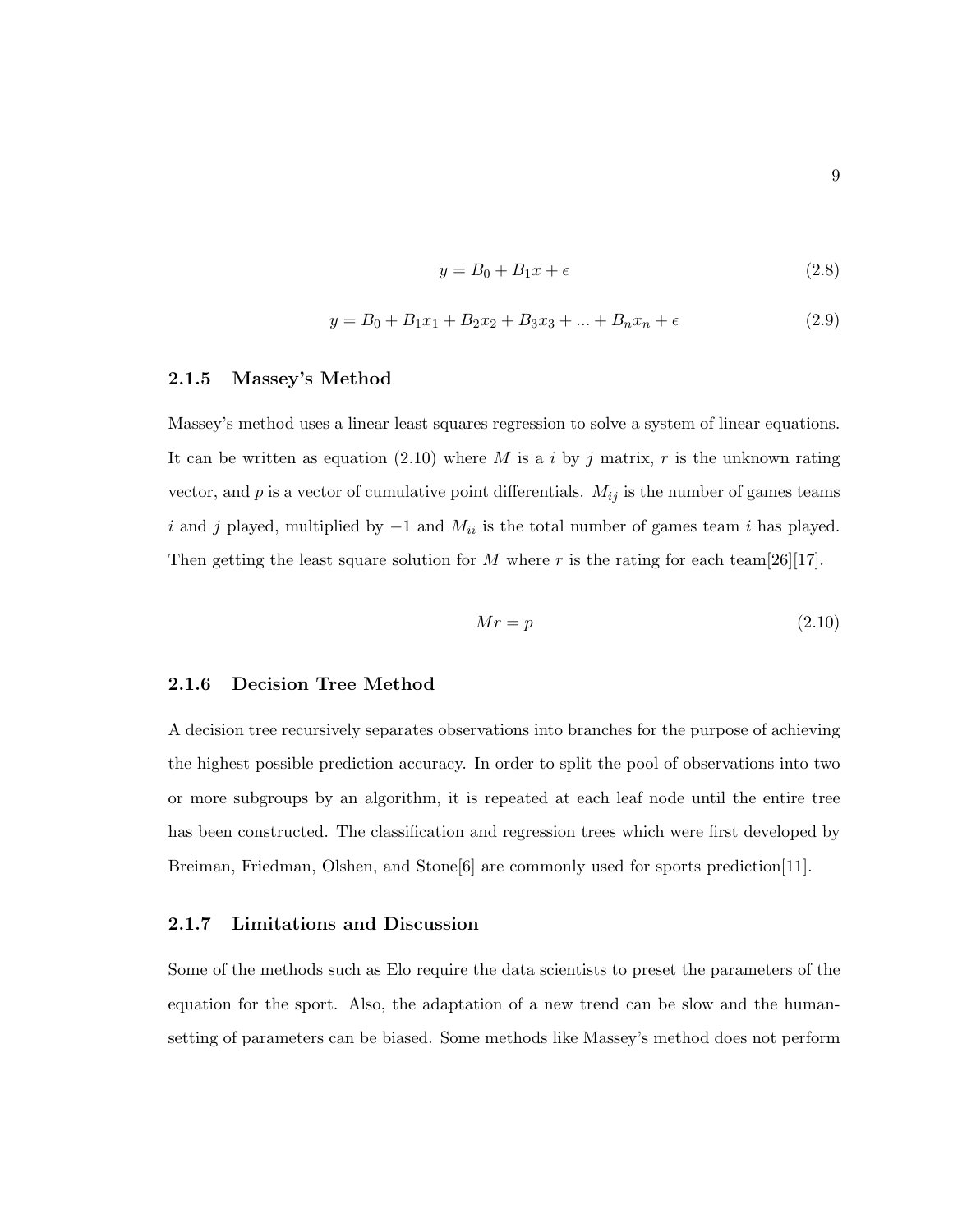well if there are less games than the number of the teams. Furthermore, many of these methods only takes win, loss outcome as input data, so they might ignore the fact that there might be a trend in other data input. All these methods are not possible to build a play-by-play game prediction model for the same reason. Some of these issues are possible to be tested out by implementing deep learning methods.

### 2.2 Deep Learning

Deep learning is obtained by composing simple but non-linear modules that each transform the representation at one level into a representation at a higher, slightly more abstract level. With the composition of enough such transformations, very complex functions can be learned[19].

#### 2.2.1 Overview

The basic concept of neural networks (NN) can be dated back to 1943, and it has been widely used in recent decades along with better hardware and more research has been done[20] . NN is a type of machine learning and has become relatively competitive to conventional regression and statistical models accuracy when used for classification, clustering, pattern recognition and prediction in many disciplines. NNs are mostly used for universal function approximation in numerical paradigms because of their excellent properties of self-learning, adaptivity, fault tolerance, nonlinearity, and advancement in input to an output mapping[1]. A NN model like Figure 2.3 consists of several layers of nodes and each node in a layer is connected to all the nodes in later layer with a weight function. There may be a activation function in the neurons so the model can be more stable inside the constraint. After passing the input data into the network, the variables will do several matrix multiplication, and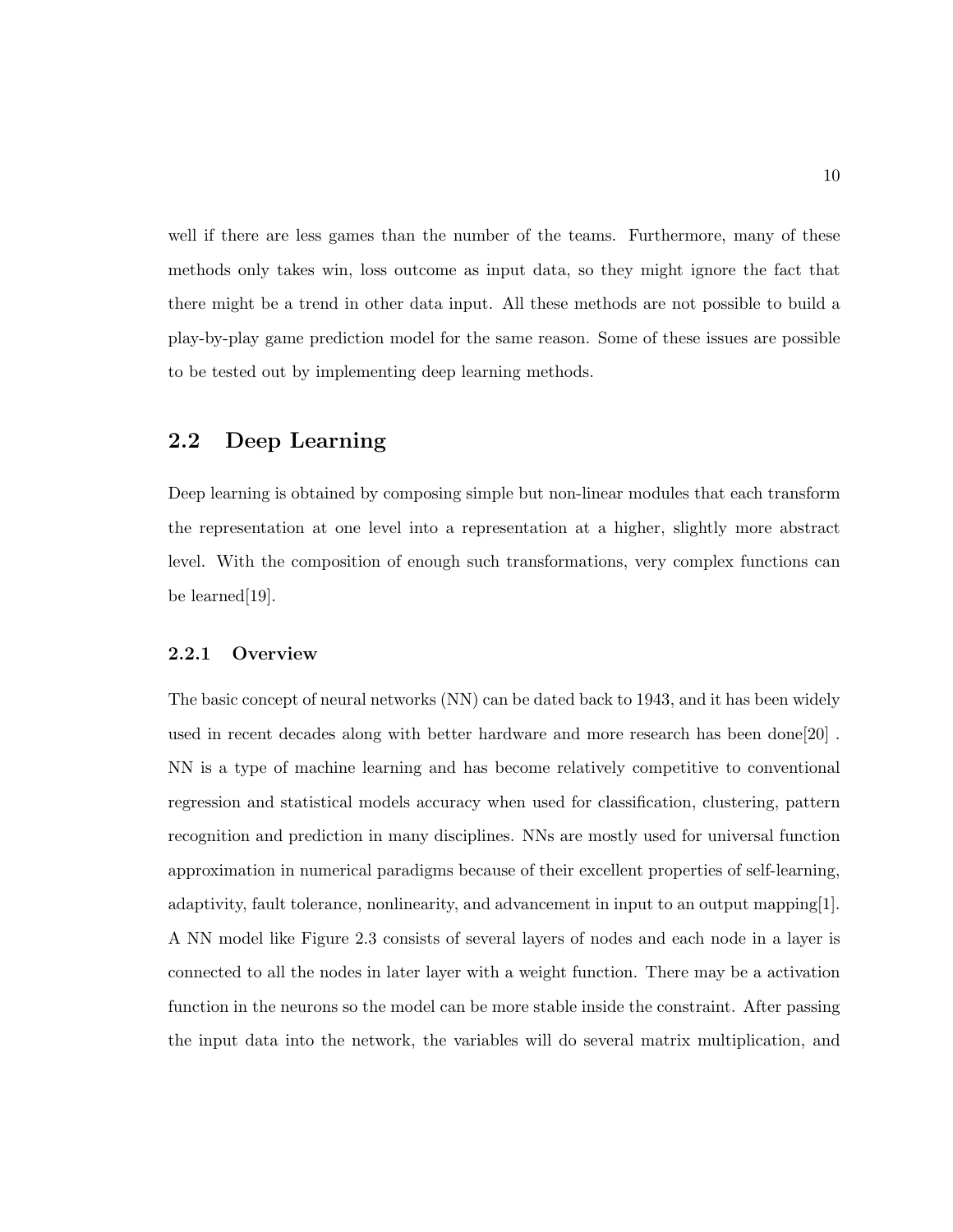

Figure 2.3: A general NN

output a fixed-sized data. Then, we can use a loss function to get the difference between the output and the label and then use backpropagation algorithm to update the parameters of the network. There are several variants of NN. Convolution Neural Networks (CNN)[2] are commonly used in image recognition and speech recognition. Recurrent Neural Networks (RNN)[27] are commonly used in natural language processing by utilizing the advantage of taking a sequence of inputs.

### 2.2.2 Challenges

In order to train an typical NN model, we need a huge amount of data. Also, each training will consume a considerable amount of computing power and has high time complexity, so it is only recommended to run on high performance GPU. The down side of fully machine made models is that it is hard for humans to understand the significance of all the parameters in the model. It is almost like a black box[8], so we can only see garbage in garbage out[5] during and after training a model.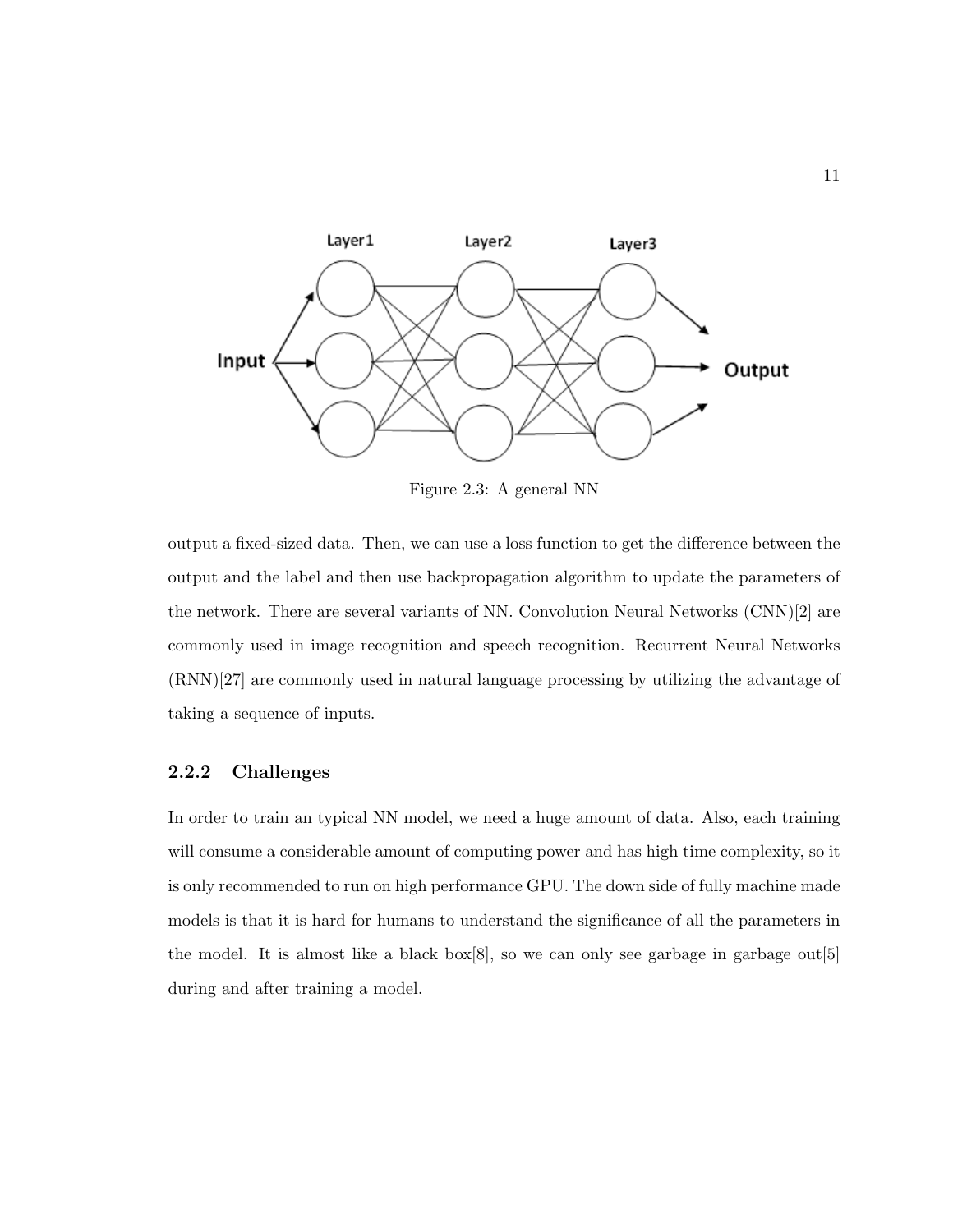# Chapter 3

# Methods

This chapter will discuss the details of how we built and trained our models. We used the NBA team stats data and play-by-play data collected by National Statistical for season 2014-2019. We chose not to use season 2020 because that season was impacted by COVID, and the season was shorter than others. The methods we used to collect our result are also included here.

### 3.1 Open Source Software Used

We chose Google Colab to be our environment, and we carried out our project fully based on Python 3 and Pytorch library. For data visualization, we mainly used matplot library on Python 3.

### 3.2 Neural Network Implementation Details

This section will briefly explain some details of the neural network we used in the thesis.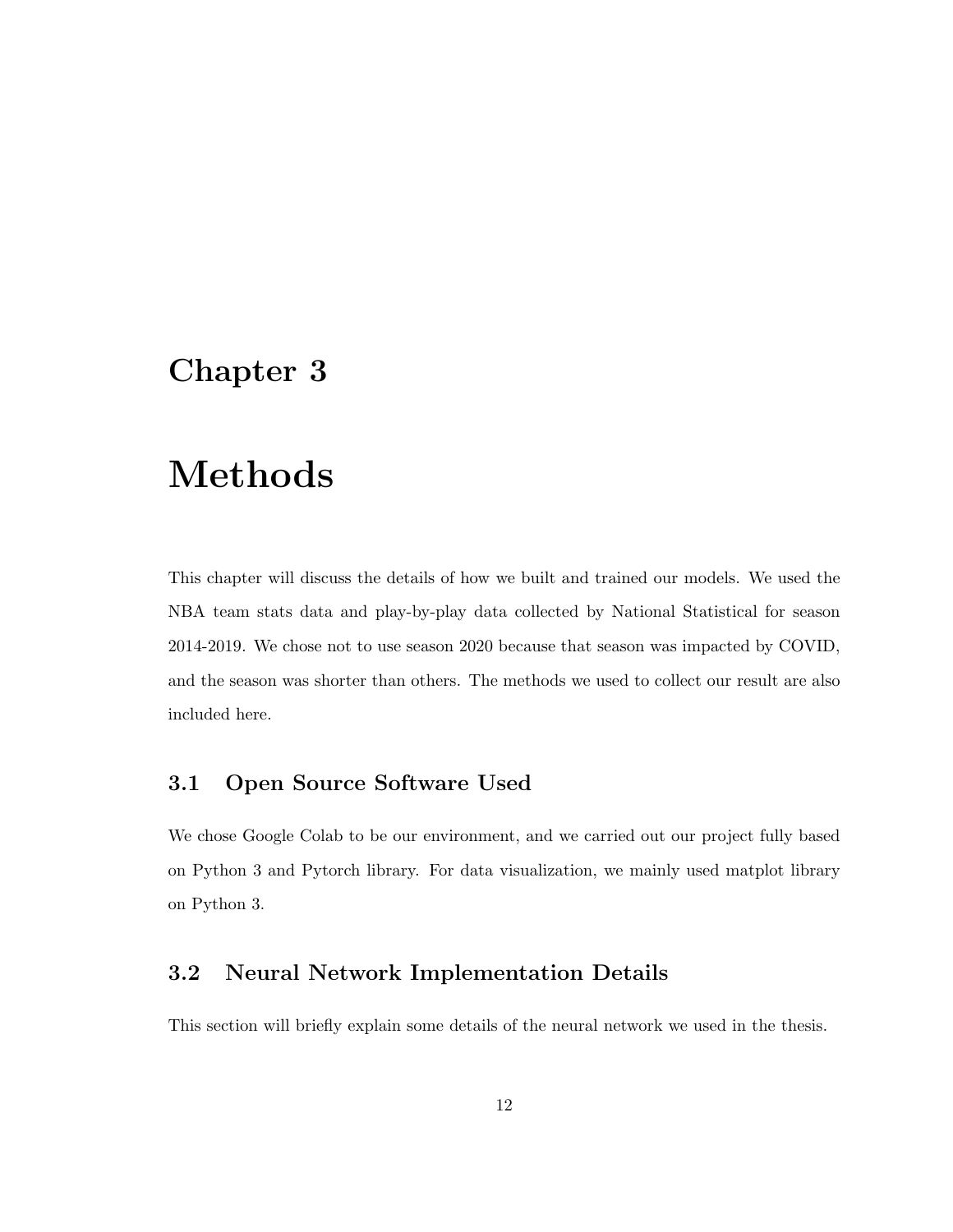#### 3.2.1 Terminology of NN

Here are a few terms that machine learning scientists like to use.

| Tensor                                                                          |  |  |  |  |  |
|---------------------------------------------------------------------------------|--|--|--|--|--|
| Tensor is a multi-dimensional matrix containing elements of a single data type. |  |  |  |  |  |
| Epoch                                                                           |  |  |  |  |  |
| The number of times we passed the whole training dataset.                       |  |  |  |  |  |
| Batch                                                                           |  |  |  |  |  |
| The number of data taken to update the model parameters.                        |  |  |  |  |  |
| Weight                                                                          |  |  |  |  |  |
| The parameters of the functions between two nodes.                              |  |  |  |  |  |
| Learning rate                                                                   |  |  |  |  |  |
| A number which determines how much the weight will be updated.                  |  |  |  |  |  |

#### 3.2.2 Neural Network

We utilized artificial neural networks (NN) as our main machine learning method. An NN model in Figure 2.3 consists of several layers of nodes. Each node in a layer connected to all the nodes in another layer with a weight function. After passing the input data tensor into the network, the variables will do several matrix multiplication and then output a fixedsized output tensor. There is also an activation function in the neurons to keep the number in constraint for stabler performance. We chose tangent as our activation function. During the training phase, testing labels are used to determine how far from the correct solution the output predictions are. A loss function is used to quantify this difference, and then after a backpropagation algorithm is applied to update the parameters to lower the loss. After our model has been through enough training, then we can test it with our separated test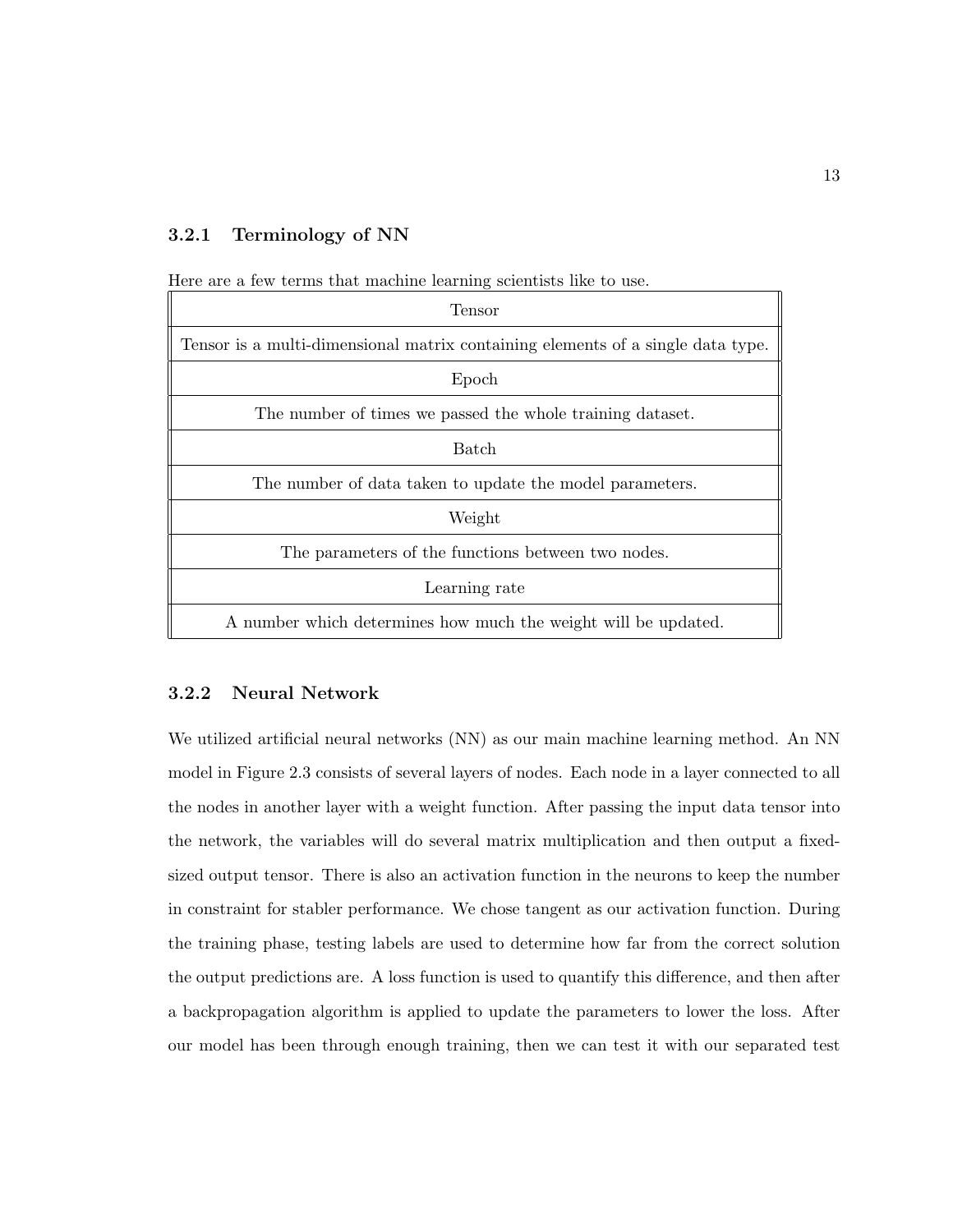dataset to determine the performance.

#### 3.2.3 Loss Function

The loss function is crucial during training a model. The loss function determines how much the backpropagation step will update the weight parameters. We use Negative Log Likelihood Loss (NLLLoss) (3.1) for binary (win-loss) labels. For the point spreed models, we use Mean Square Error Loss (MSELoss) (3.2) because it is more suitable to continuous (non-binary) outputs.

$$
L(x) = -log(x) \tag{3.1}
$$

Negative Log Likelihood Loss Function

$$
L(y, \hat{y}) = \frac{1}{N} \cdot \sum_{i=0}^{N} (y - \hat{y}_i)^2
$$
\n(3.2)

Mean Square Error Loss

#### 3.2.4 Optimizer

An optimizer is the specific algorithm used to update the attribute weights of the network. All parameters passed to the optimizer are retained inside the optimizer object so the optimizer can update their values and access their grad attribute which is for calculating back propagation[13]. The two optimizer functions we used were Stochastic Gradient Descent Optimizer(SGD) and Adaptive Moment Estimation Optimizer(Adam). SGD performs a parameter update for each training example. Adam optimizer updates the learning rate for each network weight individually. It has faster running time, low memory requirements, and requires less tuning. These two are commonly used optimizers for these two kinds of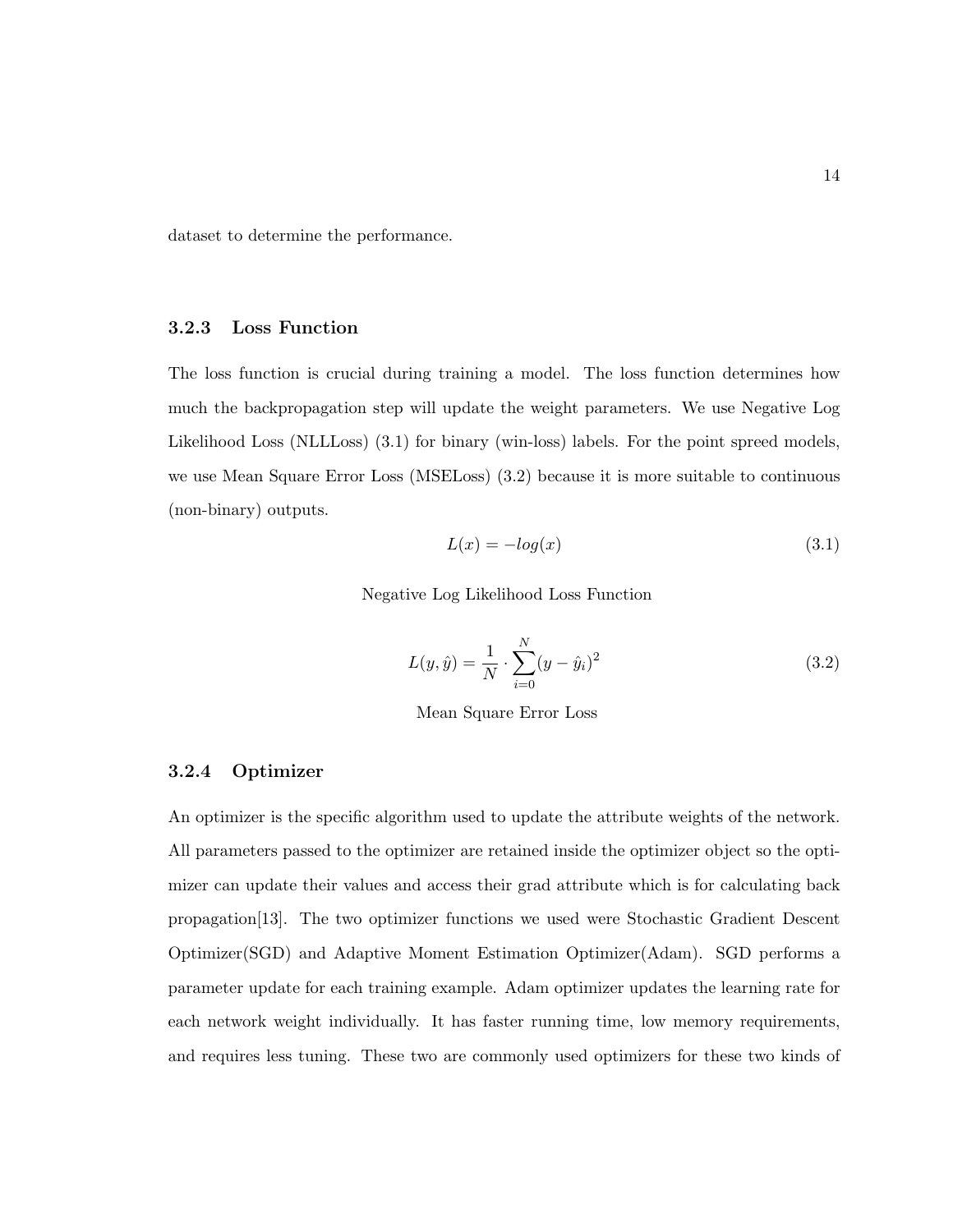NN, so we did not try to use other optimizers.

#### 3.2.5 Recurrent Neural Network

A Recurrent Neural Network (RNN) is a variant of NN which has another hidden layer connected to the input data and layer 1. The hidden layer will be passed down for another data input. The advantage of RNN is it can process input of any length, so the computation takes into account historical information by sharing the same hidden layer across time.

### 3.3 Predicting Individual Game Outcome a priori

There are multiple types of models we built to compare the accuracy of predicting the winner of a single game by using the team information prior to that game. Each tensor contains the information of both upcoming teams. All of them contain the data from the previous four months of games in the same season, so the testing data only contains games of the last two months. For each game day, we trained a new model by feeding all the previous games data as inputs and tested it with the new game's outcome. Each season we built about 50 models and averaged across them all. We always moved the home team data in the first half of the tensor in order to represent the home court advantage (Table 3.1). For consistency, the neural network models all contain three linear layers, and all interior nodes utilize a hyperbolic tangent activation function. Training was performed with a batch size of 4 and a learning rate of 0.005 over the course of 30 epochs. By our experiments, a small change of the learning rate and epoch did not cause any significant difference in accuracy, so we stuck we these two numbers for a fair comparison. There are two types of labels we tried; one is "home team win/loss label" encoded in 1 or 0 and the other is the "point spread label" which is the point difference at the end of the game. For all of our NN models, we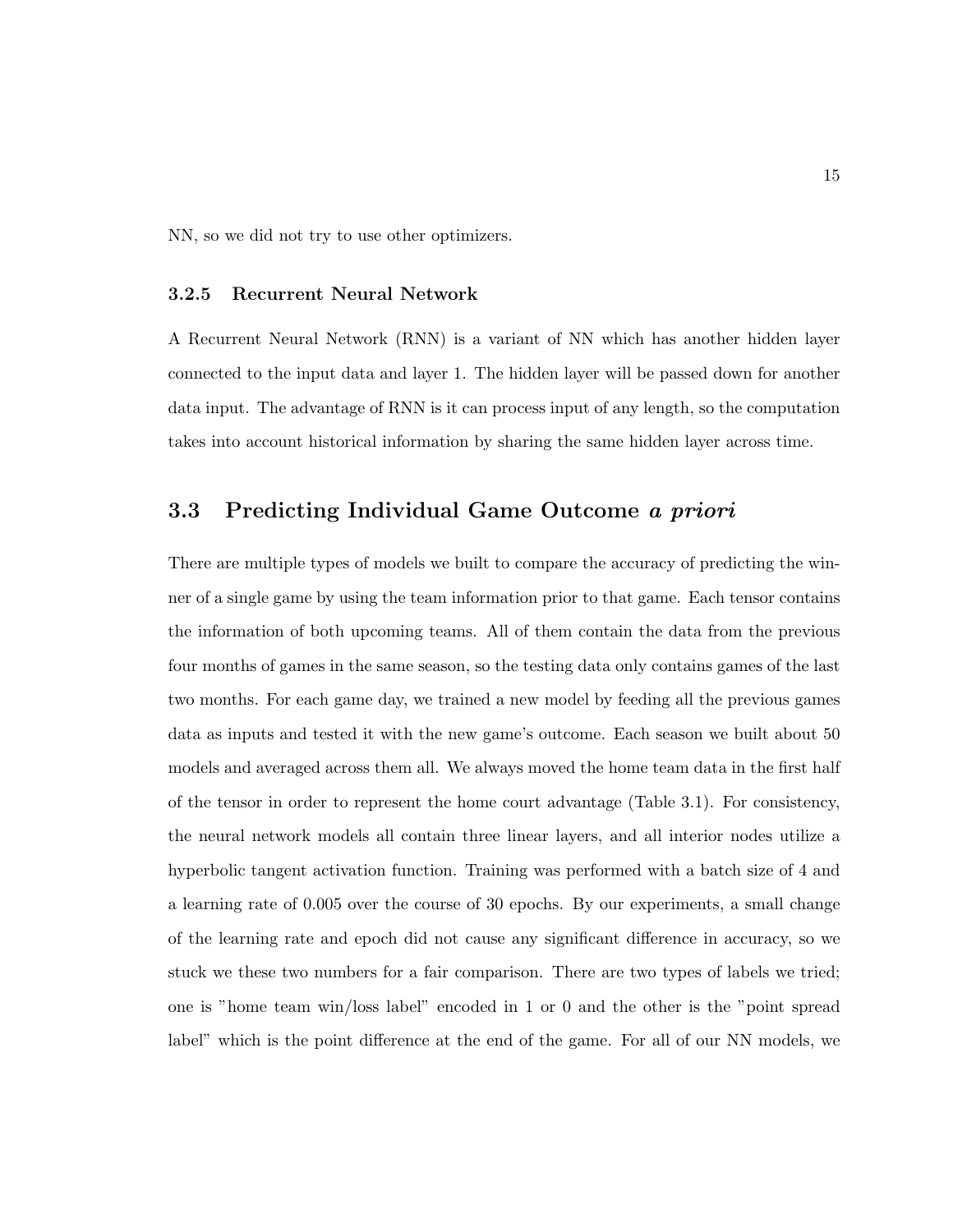| Year                                                                           |  | 2012 2013 2014 2015 2016 2017 2018 |  |  |
|--------------------------------------------------------------------------------|--|------------------------------------|--|--|
| Home Team Winning Rate $0.612$ $0.581$ $0.575$ $0.589$ $0.584$ $0.579$ $0.592$ |  |                                    |  |  |

Table 3.1: Home team winning rate by year

used SGD as our optimizer.

#### 3.3.1 NN with all Data

(All-WL) We used all the dimensions of each game such as total points scored, 3 point attempts, 3 point shots made, and fouls as a team, and we added the average N previous games data for both teams in this method, including their winning rate before the game (see Table 3.2). Also, we used one-hot encoding for each unique team ID. Home court advantage and the date of the game are also passed in the tensor. We normalize our data because it will be more stable during training. The dimensions of each input tensor are 112. It has the standard 3 layers :  $(112, 64)$ ,  $(64, 16)$ ,  $(16, 2)$  and a log soft max function for the output, so the output is a single variable. The NLLLoss was used for this network (Figure 3.1).

#### 3.3.2 NN with Winning Record, and the Unique Team ID

(TIDWR-WL) We tried to determine how recent game data can affect a team's performance, so we changed the window size on averaged stats. However,we found that changing the window size of averaged stats of the previous method causes no significant differences in performance, so we decided to not use the individual stats data for better speed performance. Without the average stats, we have home court advantage, date, and team ID. The size of input tensor is 82 in this method. The three layers are  $(82, 64)$ ,  $(64, 16)$ ,  $(16, 2)$ . It also has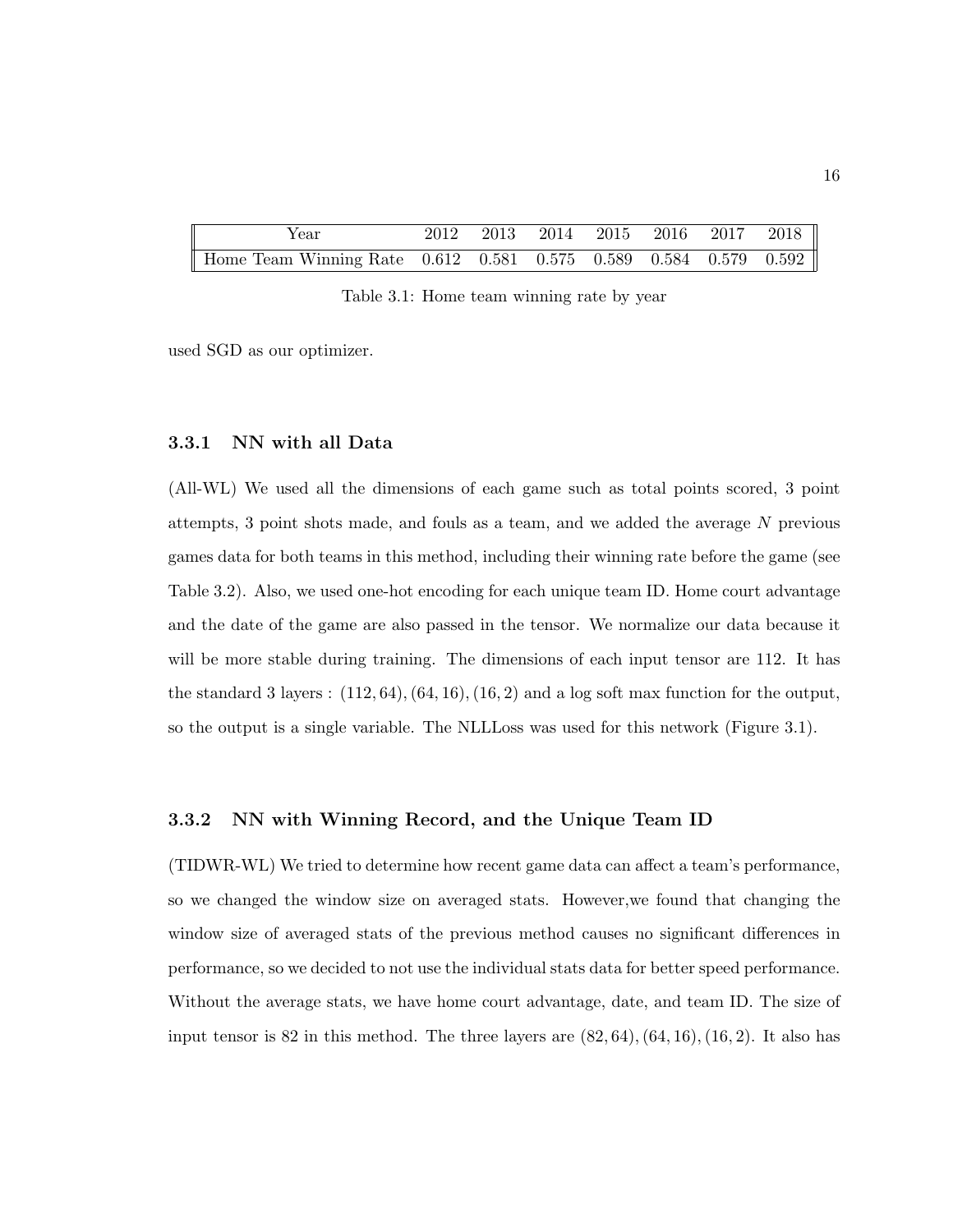| input data                | number of val | range of val | example        | encoding        |
|---------------------------|---------------|--------------|----------------|-----------------|
| day of the season         | 1             | $0 - 300$    | 65             | norm to $0-1$   |
| team ID                   | 30 teams      | $0-1$        | $\mathbf{1}$   | one-hot encoded |
| total wins                | 1 per team    | $0 - 72$     | 35             | norm to $0-1$   |
| total losses              | 1 per team    | $0 - 72$     | 15             | norm to 0-1     |
| wining rate               | 1 per team    | $0-1$        | 0.4            |                 |
| minutes                   | 1 per team    | $0 - 260$    | 235            | norm to $0-1$   |
| total points              | 1 per team    | $0 - 160$    | 95             | norm to $0-1$   |
| total field goals made    | 1 per team    | $0 - 60$     | 40             | norm to $0-1$   |
| total field goals attempt | 1 per team    | $0 - 120$    | 80             | norm to $0-1$   |
| total 3 points made       | 1 per team    | $0 - 30$     | 15             | norm to $0-1$   |
| total 3 pints attempt     | 1 per team    | $0 - 70$     | 31             | norm to $0-1$   |
| total free throw made     | 1 per team    | $0 - 50$     | 14             | norm to $0-1$   |
| total free throw attempt  | 1 per team    | $0 - 60$     | 27             | norm to $0-1$   |
| total rebounds            | 1 per team    | $0 - 80$     | 45             | norm to $0-1$   |
| total assists             | 1 per team    | $0 - 50$     | 25             | norm to $0-1$   |
| total steals              | 1 per team    | $0 - 20$     | $\overline{7}$ | norm to 0-1     |
| total blocks              | 1 per team    | $0 - 20$     | 8              | norm to 0-1     |
| total offensive rebounds  | 1 per team    | $0 - 50$     | 15             | norm to $0-1$   |
| total turnovers           | 1 per team    | $0 - 50$     | 18             | norm to $0-1$   |
| total fouls               | 1 per team    | $0 - 50$     | 21             | norm to 0-1     |

Table 3.2: Input data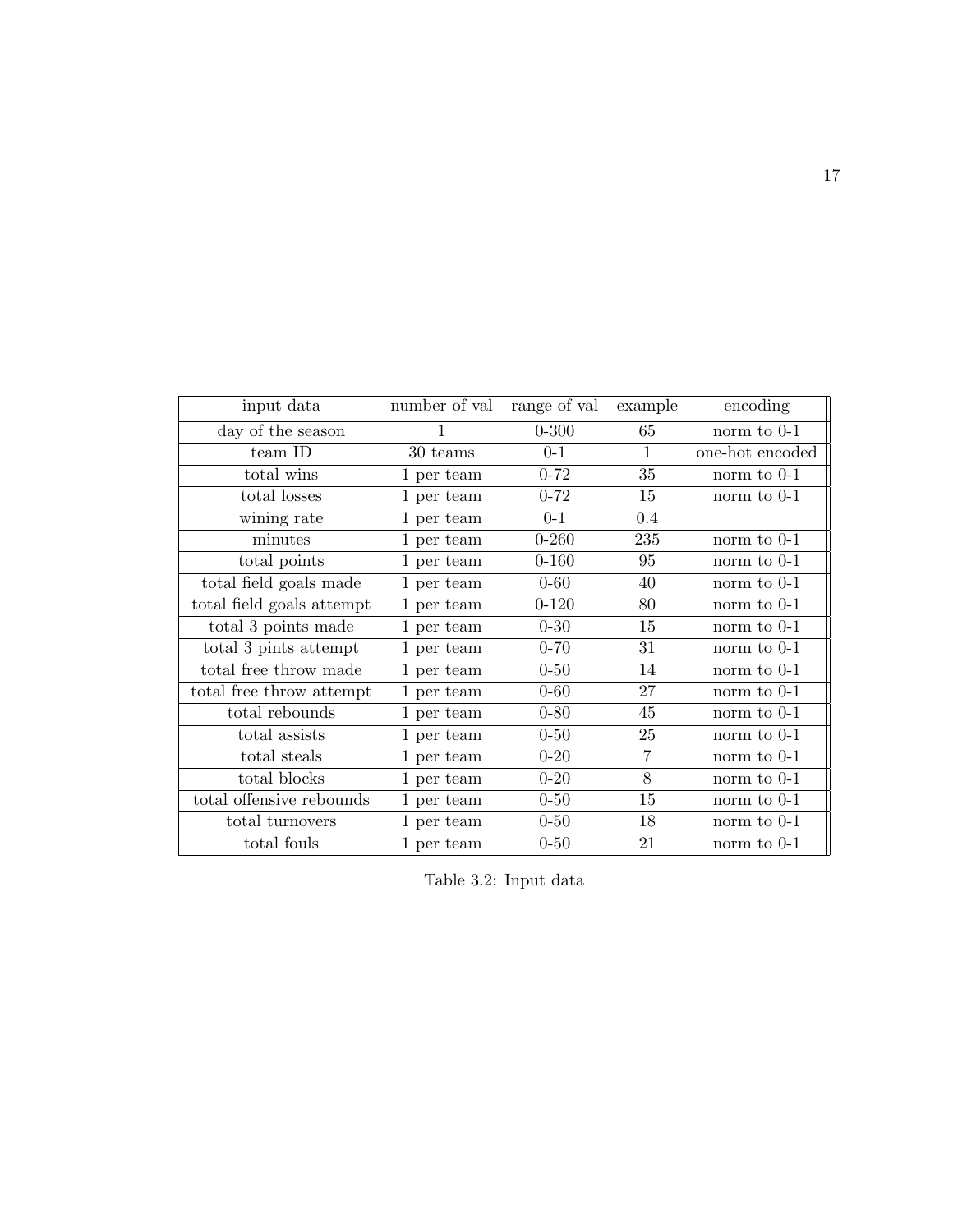

### Average Stats + Date + Winning Rate + Team ID

Figure 3.1: NN with average stats, winning rate, and the unique team ID figure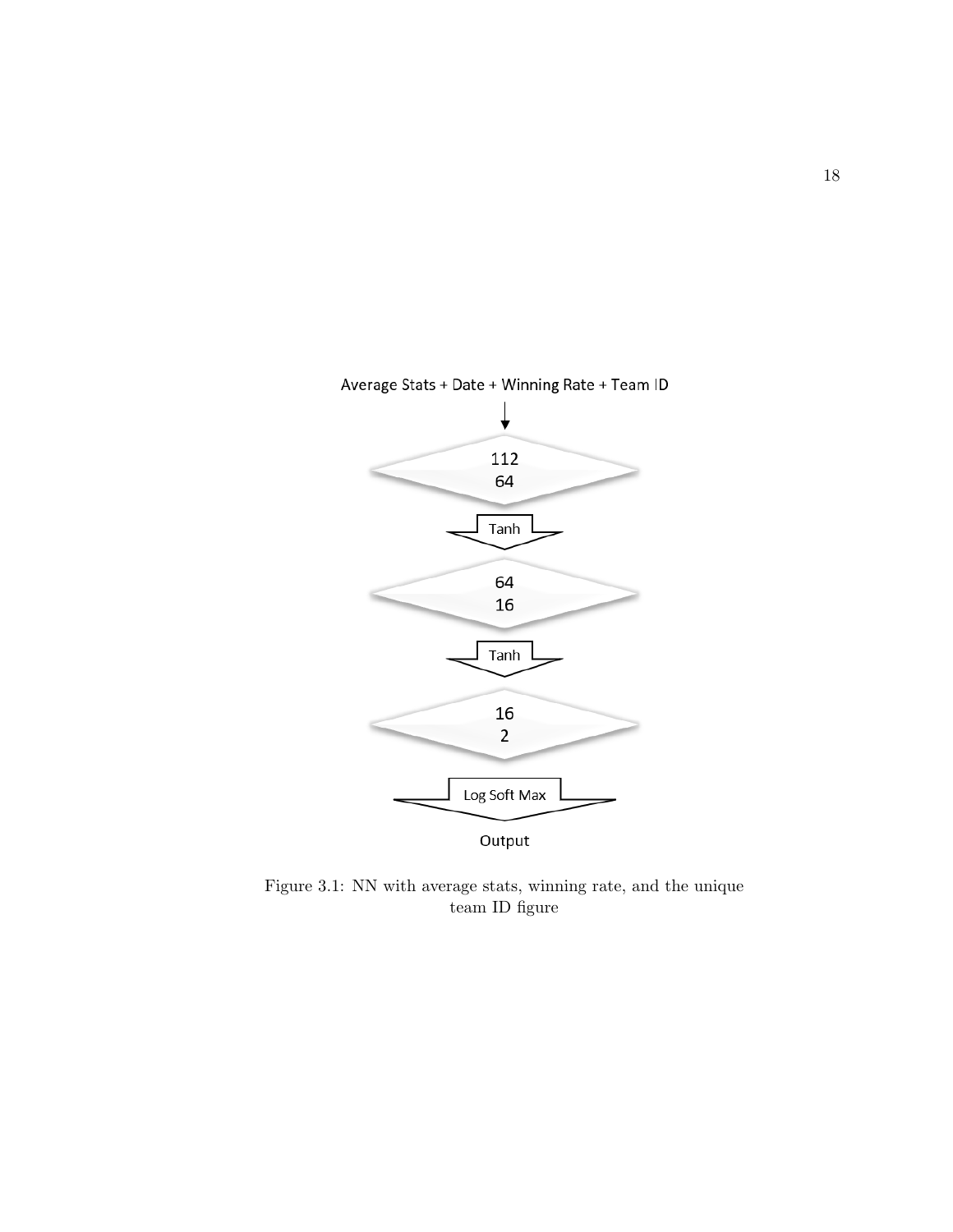log soft max at the end and NLL as the loss function.

#### 3.3.3 NN Predicting Win Loss with Team ID

(TID-WL) Several sports prediction methods based on matrices, such as the Oracle method and Massey and Colley method, use only win loss records. As such, we investigated if the neural network model with only the home court advantage, date and the team ID can affect the performance. The input size of this tensor is 78, and the three layers are  $(78, 64), (64, 16), (16, 2).$  It also has log soft max and NLLLoss.

#### 3.3.4 NN Predicting Point Spread with all Data

(All-Spread) Another way to label our data is by calculating the point spread which is the point difference of two teams at game end. We did not use log soft max function for Spread model outputs and we chose MSELoss (Mean Square Error) as our loss function, since we want to backpropagate by the scale of difference of label and prediction. We used all the dimensions of each game and we added the average N previous games data for both teams in this method, including their winning rate before the game and unique team ID.

#### 3.3.5 NN Predicting Point Spread with Team ID

(TID-Spread) We only used the unique team ID for input data for comparison. We chose MSELoss as our loss function. The model structure is mostly like TID-WL, but the label is the point difference instead.

#### 3.3.6 RNN Predicting Win Loss with all Data

(RNN-All-WL) In order to find trends during the season, we tried to implement a Recurrent Neural Network as our model. For each training data, we fed in 5 consecutive games of the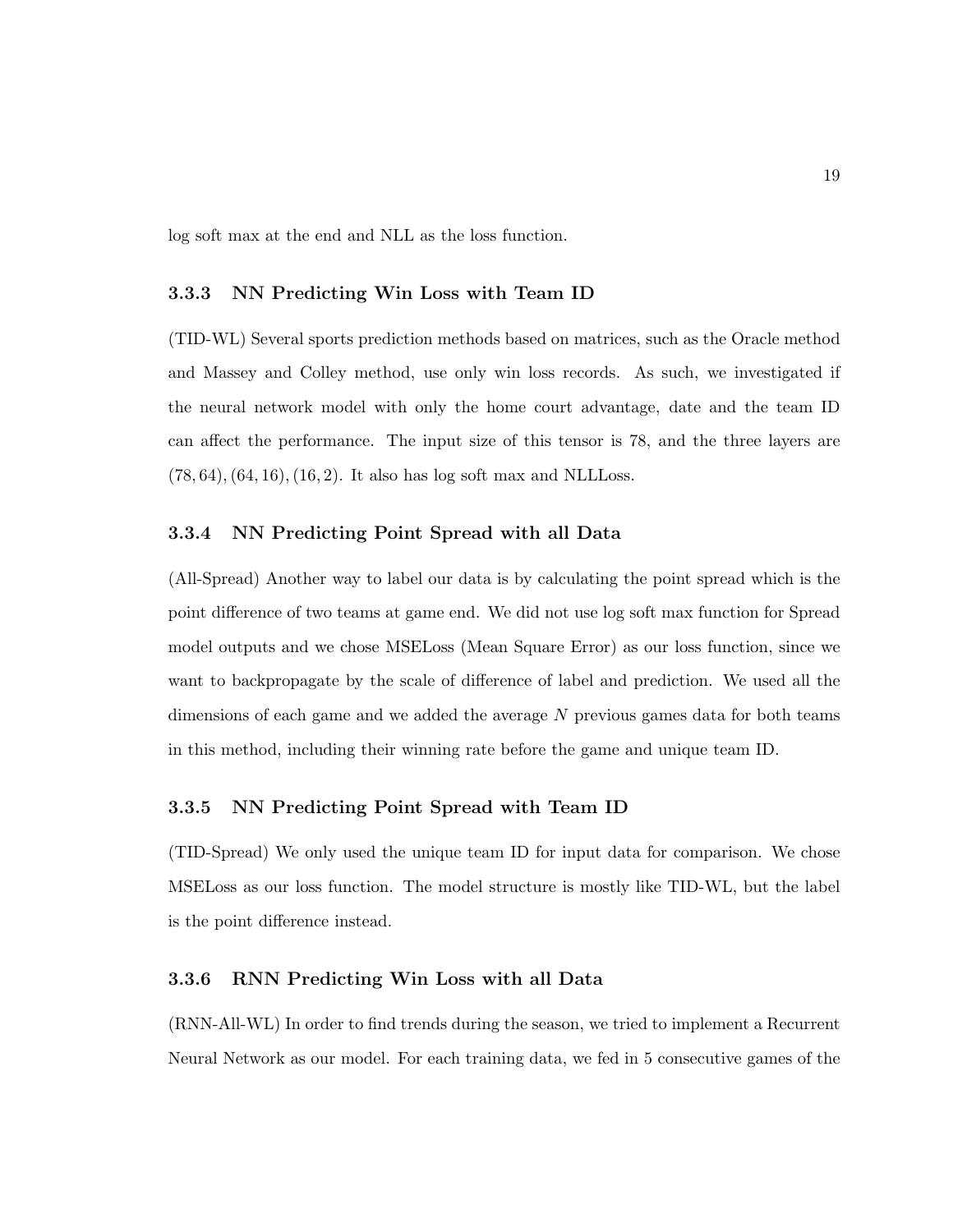

Figure 3.2: My RNN Figure

same team for one output. Each tensor has the game day, home court label, winning rate and the unique team ID. The size of the tensor is 25, and the hidden size is 8. It has three linear layers  $(33, 8)$ ,  $(8, 16)$ ,  $(16, 2)$ , and a hidden layer  $(33, 8)$  so that every regression would have to pass in by multiple linear layers (Figure 3.2). We chose log soft max function and NLLLoss function. The label is home team win label which is 1 or 0, and the batch size is 1 here.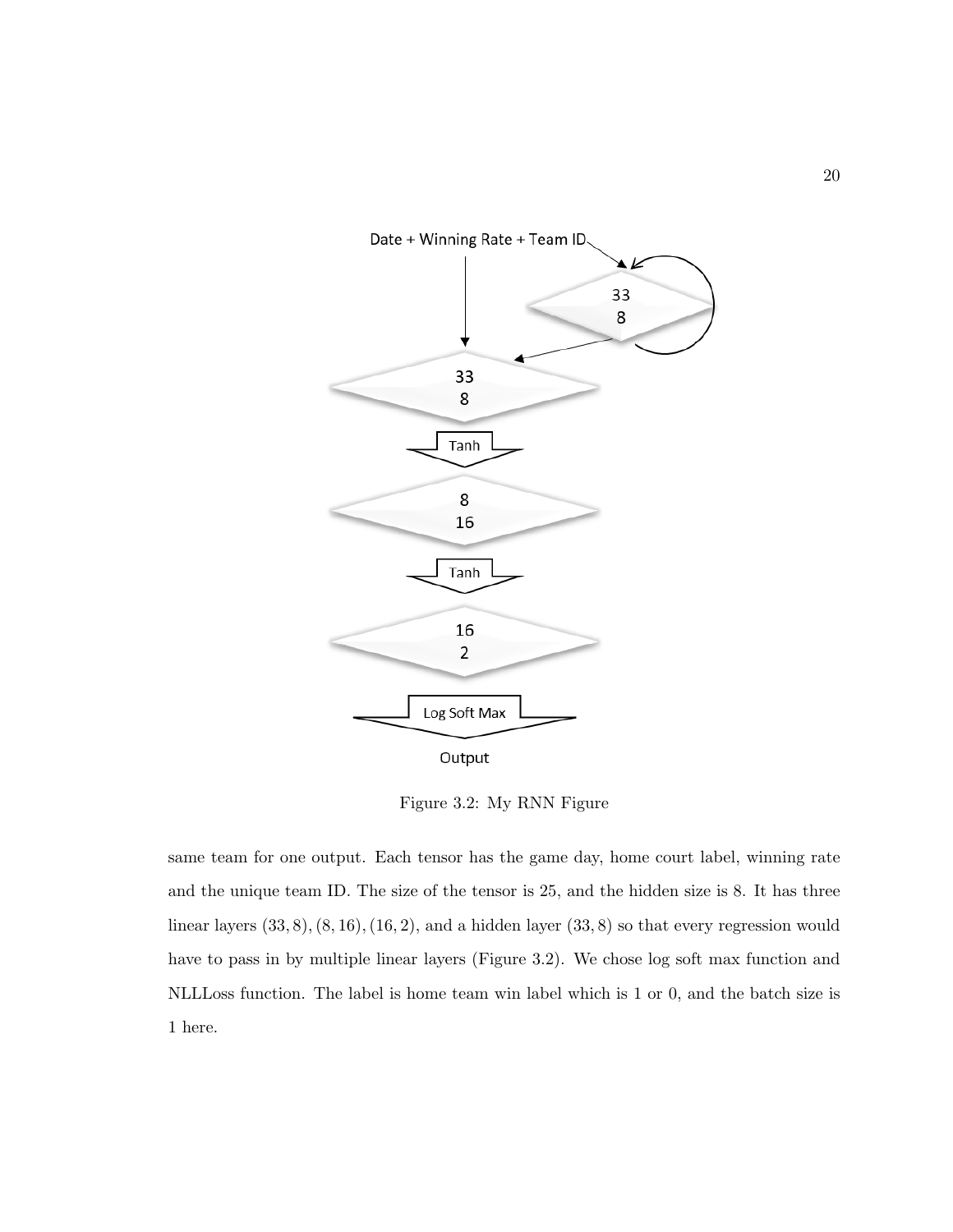|                   | All-WL | TIDWR-WL TID-WL |       |       | All-Spread TID-Spread |
|-------------------|--------|-----------------|-------|-------|-----------------------|
| Average Stats     | True   | False           | False | True  | False                 |
| Winning Rate      | True   | True            | False | True  | False                 |
| Team ID           | True   | True            | True  | True  | True                  |
| Input Tensor Size | 112    | 82              | 78    | 119   | 78                    |
| Output Label      | WL     | WL.             | W L   | Point | Point                 |

Table 3.3: The comparison of our models

# 3.4 Prediction during Individual Games by Using Play-by-Play Data

(Play-by-Play) In order to predict the winner during a match, we used play-by-play data to build our NN models. Each play-by-play data contains different types of plays such as 2 point scores made, free throw attempts, turnovers, etc. We converted the type of plays into 1 one-hot encoding. Game date, time remaining, unique team ID, points at the time are also included. The size of each tensor is 110. It has three linear layers  $(110, 64)$ ,  $(64, 16)$ ,  $(16, 2)$ with log soft max function, and the loss function is NLLLoss. The optimizer is SGD. The label is home team win label which is 1 or 0, and the batch size is 32.

### 3.5 Prediction of the Season Outcome

For predicting the ranking at the end of the season, we built our NN models based on the All-WL and TID-WL model, and then simulated the games to attain the season outcome. We began the test from the first 5 game days to the last game day.

#### 3.5.1 Types of Ranking

There are two types of ranking in our methods.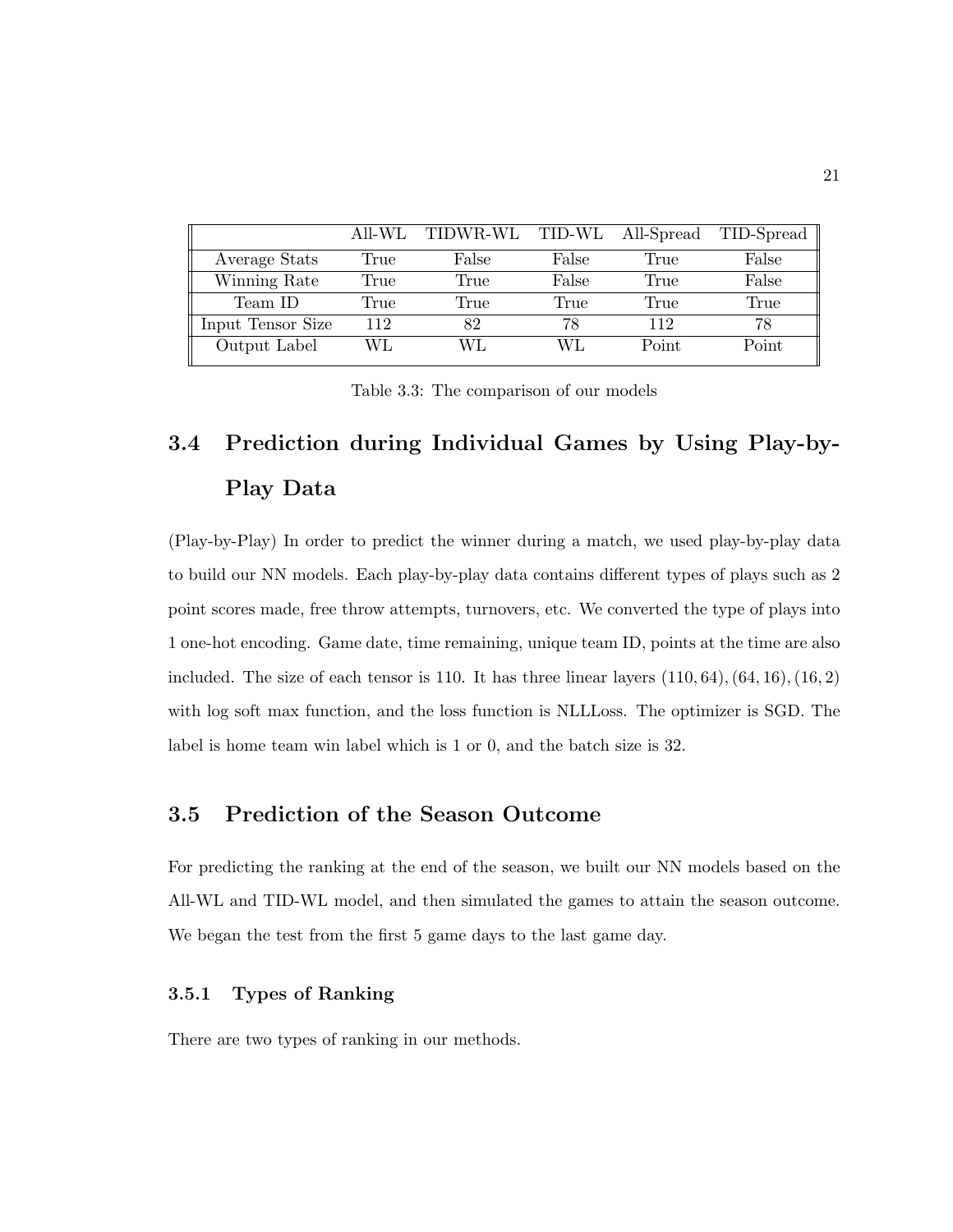#### Power Ranking to Predict Final Season Ranking

(PR Final) We simulate all the combinations of the teams. Each team would have 58 games against all the other teams and both home and away. After simulating all the games, we would have the rankings of the best team to the worst team in the league.

#### Simulated Season to Predict Final Season Ranking

(Sim Final) We used the current win loss records and the simulation of the rest of the season schedule with our model to attain our prediction of the regular season ranking.

#### 3.5.2 NN with Average Stats, Winning Rate, and the Unique Team ID

(All-Rank) We used all the dimensions of each game such as total points, 3 point attempts, 3 points made, and fouls as a team, and we added the average N previous games data for both teams in this method, including their winning rate before the game. Also, we used one-hot encoding for each unique team ID. Home court advantage and the date of the game are also passed in the tensor. The dimensions of each tensor are 112. It has the standard 3 layers :  $(112, 64)$ ,  $(64, 16)$ , and  $(16, 2)$  and a log soft max function for the output, so the output is a tensor float variable. NLLLoss is the loss function for this. After we trained our model, we implemented our 3 ranking methods to collect the predicting ranking.

#### 3.5.3 NN with Team ID

(TID-Rank) In this model we only use team ID and game day to optimize the speed of training. The input size of this tensor is 78, and the three layers are  $(78, 64)$ ,  $(64, 16)$ , and (16, 2). It also has log soft max and NLLLoss. Then, we use our 2 ranking methods to get the prediction.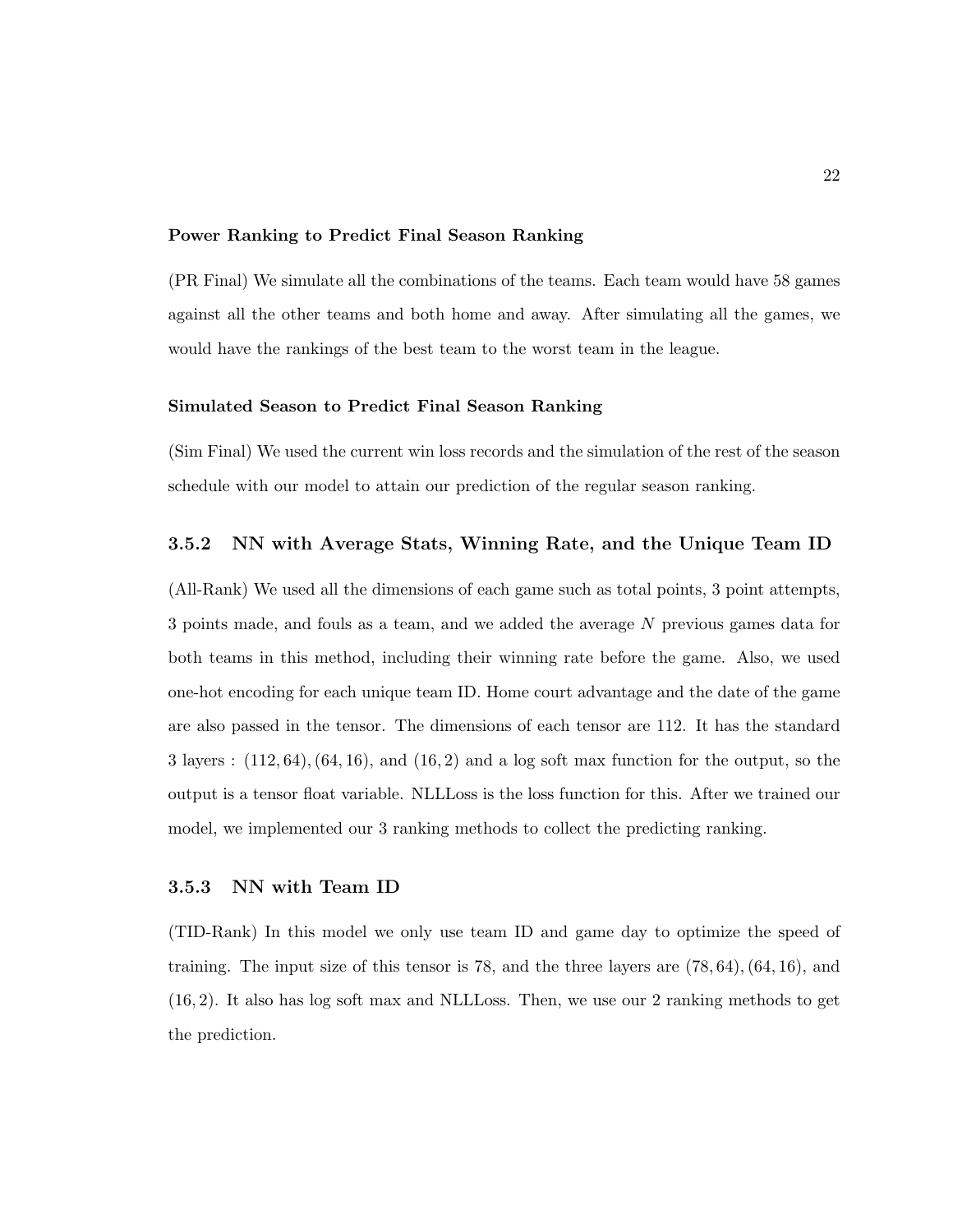|                  |       |       | All-Rank TID-Rank TID-Rank-Pre |
|------------------|-------|-------|--------------------------------|
| Average Stats    | True  | False | False                          |
| Winning Rate     | True  | False | False                          |
| Team ID          | True  | True  | True                           |
| Last Season Data | False | False | True                           |
| Tensor Size      | 112   | 78    | 79                             |

Table 3.4: Comparison of data for All-Rank, TID-Rank and TID-Rank-Pre

#### 3.5.4 NN with Team ID and Previous Season Data

(TID-Rank-Pre) In order to determine if additional data would improve performance at the beginning of the season, we use the team stats data for that season and the last quarter of data from the previous season to train our models. Each tensor contains the previous season label, team ID and game day. The input size of this tensor is 79, and the three layers are  $(79, 64)$ ,  $(64, 16)$ , and  $(16, 2)$ . It also has log soft max and NLLLoss. Then, we use our 2 ranking methods to get the prediction.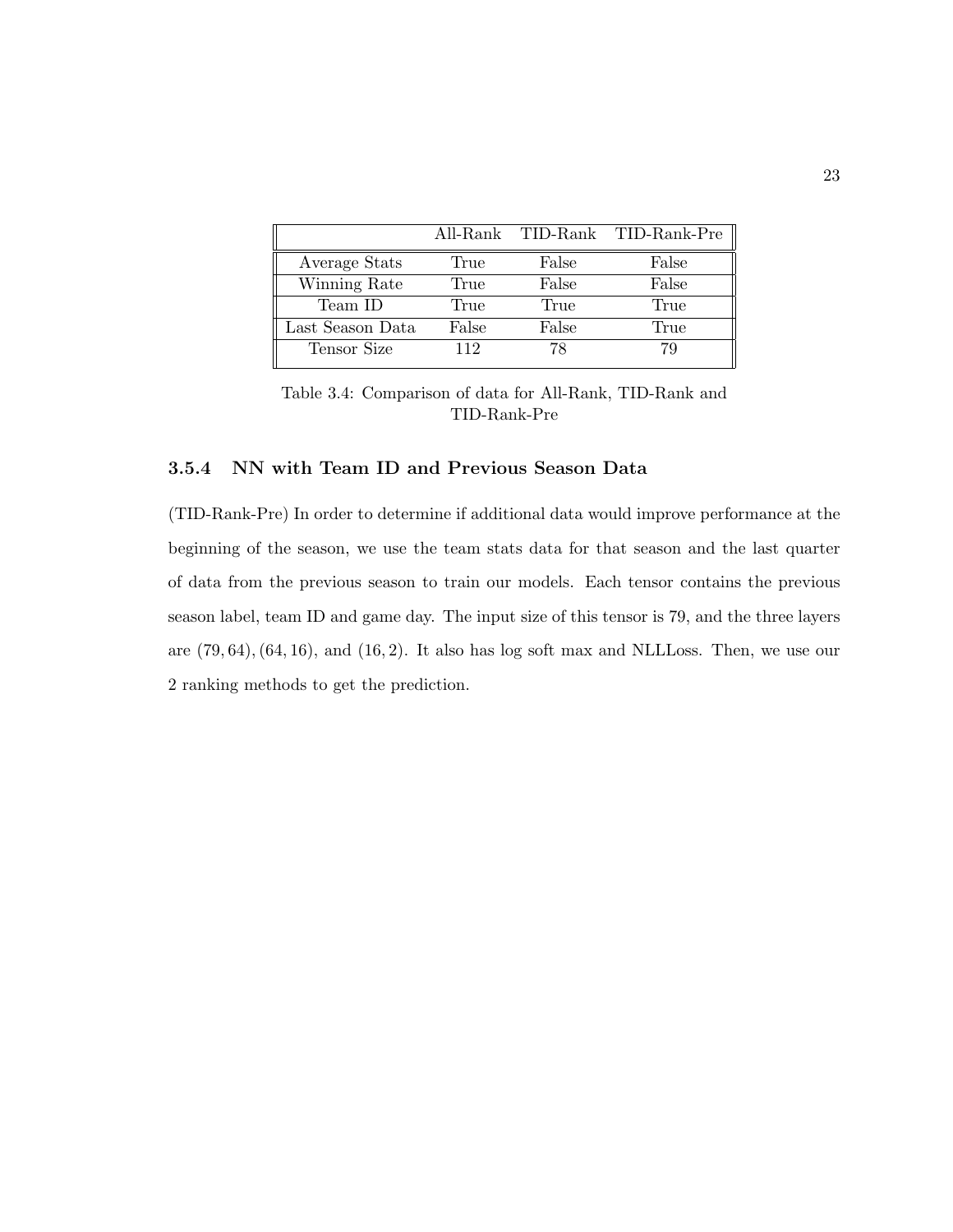# Chapter 4

# Result and Discussion

This chapter will show the result we collected and discuss the possibility. The Elo rating we used are collected by FiveThirtyEight which cumulatively calculating the NBA Elo rating from season 1947 to 2020.

### 4.1 Predicting Individual Game Outcome a priori

Most of my NN models have a similar structure. They have size of  $N$  input, 3 layers,  $(N, 64)$ ,  $(64, 16)$ , and  $(16, 2)$ , and it is similar to Figure 3.1. The batch size was 4. The learning rate was 0.005 and 30 epochs. Our models performed better than the home win rating which means they can learn something more than the home team advantage from the training data.

The way we test our data for individual games is we want to test the last quarter games of the season. Let's say we want to test out x to n day of the season, then on day  $i \in (x, n)$ . We trained our model with all the data from day 1 to  $i-1$ , and then test it with all the games in day i. We did every day from day x to n which means built  $n - x$  models, and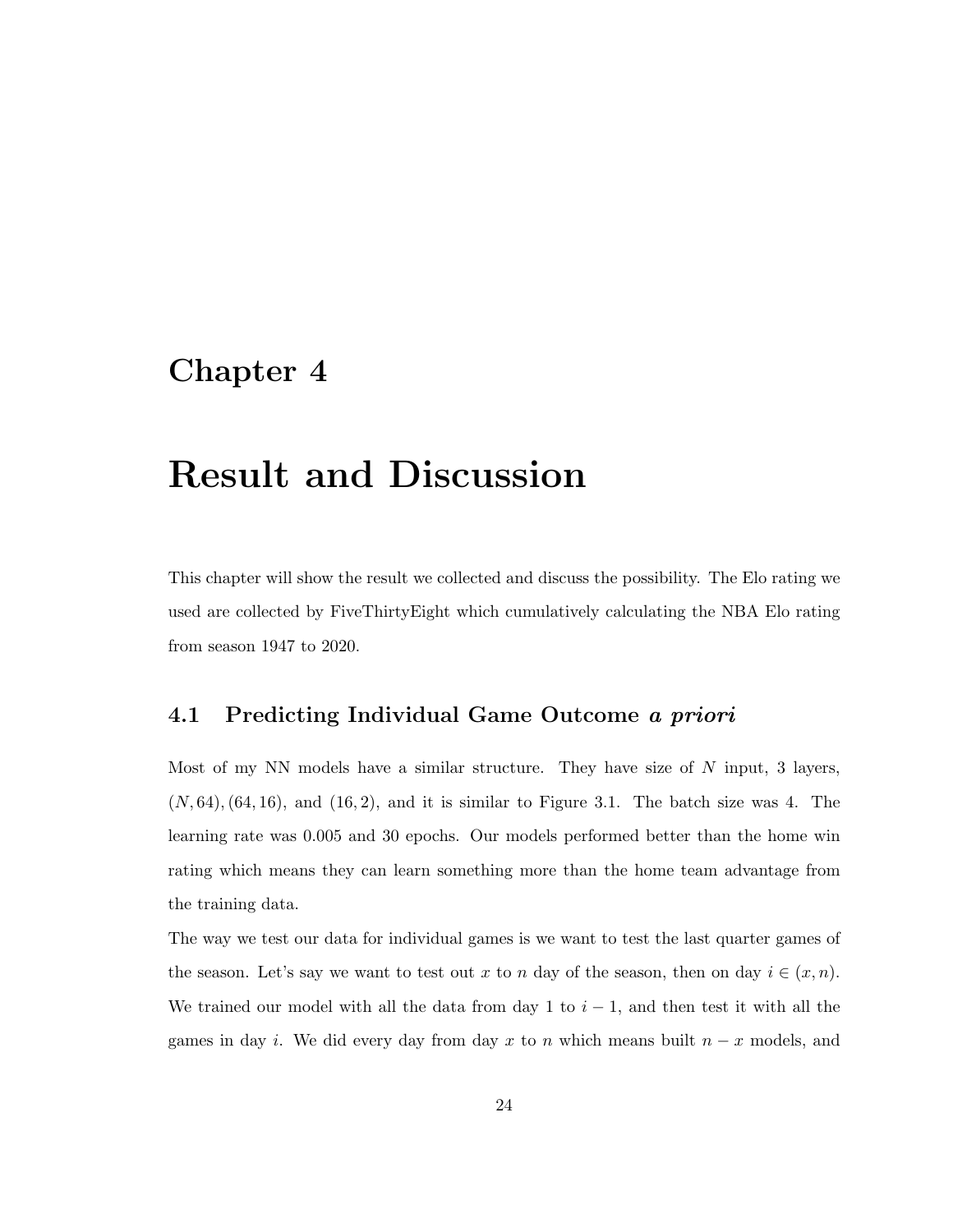then the successfully predicted games divided by all the games would be one data of our prediction accuracy which is the y axis.

#### 4.1.1 All-WL with different average windows size

We made our All-WL to have different average windows size, 5, 10 and 20. In Figure 4.1, the result of the different window sizes in season 18-19 has no significant difference. So we want to conclude that the window size in this range of the average stats data has no strong effect on our NN model's result. It might imply that the length of the stats range and the stats for the previous games do not matter that much for our models.

#### 4.1.2 All-WL, TIDWR-WL and TID-WL

From the result of Figure 4.1, we want to see how important the result for our models is. In Figure 4.2, we compare All-WL, TIDWR-WL and TID-WL for season 2018-2019. The result of these three has no significant difference, which shows that only having two teams' ID, home court advantage dimension and the date are enough for the NN to be trained well. Thus, the result shows that the stat data does not have a strong impact to the result.

#### 4.1.3 RNN and TID-WL

In Figure 4.3, we have RNN and TID-WL results. We see that although RNN took averaging 6.8 times longer to train a model, the prediction rate is not better than the TID-WL. The problem can be the small data amount which led to under-fitting. Our model will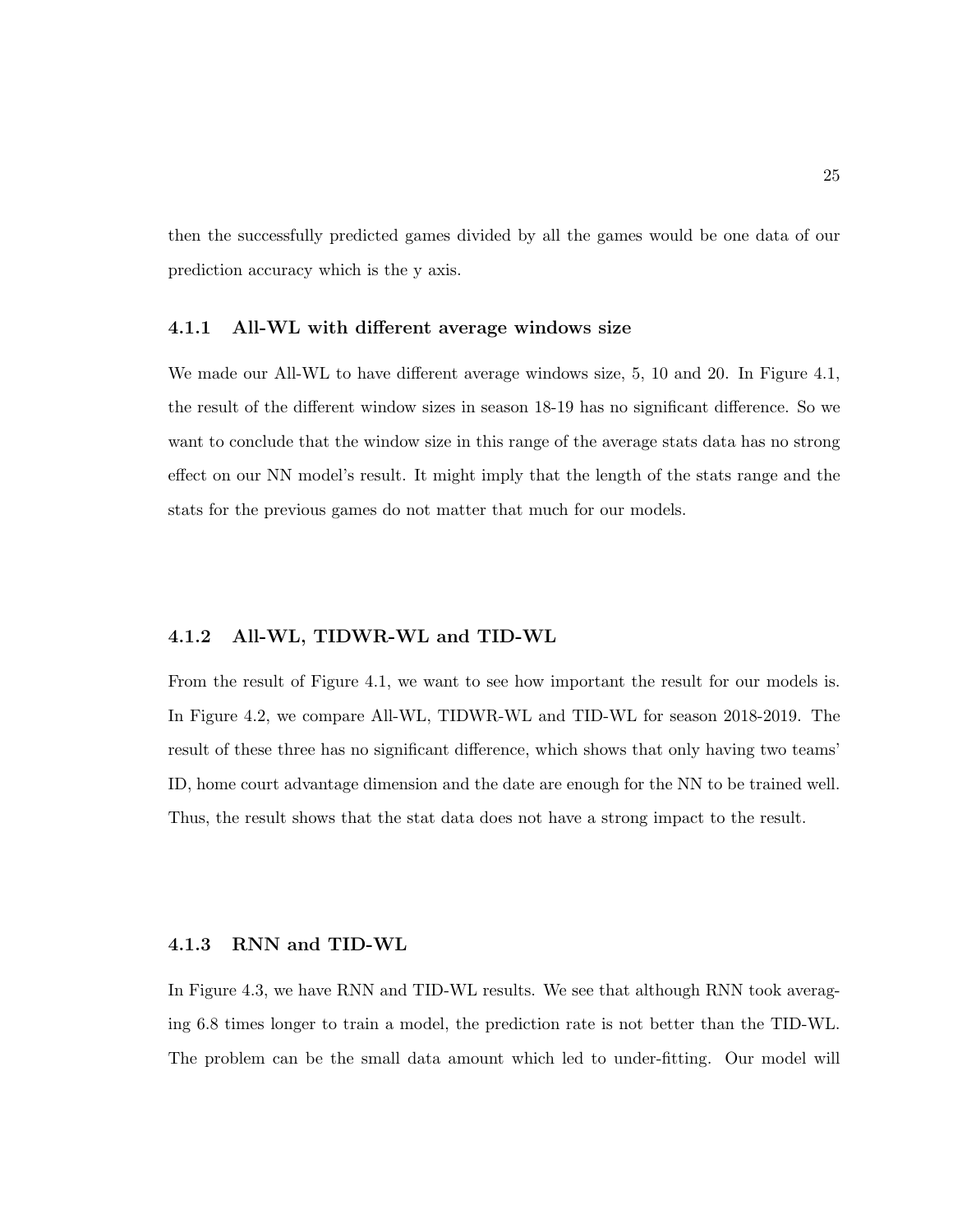

Figure 4.1: Boxplot of All-WL windows size prediction 1, 2 and 3 on the x-axis match to the windows size 5, 10 and 20 y-axis is the accuracy rate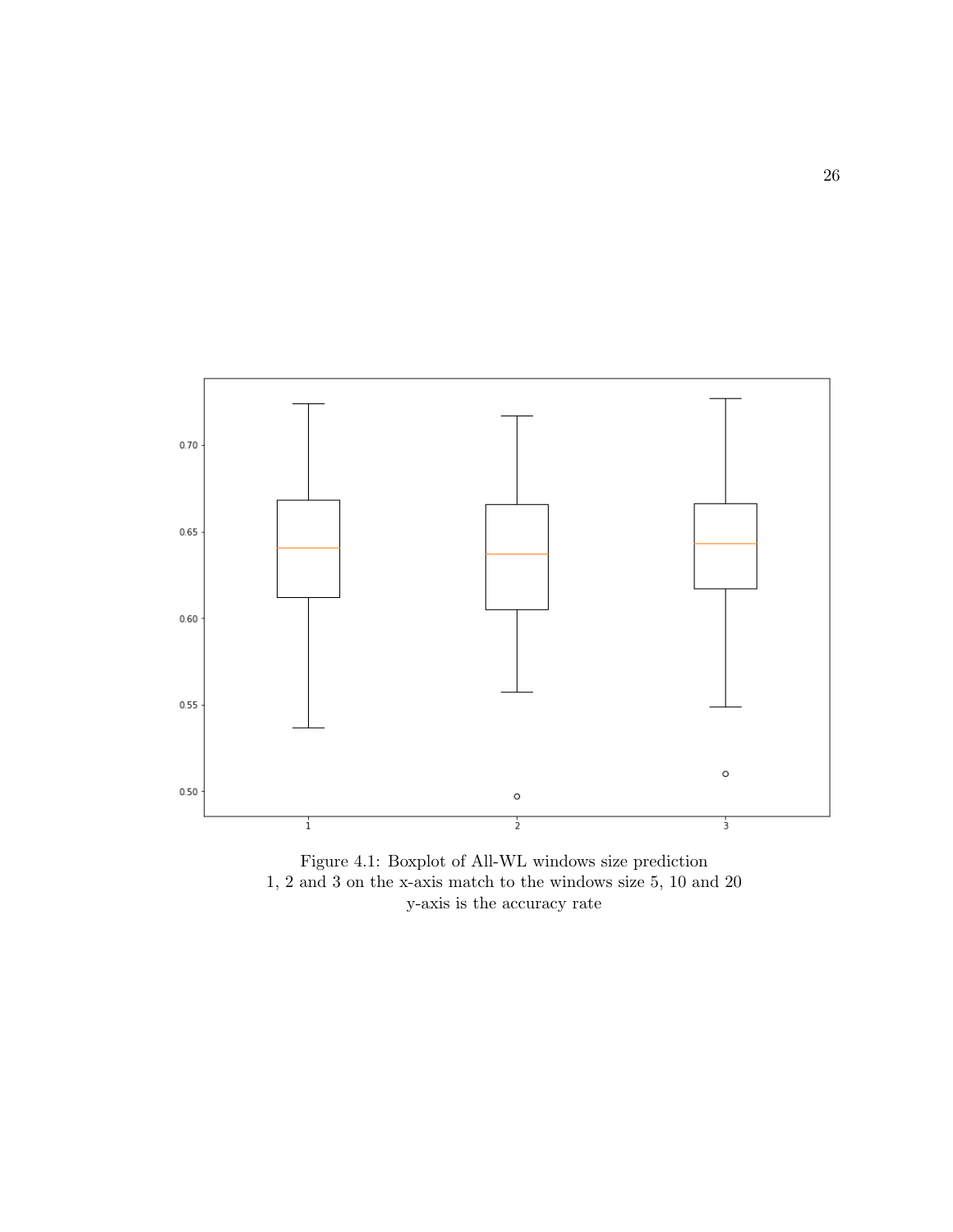

Figure 4.2: Boxplot of All-WL, TIDWR-WL and TID-WL accuracy 1, 2 and 3 on the x-axis match to the models All-WL, TIDWR-WL and TID-WL y-axis is the accuracy rate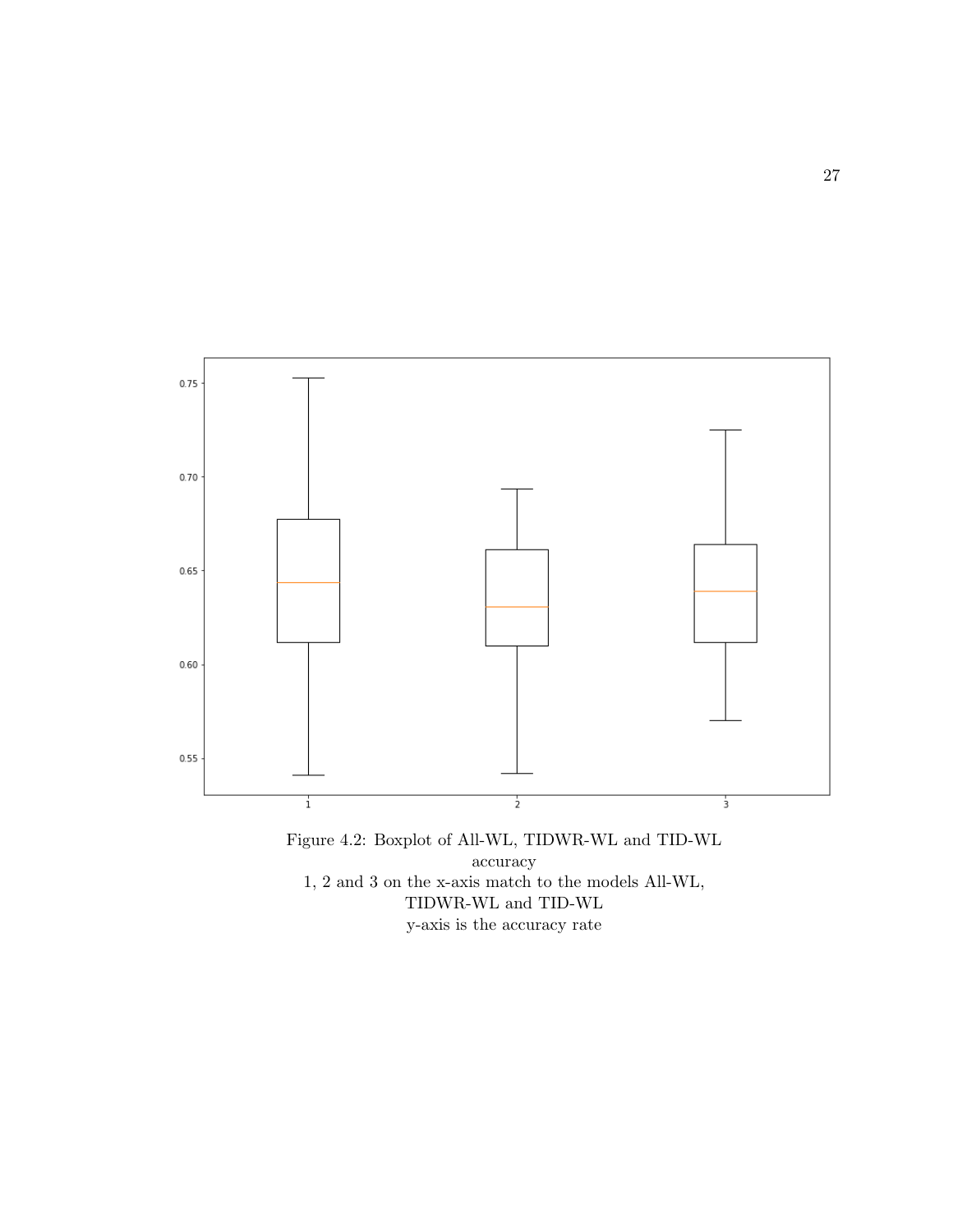

Figure 4.3: Boxplot of RNN and TID-WL accuracy 1 and 2 on the x-axis match to the models RNN and TID-WL y-axis is the accuracy rate

take the data for a certain for its five previous games as input, but it led to the lacking of training size problem. Another reason could be our RNN structure does not math our need for prediction. The loss might vanish when doing backpropagation for multiple layers. By any means, the performance here for our basic structure RNN was not great, so for the same reason, a more complex model may not be helpful, and we do not move forward into building a more complex model. However, there is still a possibility that a good RNN model in this scenario existed, but we just do not know yet.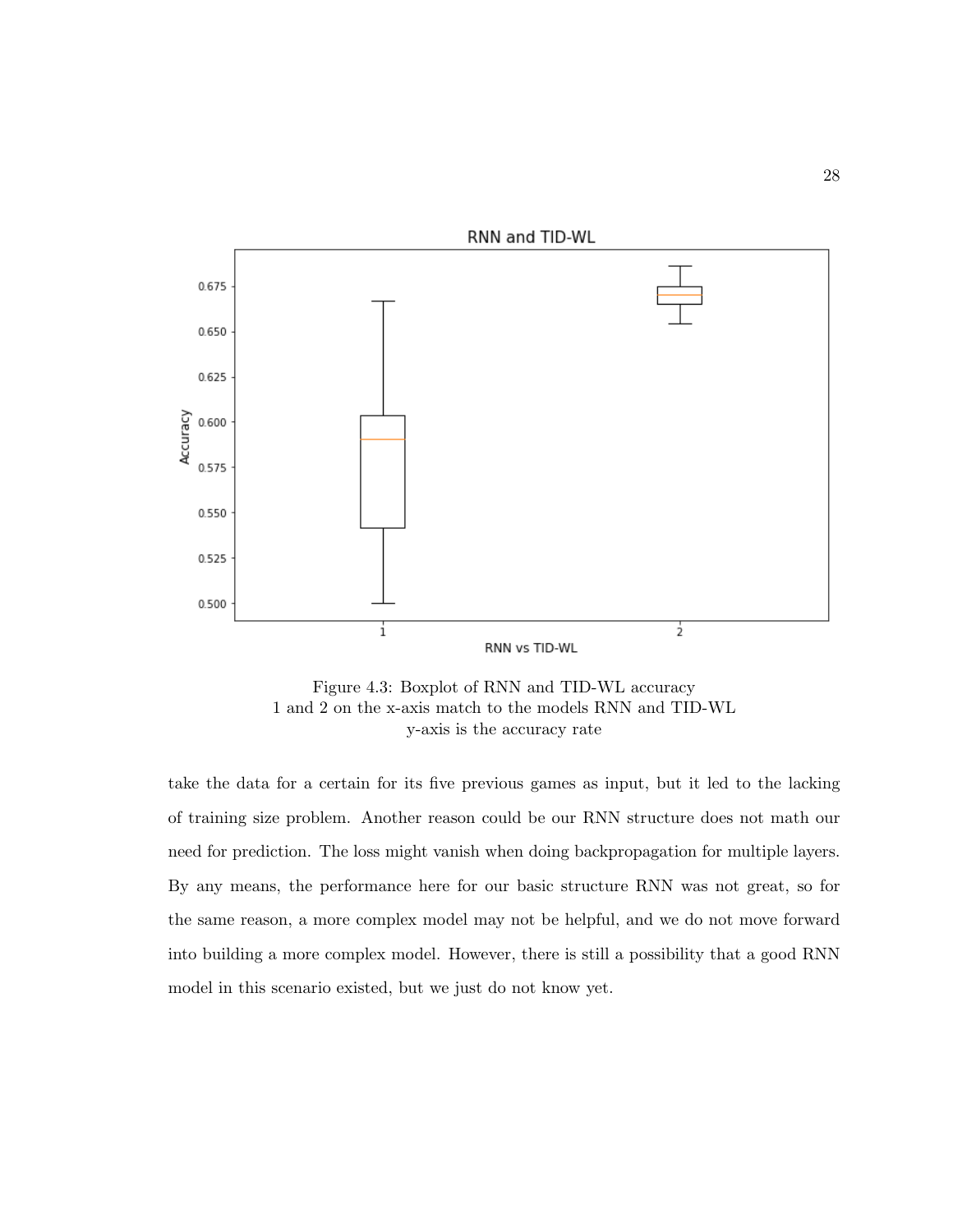

Figure 4.4: Boxplot of TID-WL, All-Spread and TID-Spread accuracy 1, 2 and 3 on the x-axis match to the models TID-WL, All-Spread and TID-Spread y-axis is the accuracy rate

#### 4.1.4 TID-WL, All-Spread and TID-Spread

In Figure 4.4, we also compare TID-WL, All-Spread and TID-Spread for season 18-19. We can see that the prediction of using win-loss label is more consistent and better than using point spread label. However, the All-Spread model is slightly better than the TID-Spread model which might imply that the machine can pick up some correlations between stats and point spread data if we are trying to predict the point spread of the game.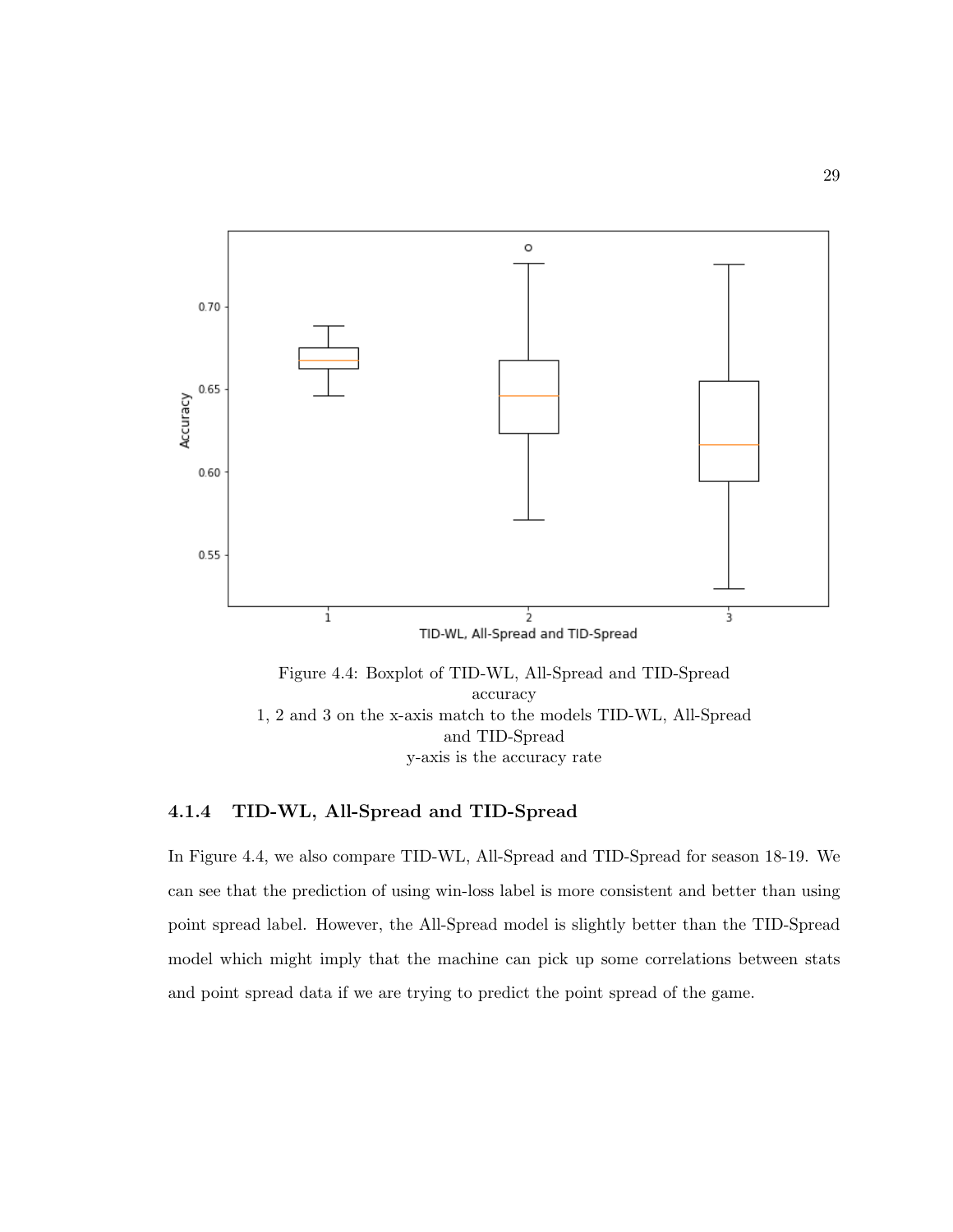#### 4.1.5 TID-WL for 5 seasons (2014-2018)

We can now conclude that our TID-WL model can achieve the best prediction rate and lower power usage by about 8 percent. In order to see if the method is robust across seasons, we check season 2014-2015, 2015-2016, 2016-2017, 2017-2018 and 2018-2019. Figure 4.5 shows that prediction rate of each season. We can see that the average prediction rate varies a lot in different seasons, but it also has a similar trend in the Elo method prediction Figure 4.6. It can be that there were more weaker teams who won the games in certain years. Also, our prediction rate is roughly as good as the Elo method model.

#### 4.1.6 Discussion of the Results

The result shows that the NN models do not find helpful patterns within the extra average stats data. It is really interesting because it shows that the NN model was doing something like the Oracle method or Colley's method which only takes the win, loss and team as inputs but is able to give a rating for each team. Also, labeling the data on the point spread does not increase the prediction rate because we only care about predicting the winner here. We are guessing that the machine can build its own ranking method while being trained with team ID like a typical pure math method model. We can see that the best performance with the smallest input data is our TID-WL model.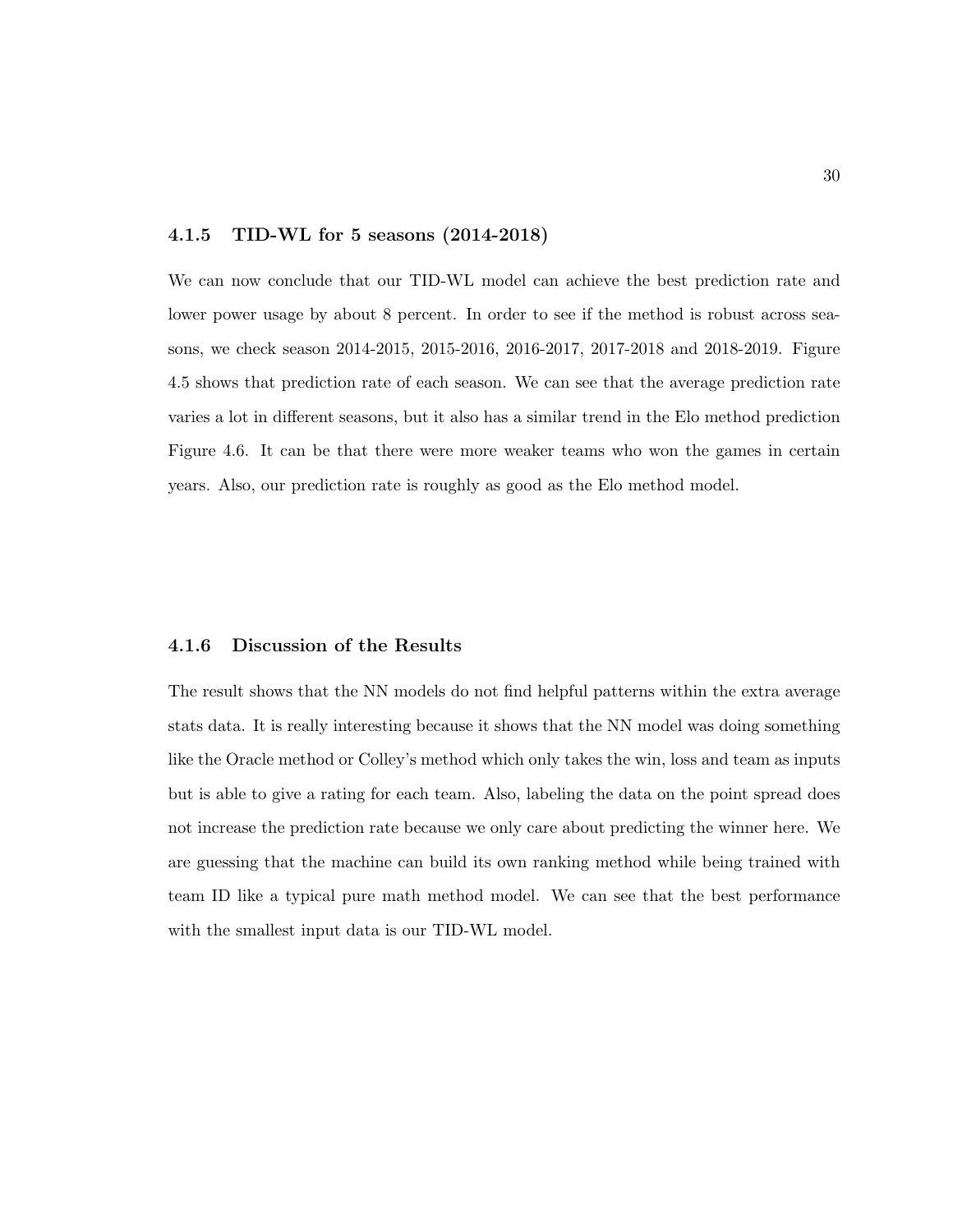

1, 2, 3, 4 and 5 on the x-axis match to the models TID-WL for season 2014, 2015, 2016, 2017 and 2018 y-axis is the accuracy rate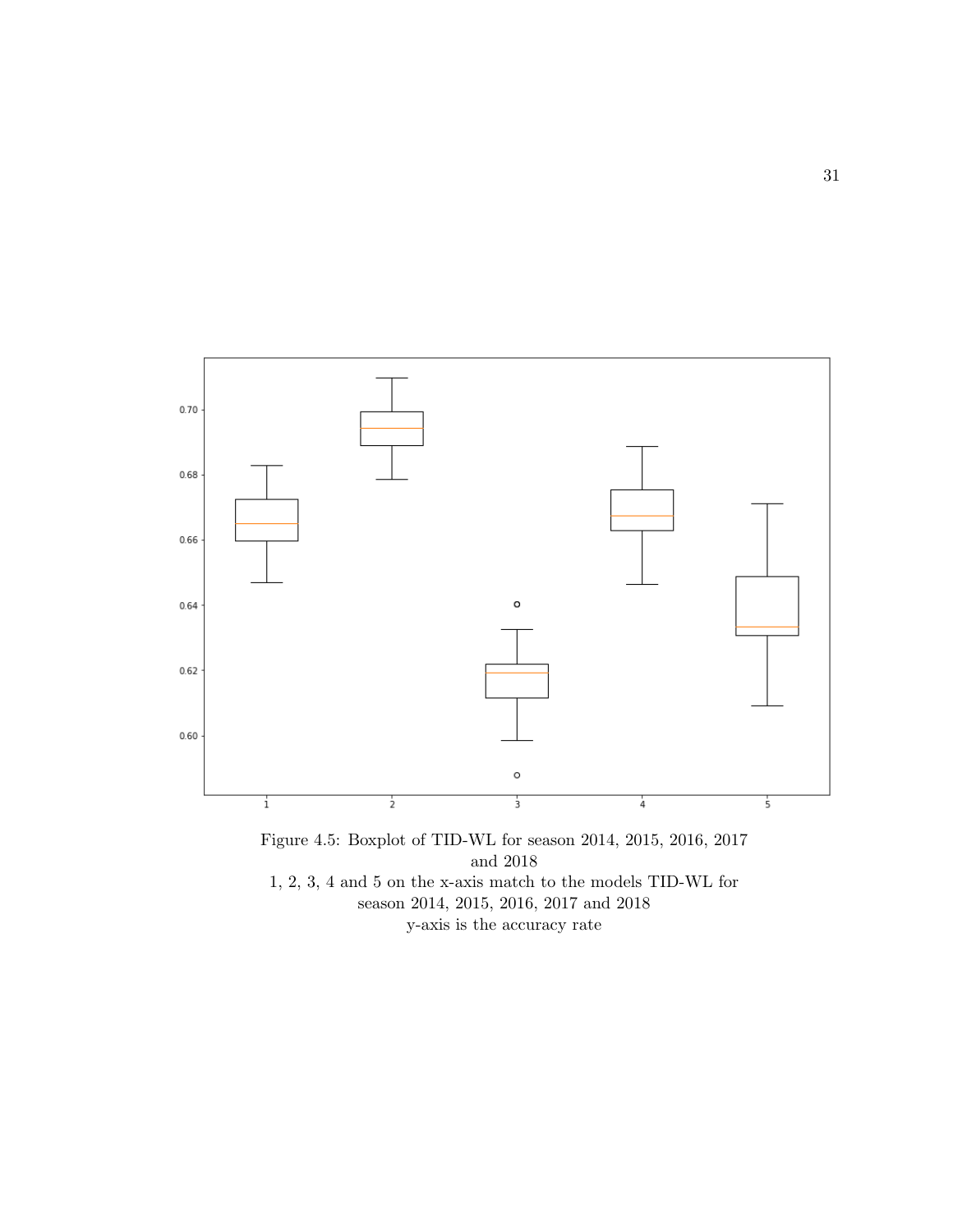

Figure 4.6: Line Graph of Elo Prediction Rate from season 2008 to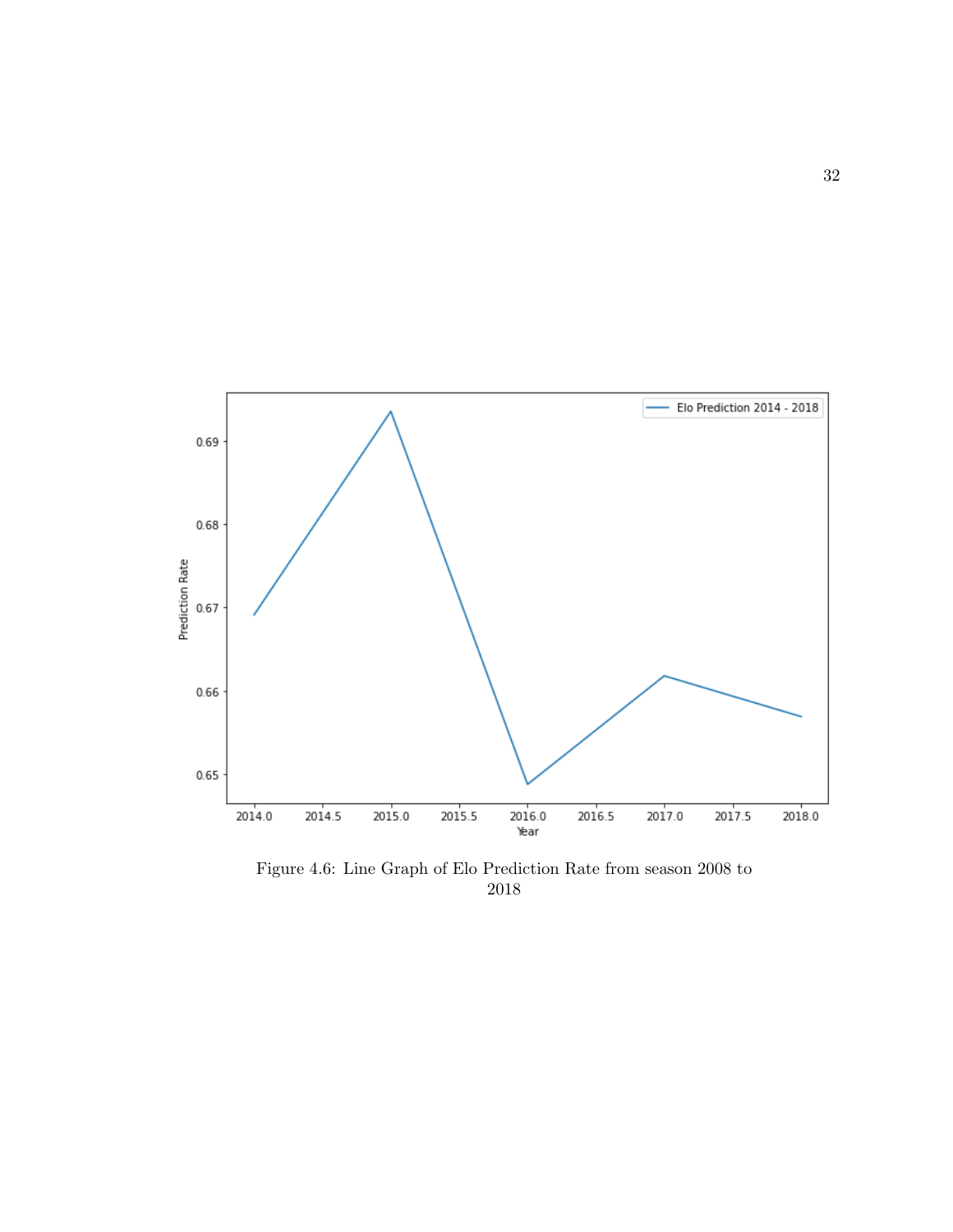### 4.2 Play-by-Play

We converted the type of plays into one-hot encoding dimensions. Game date, time remaining, unique team ID, points at the time are also included. The size of each tensor is 110. It has three linear layers  $(110, 64)$ ,  $(64, 16)$ ,  $(16, 2)$  with log soft max function, and the loss function is NLLLoss. The optimizer is SGD. The label is home team win label which is 1 or 0 and the batch size is 32.

Figure 4.7 shows the average of season 2018. The label of x axis is every 30 seconds of the game, the label of y axis is the average accuracy of the prediction at the time. The way we test our data is similar to individual game a priori, but instead of only has 1 label for each game, we have many data as all the plays of the game and we can averaging it into every 30 seconds.

We observed that the accuracy increase is closer to the end of the game which might be related to the average points difference and the time remaining. Our model does perform better when the time goes, and it passes the 63 percent accuracy which is our TID-WL accuracy for 2018 in the first few minutes. It shows that our model can actually learn from the play-by-play data.

#### 4.2.1 Discussion of the Results

The prediction rate line in Figure 4.7 does not overlap with point difference line which means there are more factors than the points difference on the prediction and time. We did not compare this model to other math models because at the time we built this, there is no existing opened source model doing the same NBA play-by-play prediction model.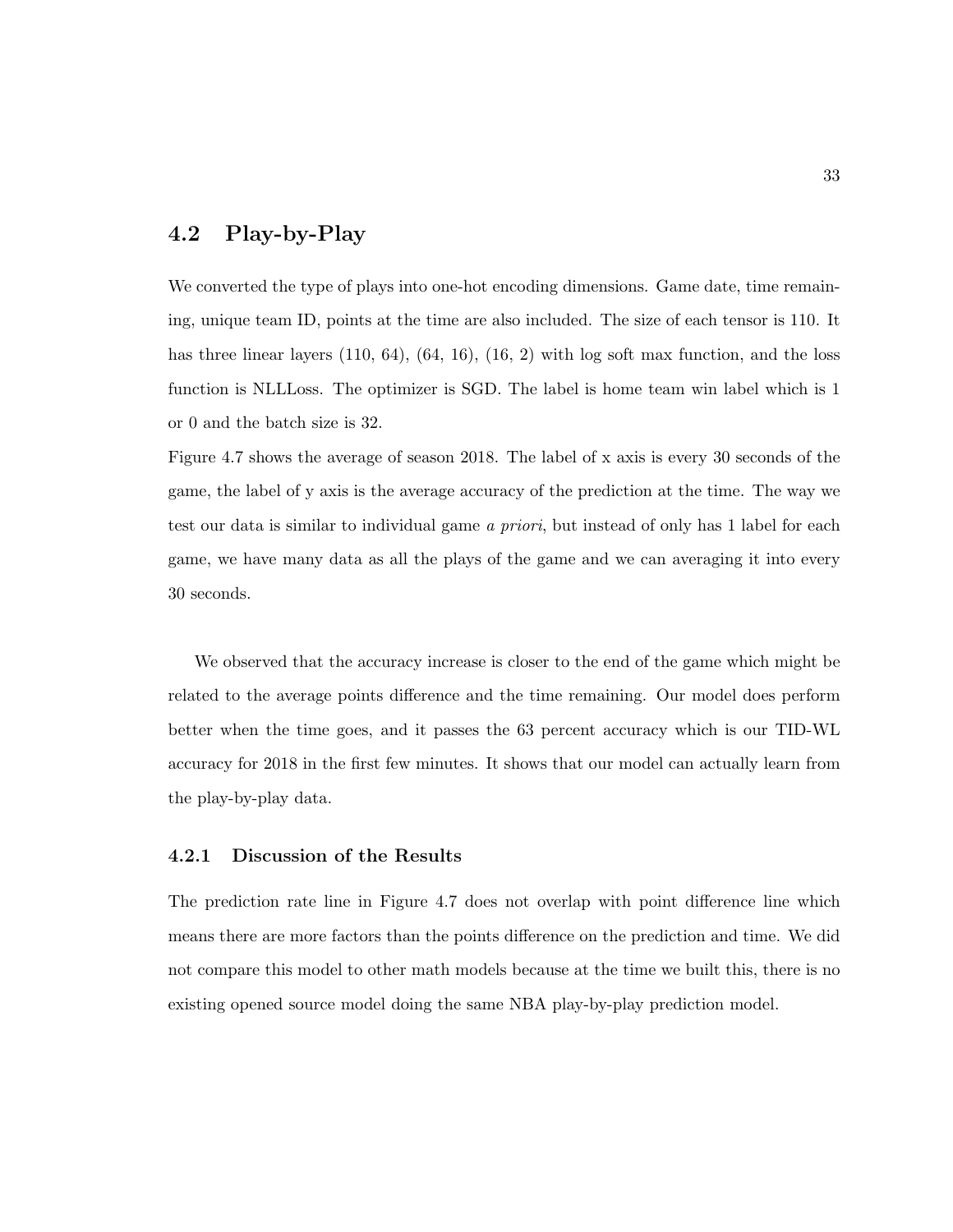

Figure 4.7: Line graph of Play-by-Play model in season 2018 (x-axis is 30 seconds, left y-axis is for accuracy )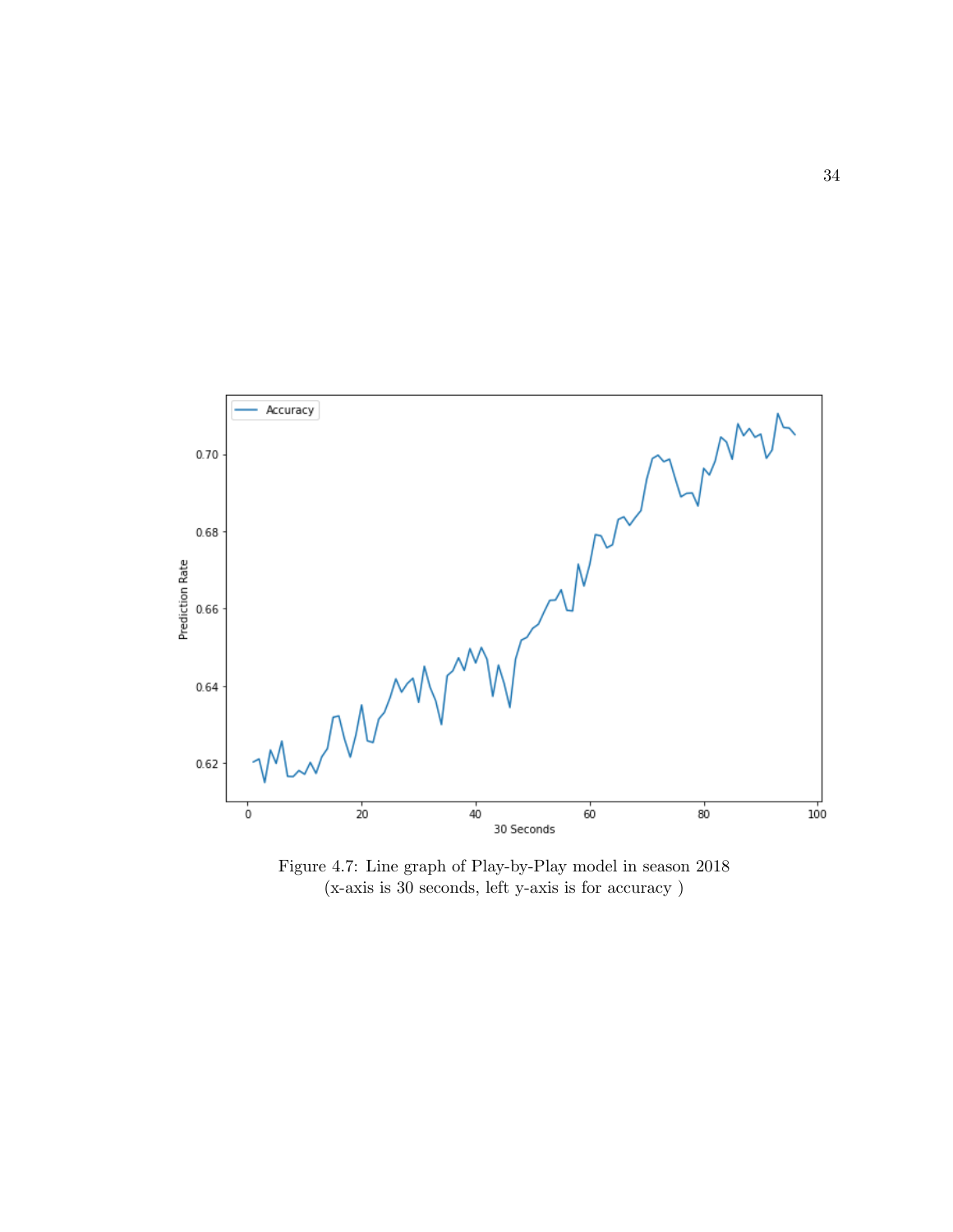### 4.3 Prediction of the Season Outcome

Our models here are either based on All-WL or TID-WL models. 3.1 After the models are trained, we simulated the season outcome and then used three types of testing methods on the models, which are PR Final, Sim Final, and Sim Playoffs. For PR Final and Sim Final, and we use the Kendall Tau function to compare the prediction to the real outcomes. We chose the Kendall Tau rank correlation coefficient to compare two rankings of list, and the value is determined by how many swaps are required for our ranking list to be the same as the real rankings.

#### 4.3.1 All-Rank and TID-Rank

In Figure 4.8, our result shows that All-Rank and TID-Rank models do not have any significant difference, so we used the TID-Rank model for faster speed. Also, we just want to point out that Sim Final ranking method is more accurate because it inherit the record from before, so it will look more similar to the real final ranking.

#### 4.3.2 TID-Rank and TID-Rank-Pre

For TID-Rank-Pre, the data set includes the last quarter of data from the previous season. We found out that in Figure 4.9 the model has more accurate prediction especially in the beginning of the season due to more training data.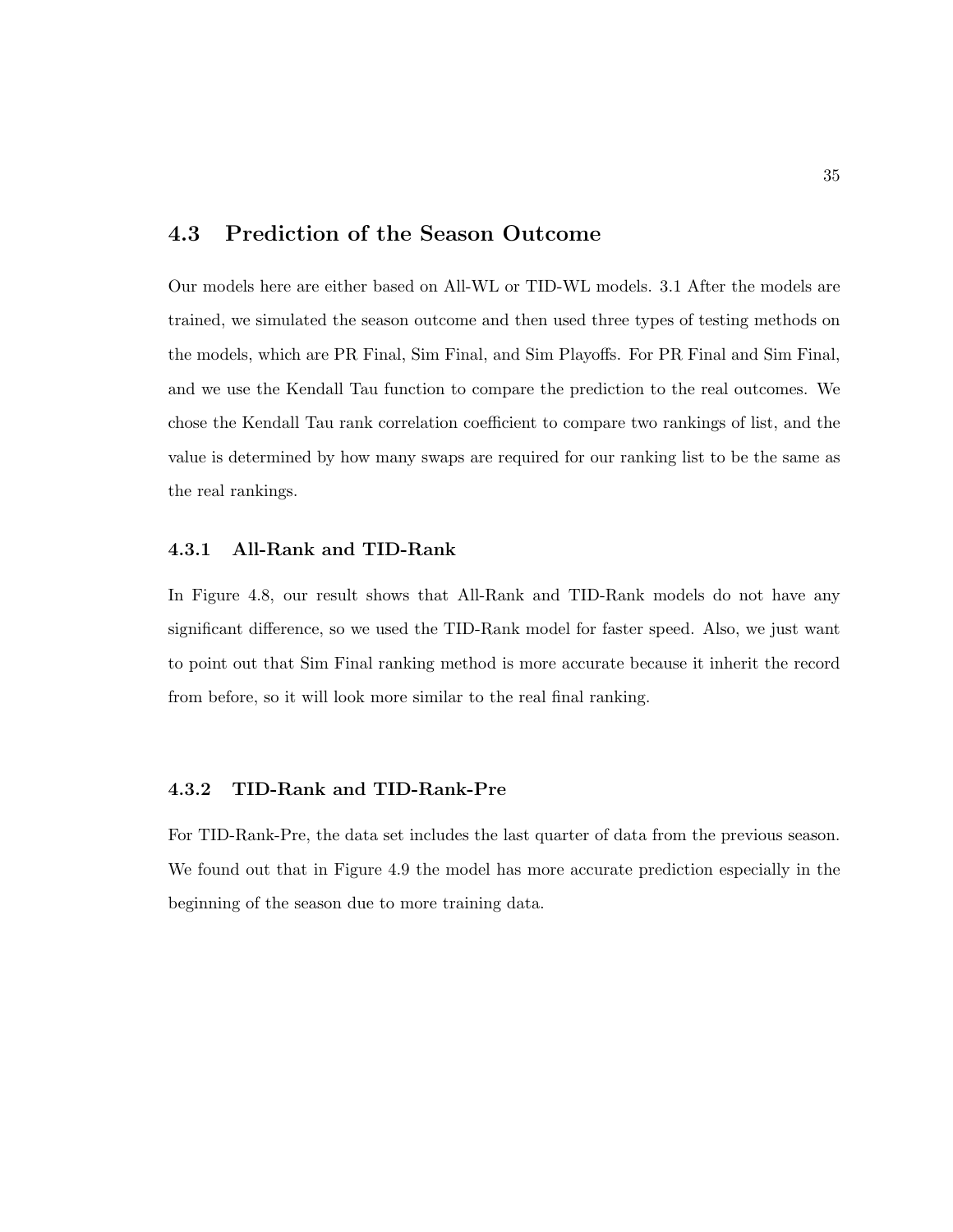

Figure 4.8: Line graph of All-Rank and TID-Rank for season 2018 x-axis is the day of the season y-axis is the Kendall Tou coefficient between the model and the real final ranking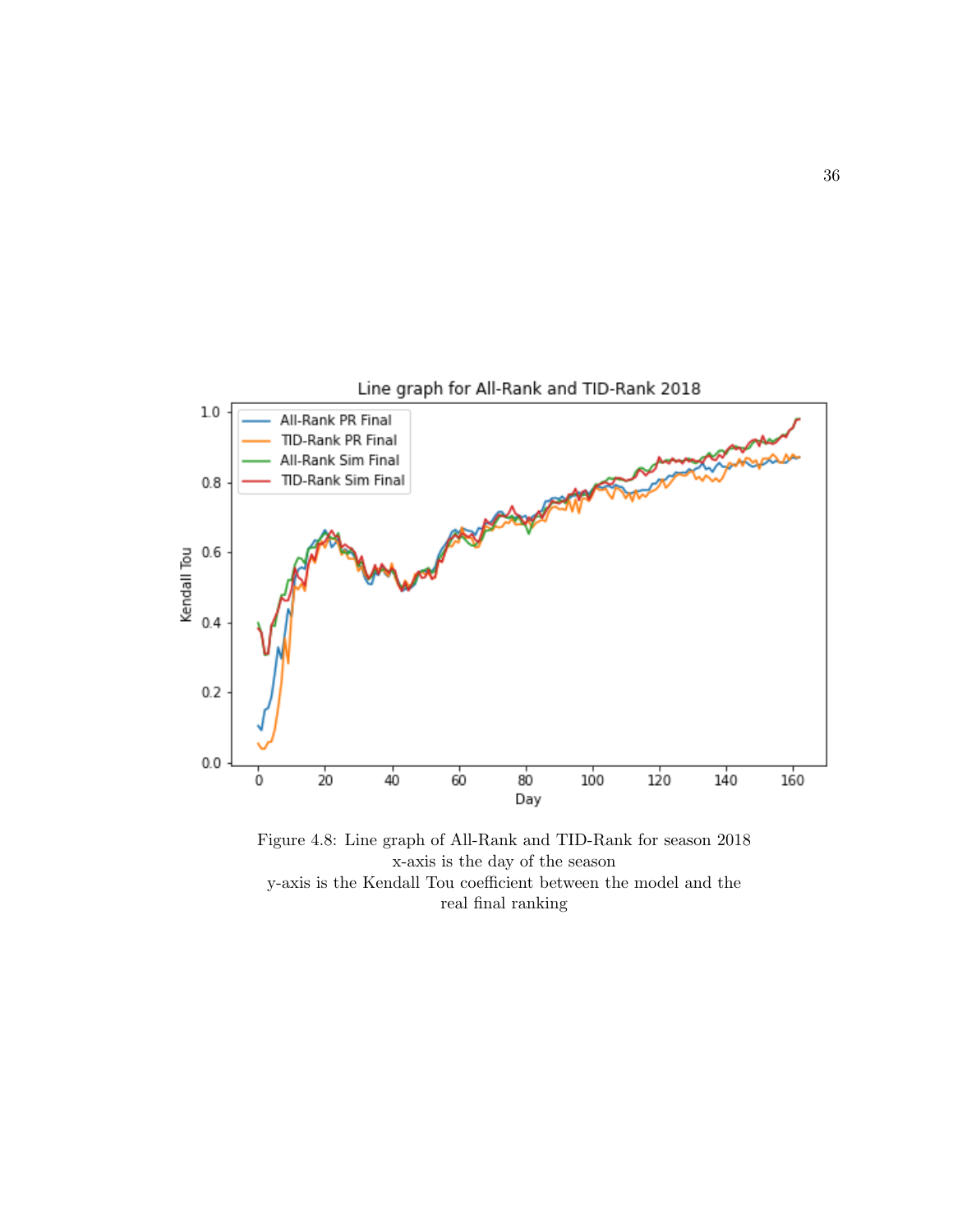

Figure 4.9: Line graph of TID-Rank and TID-Rank-Pre for season 2018 x-axis is the day of the season y-axis is the Kendall Tou coefficient between the model and the real final ranking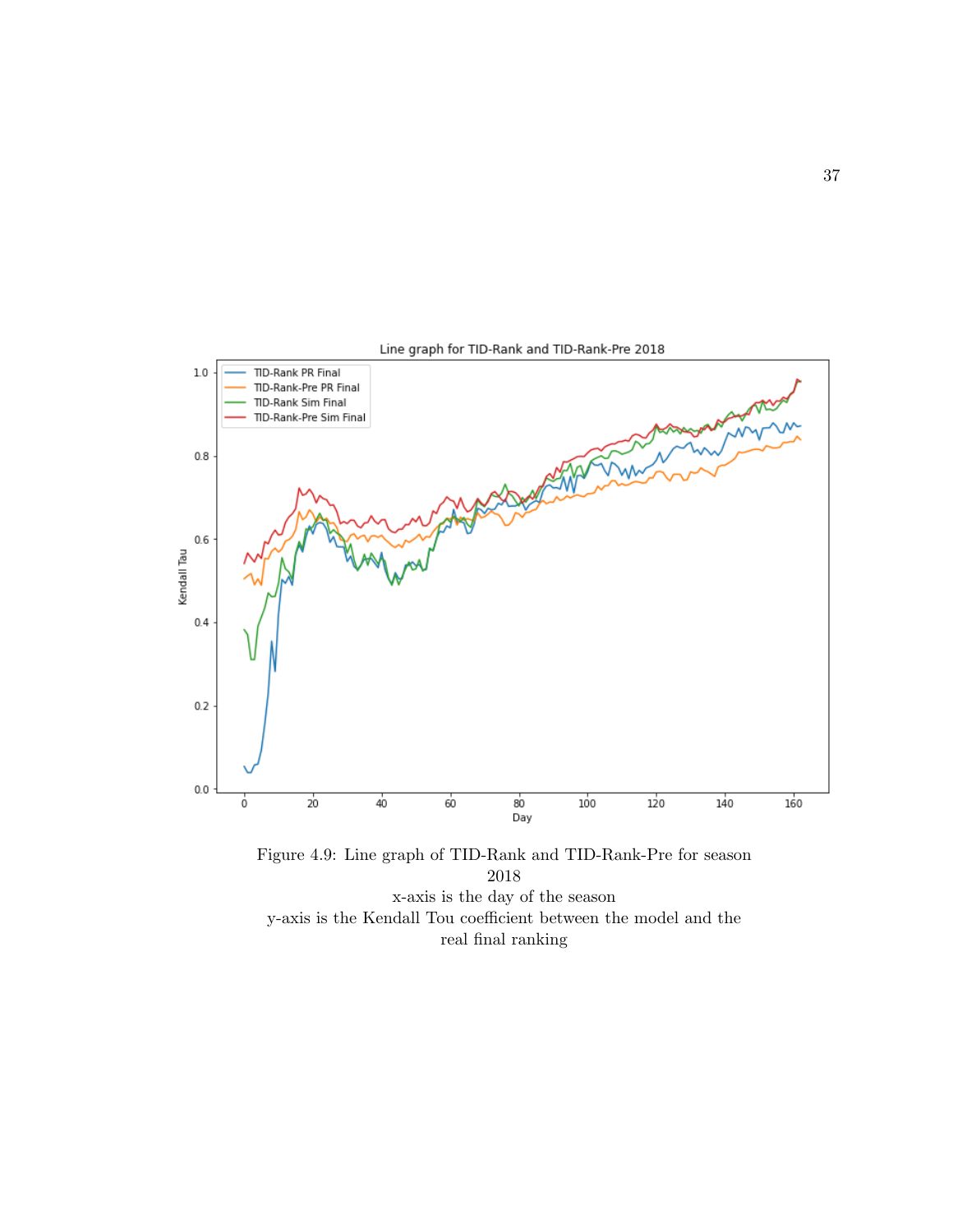

Figure 4.10: Line graph of Elo and TID-Rank-Pre for season 2018 x-axis is the day of the season y-axis is the Kendall Tou coefficient between the model and the real final ranking

#### 4.3.3 TID-Rank-Pre and ELO for Season 2012-2018

We compared our model against the Elo method models for several seasons. In Figures 4.10 and 4.11, we found out our models have better accuracy on the season outcome in the first half of the season on Sim Final.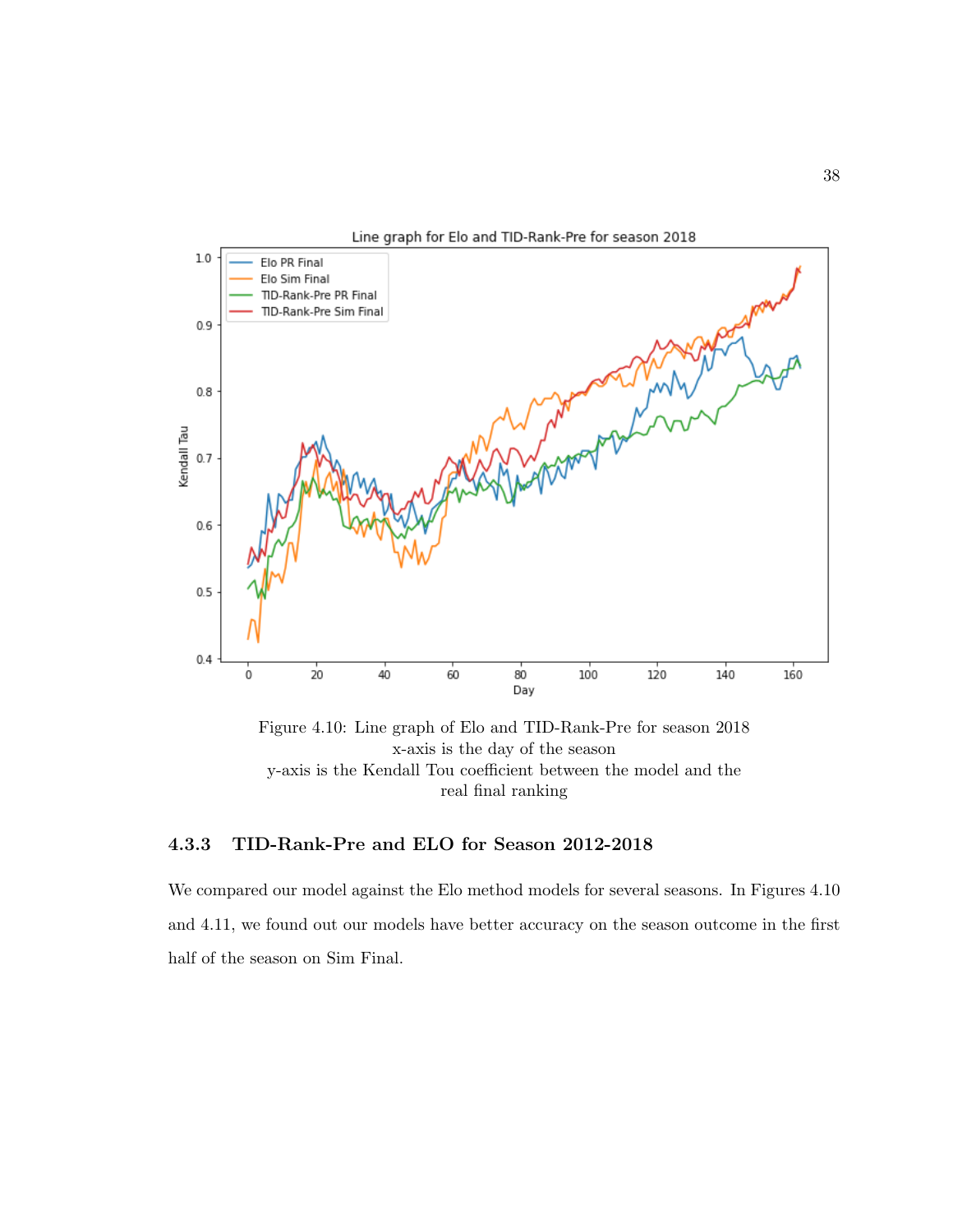

Figure 4.11: Line graph of Elo and TID-Rank-Pre for season 2017 x-axis is the day of the season y-axis is the Kendall Tou coefficient between the model and the real final ranking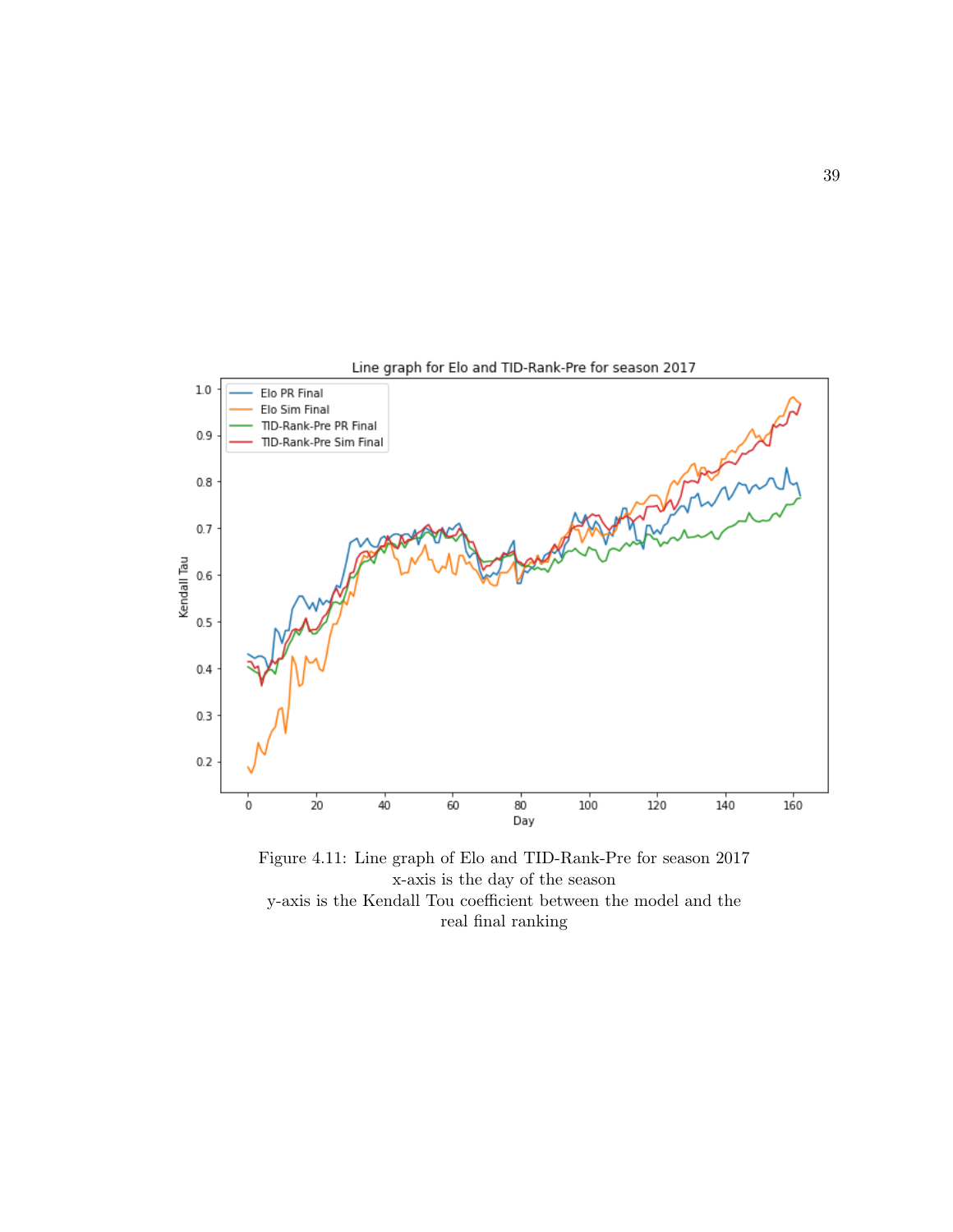

Figure 4.12: Line graph of Differences on Kendall Tau Coefficient of TID-Rank-Pre and Elo for season 2012-2018 x-axis is the day of the season y-axis is (the Kendall Tou coefficient between TID-Rank-Pre and the real final ranking) - (the Kendall Tou coefficient between Elo and the real final ranking)

Therefore, we split every season into 5 portions by the day and only focus on the difference of Kendall Tau between TID-Rank-Pre and Elo method. In Figure 4.12, we can see that our models make better prediction than the Elo method especially in the first half of the season due to being able to learn from the previous season.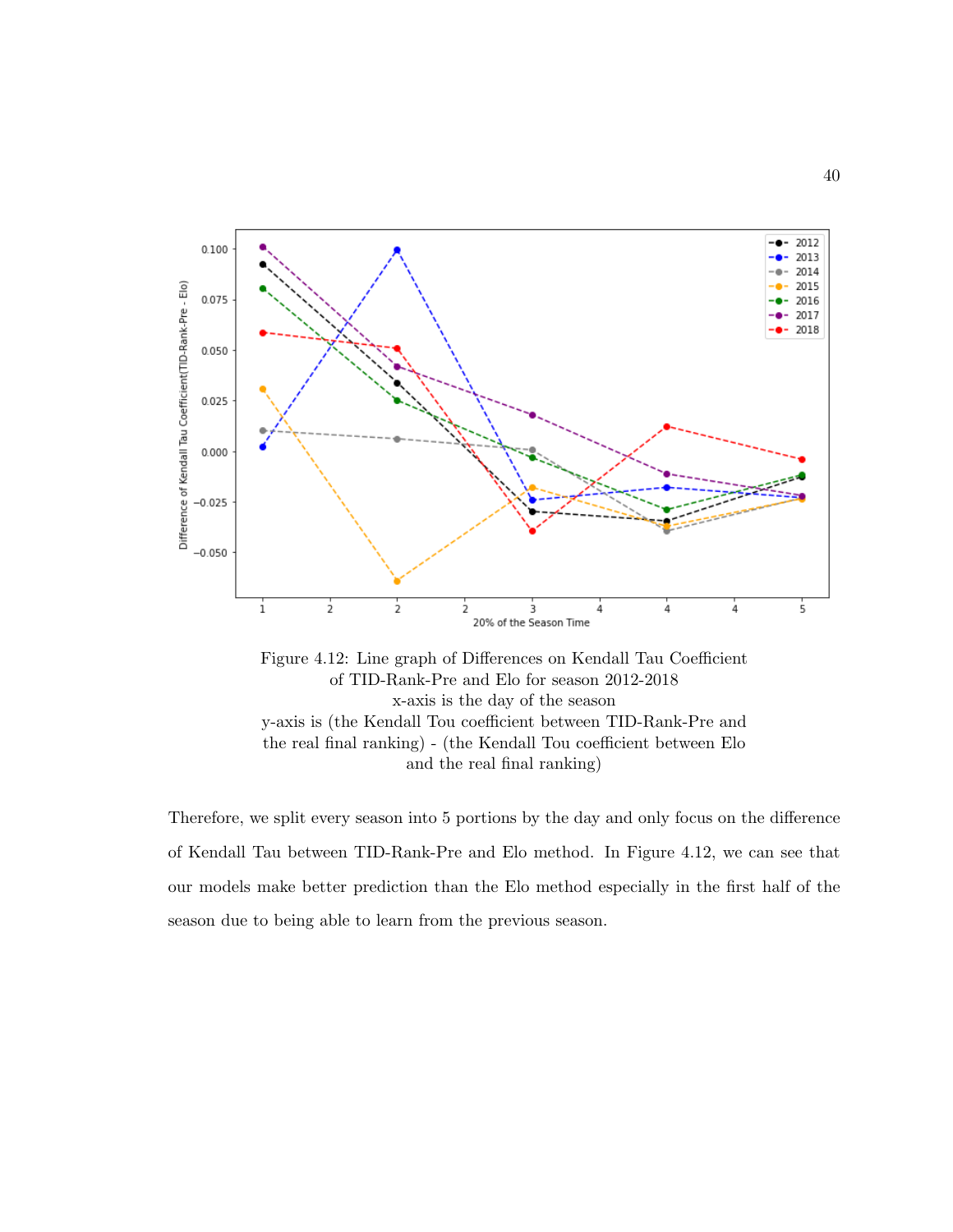#### 4.3.4 Discussion of the Results

We found out that the curve lines of PR Final and Sim Final do not overlap. The reason is because PR Final does not use accumulated record data, so it is not as accurate in the last quarter of the season. However, we do not know that is our PR Final is actually worse than Sim Final for ranking the strength of all teams at the time because it is impossible to let a team play all the other teams at the same time hypothetically. TID-Rank-Pre model makes better prediction than the Elo method especially in the first half of the season due to being able to learn from the previous season and it only take 1 more dimension to pass in the previous season data which shows the benefit of using deep learning on predicting the ranking.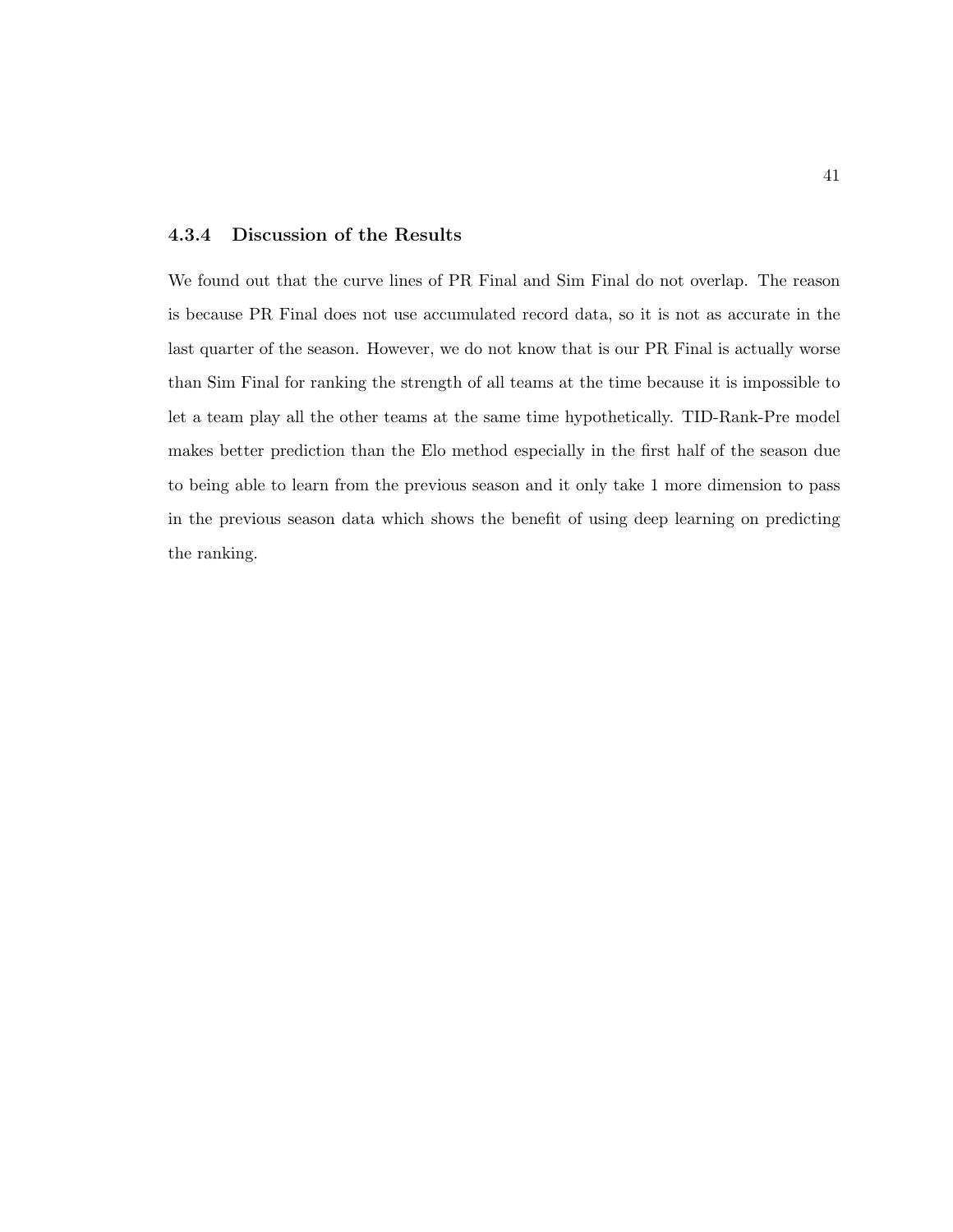# Chapter 5

# Conclusion and Future Work

This chapter will cover our conclusion and what addition research can be done in the future.

#### 5.1 Success

Our individual game outcome a priori models differ from some common methods by its non-preset parameters in the models and the accuracy is similar in NBA. Also, we found out that the machine can learn from only know the Team ID and home win advantage, so it might implies that it can build its own ranking system during training. Our ranking method even outperformed Elo method on the first half of the season which shows the benefit of having unfixed parameters. We also learn that for our neural network, team ID and home court advantage are the two most important data input for NN model. So our best model for individual game a priori is our TID model because it took the least amount of data and performed among the best models. To our knowledge, there are no NN models which can predict the play-by-play data for basketball at the time we performed our research. This play-by-play model can be an interesting model for people who care about the odds during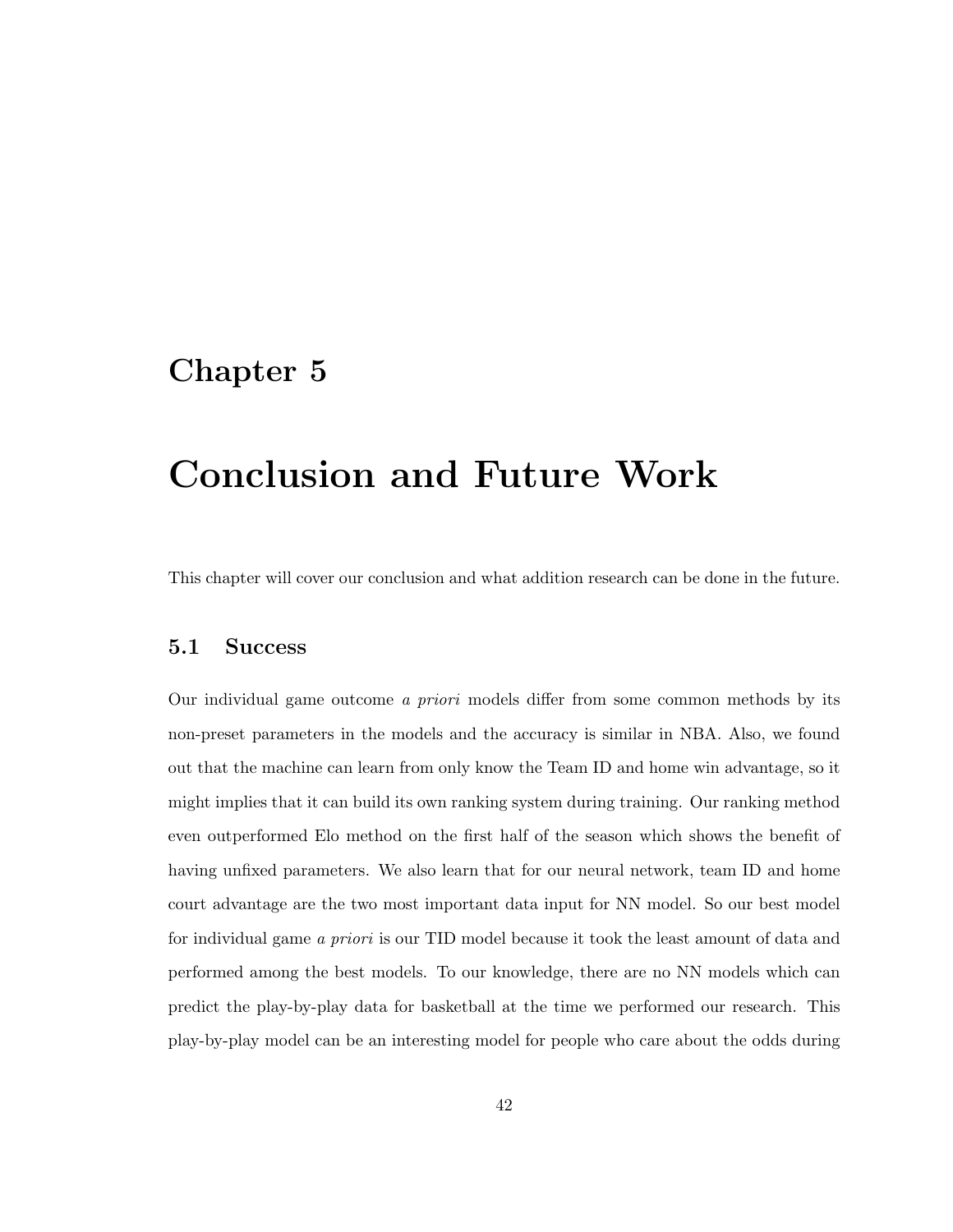the game.

## 5.2 Limitation

By calculating the sports book odds, we are not positive that we can profit from sports betting market because the margin of the odds is too big to overcome the profit margin of the sports betting company. Furthermore, we did not come up with a good method for the uncertainty, such as injury reports or trades which may effect the outcome, but mainly because there is no sufficient data about those, and we do not think that the NN model can classify them well. The NN models cannot be as effective if there is not enough training data and the uncertainty of sports makes the models hard to catch the sequential trend especially there are only 1230 games in a regular NBA season. Another limitation of the research is any power ranking methods cannot be truly tested since it is not possible to make one team to play against all the other teams at the same time, so it is just a hypothetical theory on ranking, but it can arguably be a better way of ranking the strength of teams.

## 5.3 Future Work

We did not exhaustively test all network sizes or other optimizer because of the time constraint. In addition, the same type of models we built should be able to apply on other sports tournaments or leagues by tweaking some data entries, but unfortunately we did not have enough time to test it out the robustness of our models on all the sports. In addition, we did not use the individual player data to build our models which may be another interesting topic for sports prediction.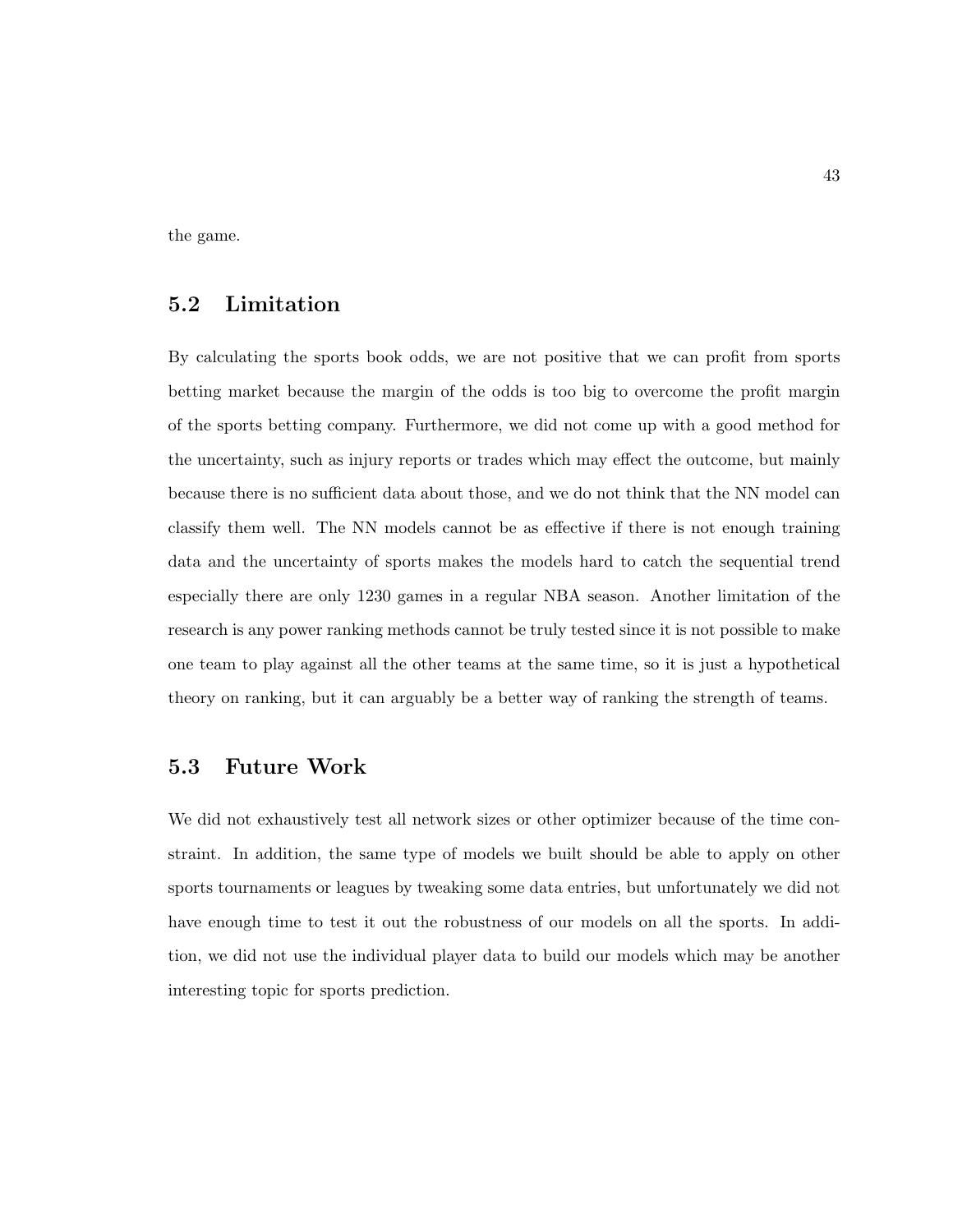# Bibliography

- [1] Oludare Isaac Abiodun, Aman Jantan, Abiodun Esther Omolara, Kemi Victoria Dada, Nachaat AbdElatif Mohamed, and Humaira Arshad. State-of-the-art in artificial neural network applications: A survey. Heliyon, 4(11):e00938, 2018.
- [2] Saad Albawi, Tareq Abed Mohammed, and Saad Al-Zawi. Understanding of a convolutional neural network. In 2017 international conference on engineering and technology  $(ICET)$ , pages 1–6. Ieee, 2017.
- [3] David Aldous. Elo ratings and the sports model: A neglected topic in applied probability? Statistical science, 32(4):616–629, 2017.
- [4] Eduardo Cabral Balreira, Brian K Miceli, and Thomas Tegtmeyer. An oracle method to predict nfl games. Journal of Quantitative Analysis in Sports, 10(2):183–196, 2014.
- [5] Olaf RP Bininda-Emonds, Kate E Jones, Samantha A Price, Marcel Cardillo, Richard Grenyer, and Andy Purvis. Garbage in, garbage out. In Phylogenetic supertrees, pages 267–280. Springer, 2004.
- [6] Leo Breiman, Jerome H Friedman, Richard A Olshen, and Charles J Stone. Classification and regression trees. Routledge, 2017.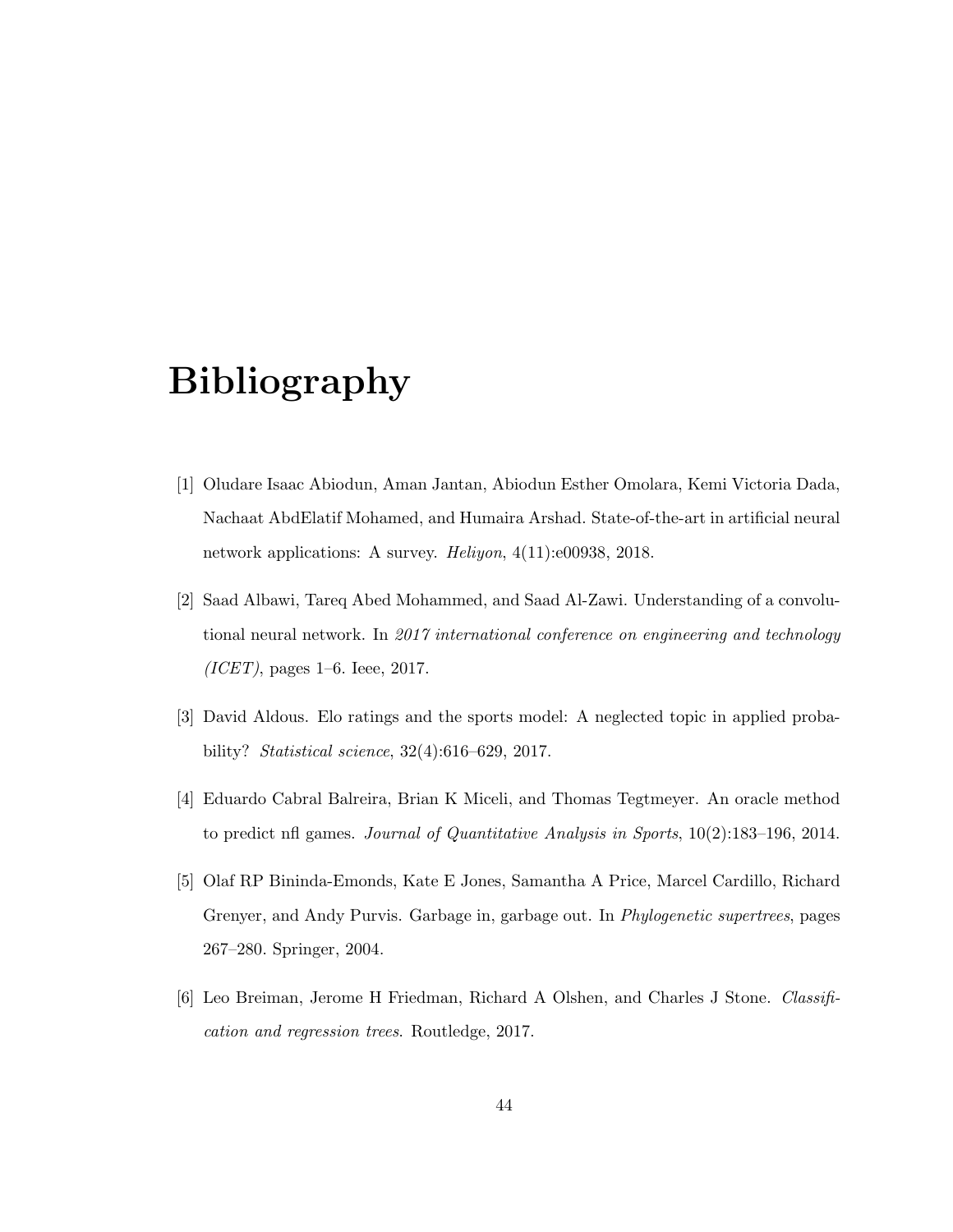- [7] Rory Bunker and Teo Susnjak. The application of machine learning techniques for predicting results in team sport: a review. arXiv preprint arXiv:1912.11762, 2019.
- [8] Davide Castelvecchi. Can we open the black box of ai? Nature News, 538(7623):20, 2016.
- [9] Timothy P Chartier, Erich Kreutzer, Amy N Langville, and Kathryn E Pedings. Sports ranking with nonuniform weighting. Journal of Quantitative Analysis in Sports,  $7(3)$ , 2011.
- [10] Yihang Cheng, Yuanyuan Qiao, and Jie Yang. An improved markov method for prediction of user mobility. In 2016 12th International Conference on Network and Service Management (CNSM), pages 394–399. IEEE, 2016.
- [11] Dursun Delen, Douglas Cogdell, and Nihat Kasap. A comparative analysis of data mining methods in predicting ncaa bowl outcomes. International Journal of Forecasting, 28(2):543–552, 2012.
- [12] Lynn E Eberly. Multiple linear regression. Topics in Biostatistics, pages 165–187, 2007.
- [13] Thomas Viehmann Eli Stevens, Luca Antiga. Deep Learning with Pytorch. Manning Publications Co, 2020.
- [14] Andrea Giontella, Francesca Maria Sarti, Giovanni Paolo Biggio, Samira Giovannini, Raffaele Cherchi, Maurizio Silvestrelli, and Camillo Pieramati. Elo method and race traits: A new integrated system for sport horse genetic evaluation. Animals, 10(7):1145, 2020.
- [15] Christina Gough. National basketball association total league revenue from 2001/02 to 2020/21. Statista, 2022.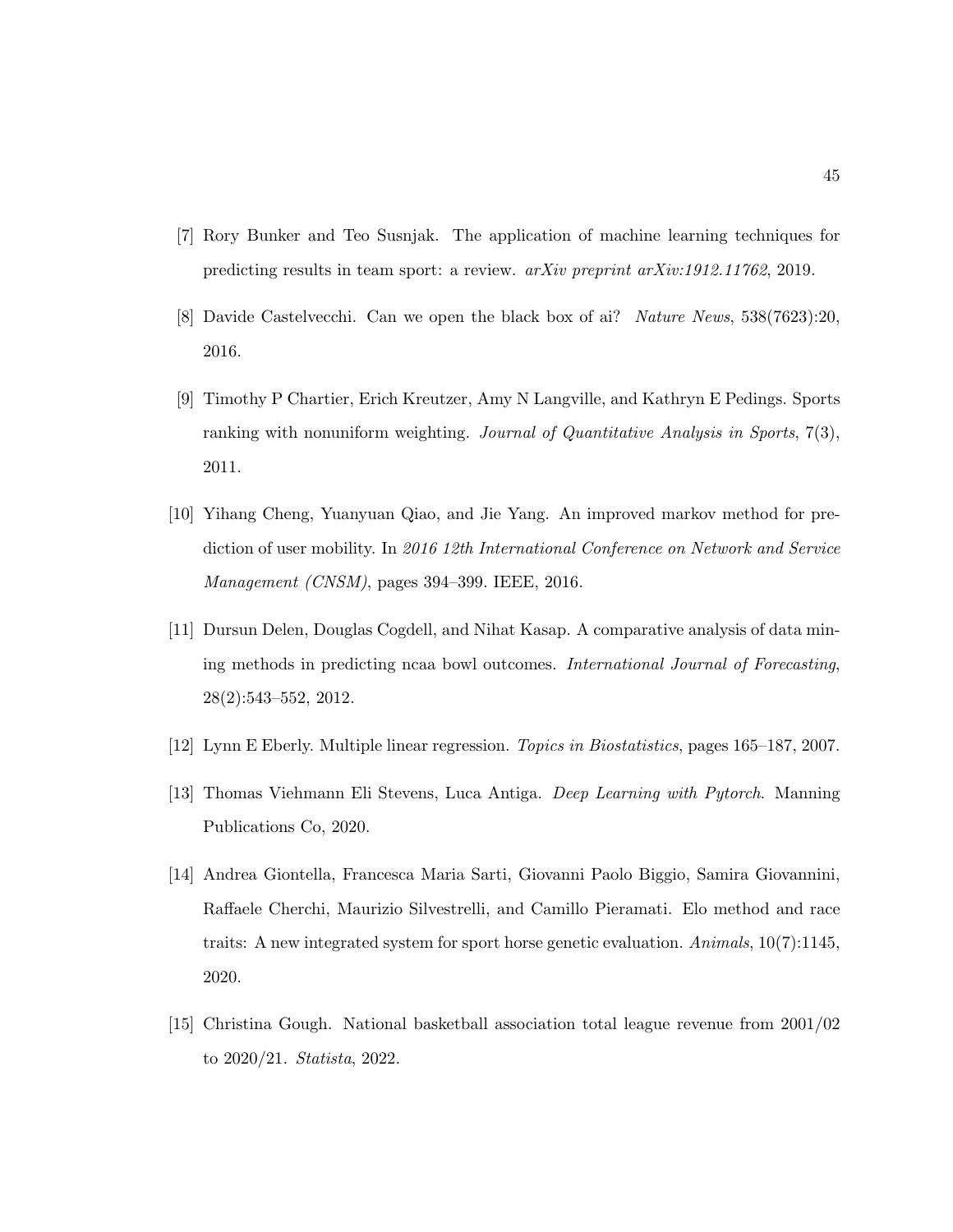- [16] Anjela Yuryevna Govan et al. Ranking theory with application to popular sports. 2008.
- [17] George Kyriakides, Kyriacos Talattinis, and Stephanides George. Rating systems vs machine learning on the context of sports. In Proceedings of the 18th Panhellenic Conference on Informatics, pages 1–6, 2014.
- [18] Amy N Langville and Carl D Meyer. Deeper inside pagerank. Internet Mathematics, 1(3):335–380, 2004.
- [19] Yann LeCun, Yoshua Bengio, and Geoffrey Hinton. Deep learning. nature, 521(7553):436–444, 2015.
- [20] Warren S McCulloch and Walter Pitts. A logical calculus of the ideas immanent in nervous activity. The bulletin of mathematical biophysics, 5(4):115–133, 1943.
- [21] Douglas C Montgomery, Elizabeth A Peck, and G Geoffrey Vining. Introduction to linear regression analysis. John Wiley & Sons, 2021.
- [22] OSAA. Osaa rankings frequently asked questions. Oregon School Activities Association, 2022.
- [23] P. O'Donoghue, D. Ball, J. Eustace, B. McFarlan, and M. Nisotaki. Predictive models of the 2015 rugby world cup: accuracy and application. International Journal of Computer Science in Sport, 15(1):37–58, 2016.
- [24] S Unnikrishna Pillai, Torsten Suel, and Seunghun Cha. The perron-frobenius theorem: some of its applications. IEEE Signal Processing Magazine, 22(2):62–75, 2005.
- [25] Grand View Research. Sports betting market size, share and trends analysis report 2021 - 2028. Market Analysis Report, 2021.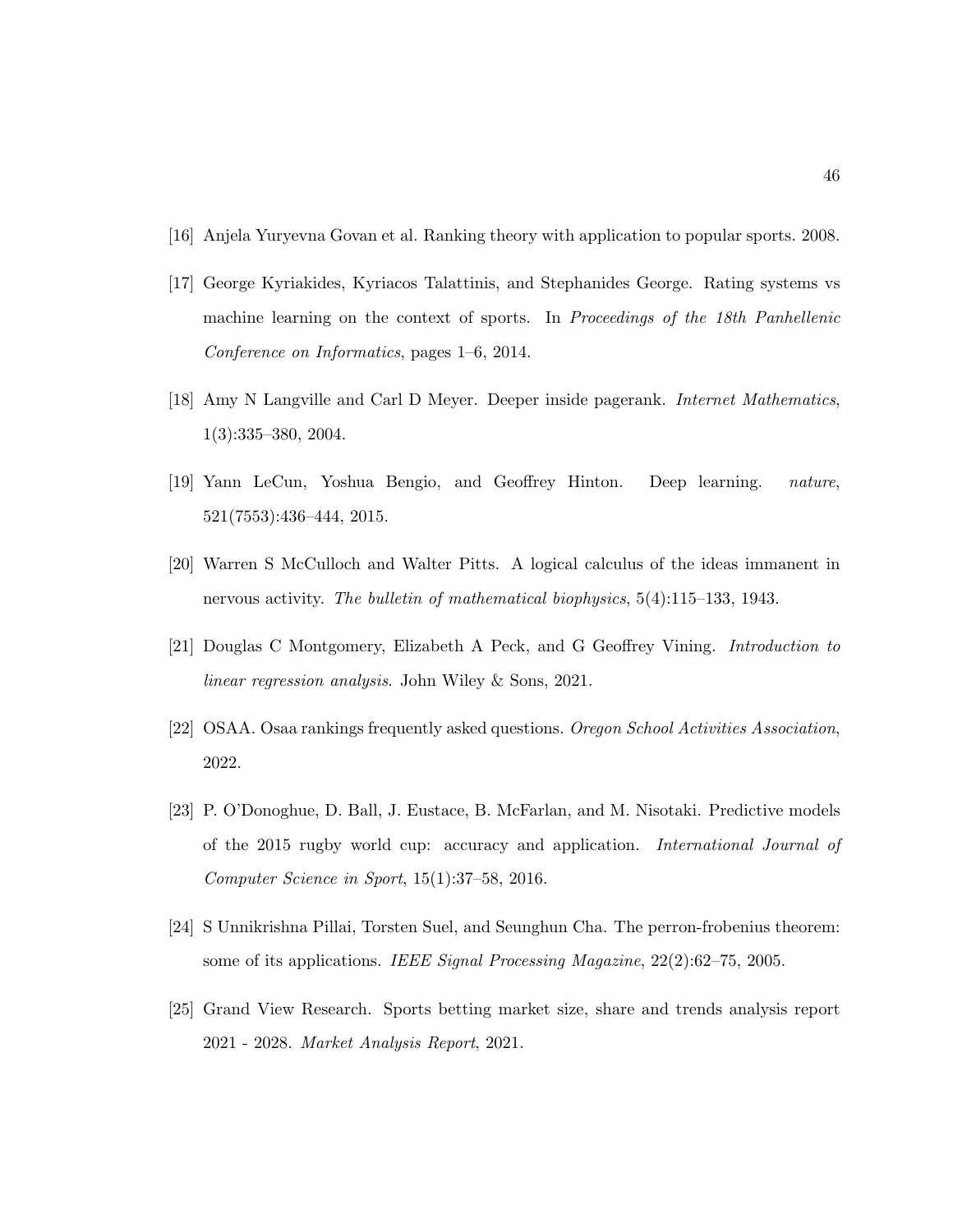- [26] Baback Vaziri, Shaunak Dabadghao, Yuehwern Yih, and Thomas L Morin. Properties of sports ranking methods. Journal of the Operational Research Society, 69(5):776–787, 2018.
- [27] Wenpeng Yin, Katharina Kann, Mo Yu, and Hinrich Schütze. Comparative study of cnn and rnn for natural language processing. arXiv preprint arXiv:1702.01923, 2017.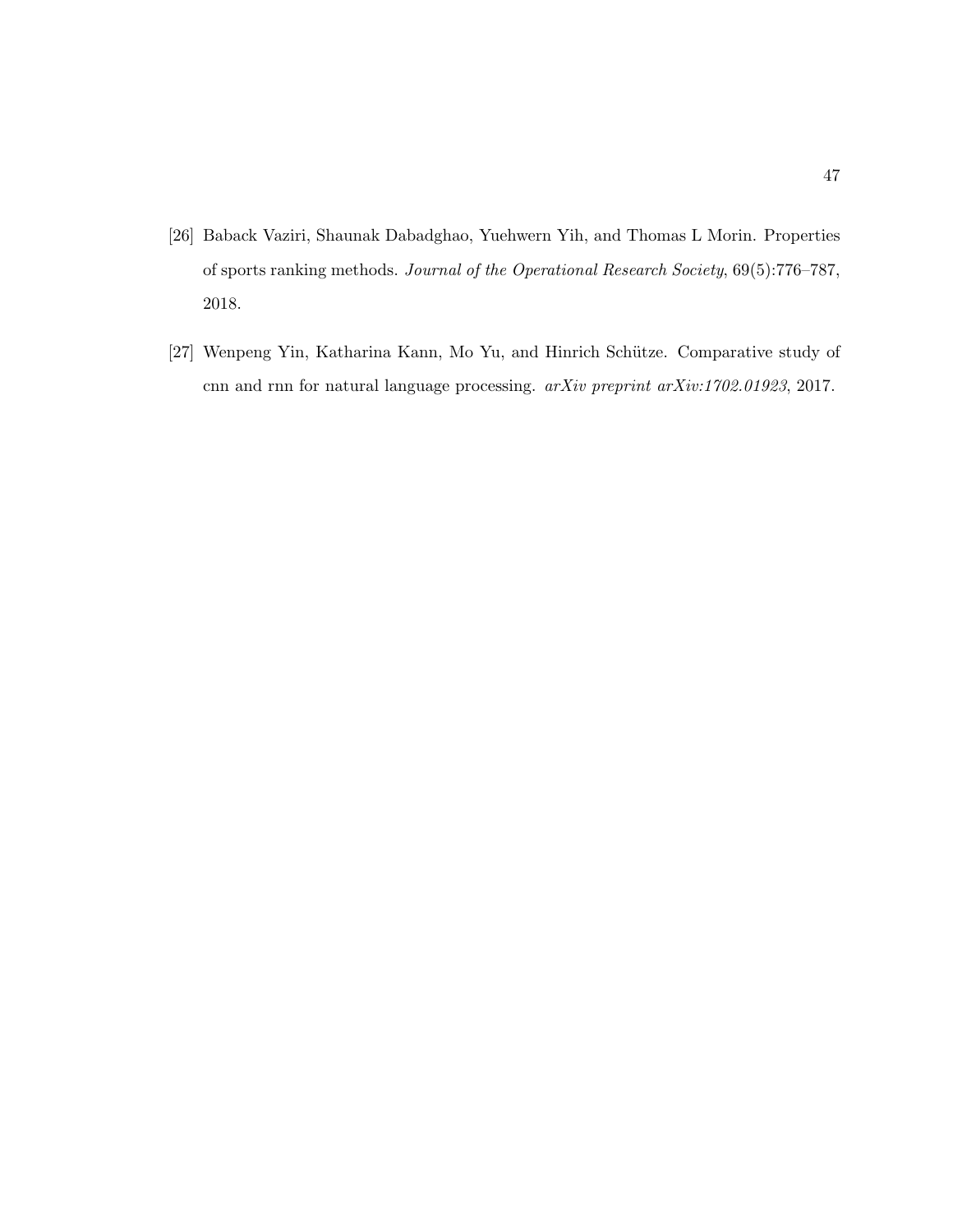Appendix A

# Additional Figures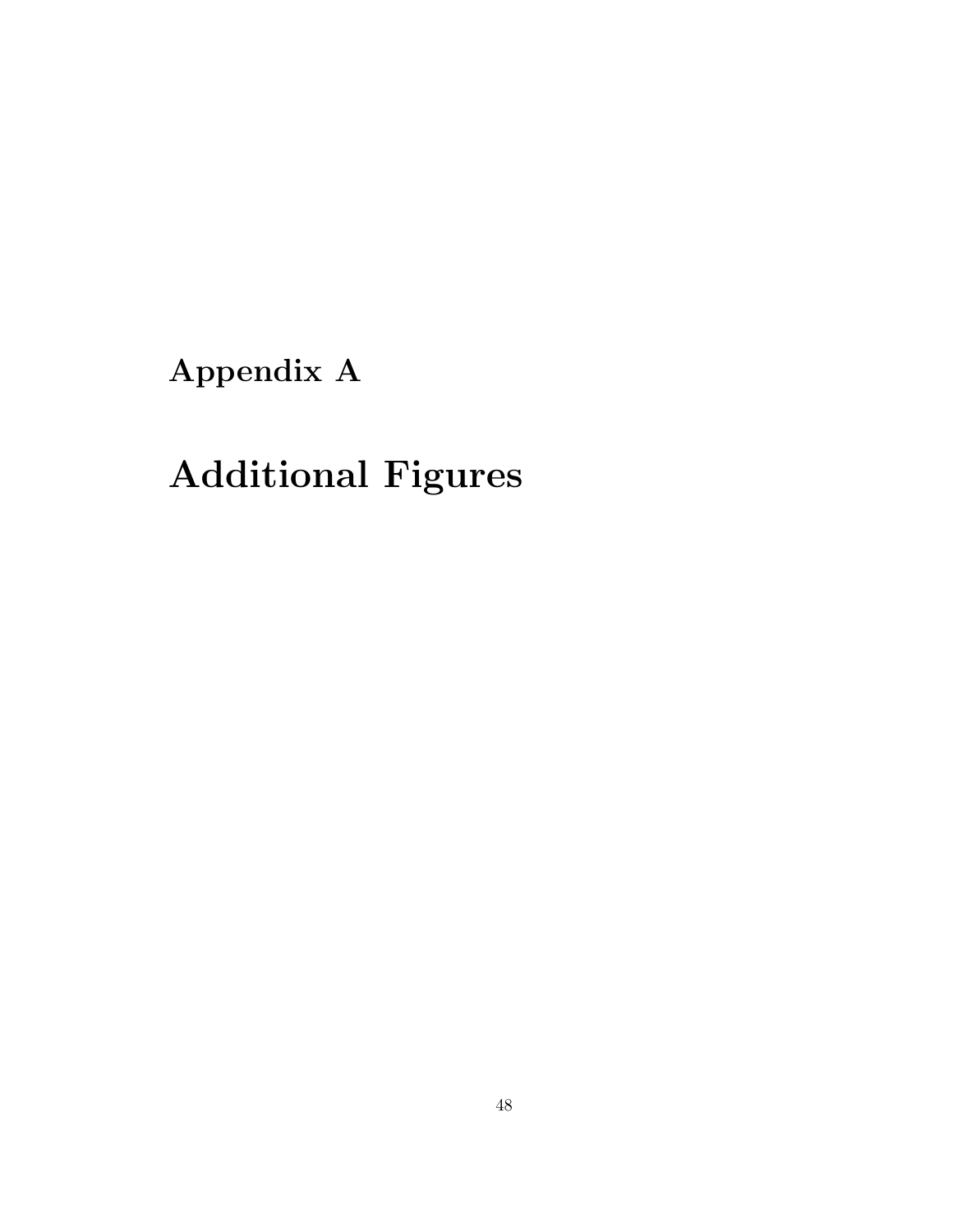

Figure A.1: Using TID-Rank-Pre model to predict which team can make it to the playoff by using our Sim-Final and PR-Final methods and splitting the teams into East and West